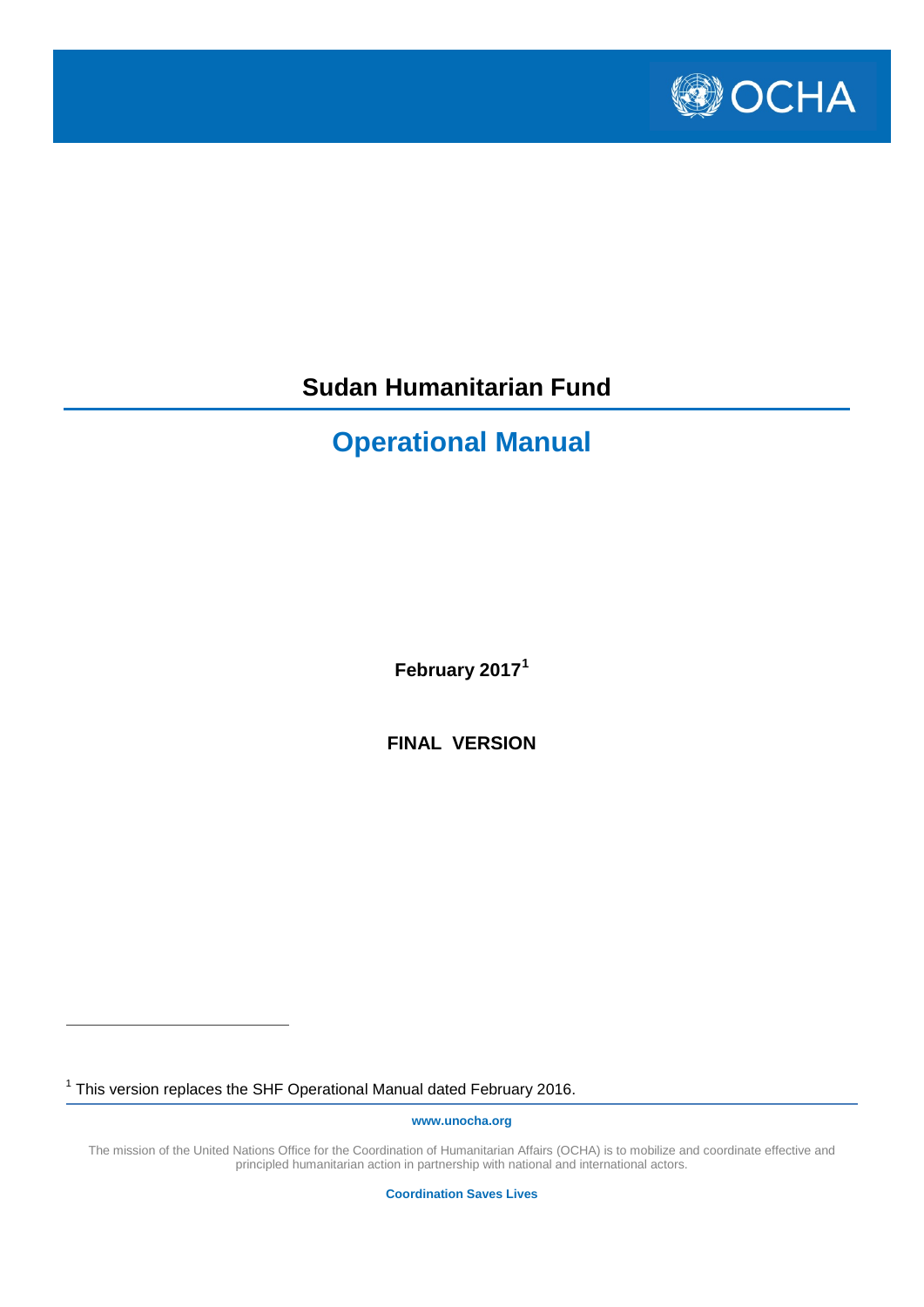|                         | 1.1        |  |
|-------------------------|------------|--|
|                         | 1.2        |  |
| $\overline{\mathbf{2}}$ |            |  |
| 3                       |            |  |
|                         | 3.1        |  |
|                         | 3.2        |  |
|                         | 3.3        |  |
|                         | 3.4        |  |
|                         | 3.5        |  |
|                         | 3.6        |  |
|                         | 3.7        |  |
|                         | 3.8        |  |
| 4                       |            |  |
|                         | 4.1        |  |
|                         | 4.2        |  |
|                         | 4.3        |  |
|                         | 4.4        |  |
|                         | 4.5        |  |
| 5                       |            |  |
|                         | 5.1        |  |
|                         | 5.2        |  |
| 6                       |            |  |
|                         | 6.1        |  |
|                         | 6.2        |  |
|                         | 6.3        |  |
|                         | 6.4        |  |
|                         | 6.5        |  |
|                         | 6.6        |  |
|                         | 6.7        |  |
|                         | 6.8<br>6.9 |  |
|                         | 6.10       |  |
|                         | 6.11       |  |
|                         |            |  |
|                         |            |  |
|                         |            |  |
|                         |            |  |
|                         |            |  |
|                         |            |  |
|                         |            |  |
|                         |            |  |
|                         |            |  |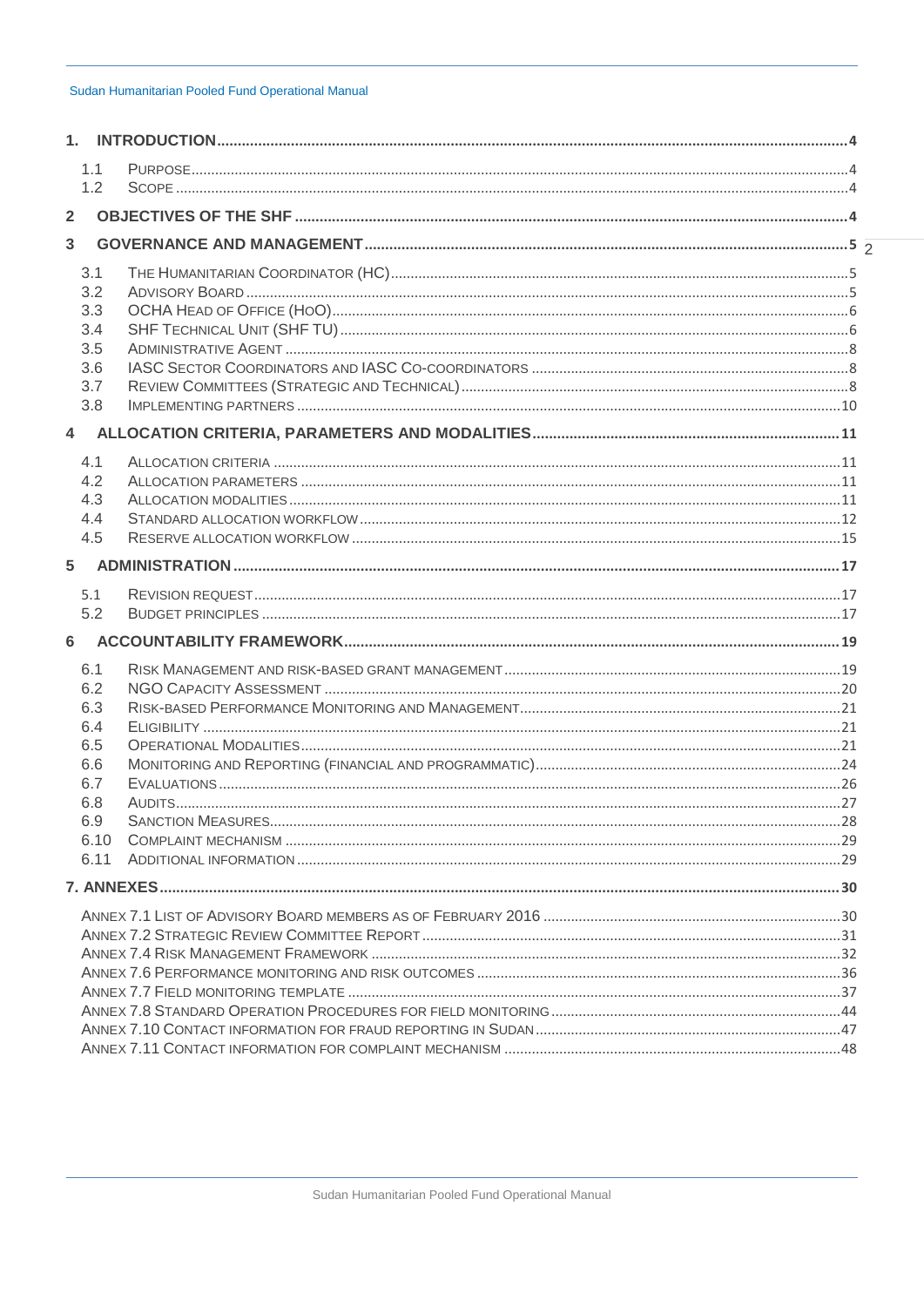# **Acronyms**

| AB            | <b>Advisory Board</b>                                    |
|---------------|----------------------------------------------------------|
| <b>CBPF</b>   | Country-based Pooled Fund                                |
| <b>CERF</b>   | Central Emergency Response Fund                          |
| <b>CN</b>     | <b>Concept Note</b>                                      |
| ERC           | <b>Emergency Response Coordinator</b>                    |
| <b>GMS</b>    | <b>Grant Management System</b>                           |
| <b>FCS</b>    | <b>Funding Coordination Section</b>                      |
| <b>FMU</b>    | Fund Management Unit-UNDP                                |
| <b>FTS</b>    | <b>Financial Tracking Service</b>                        |
| HC            | Humanitarian Coordinator                                 |
| <b>HCT</b>    | Humanitarian Country Team                                |
| HF            | Humanitarian Fund                                        |
| <b>HFRMS</b>  | Humanitarian Financing and Resource Mobilization Section |
| <b>HPC</b>    | Humanitarian Program Cycle                               |
| HQ.           | Headquarters                                             |
| <b>HRP</b>    | Humanitarian Response Plan                               |
| <b>IASC</b>   | <b>Inter-Agency Standing Committee</b>                   |
| IPs           | Implementing partners                                    |
| <b>ISCG</b>   | <b>Inter-Sector Coordination Group</b>                   |
| <b>IOM</b>    | International Organization for Migration                 |
| МA            | <b>Managing Agent</b>                                    |
| M&E           | Monitoring and Evaluation                                |
| M&R           | Monitoring and Reporting                                 |
| MoU           | Memorandum of Understanding                              |
| <b>NCE</b>    | <b>No-Cost Extension</b>                                 |
| <b>NIM</b>    | National Implementation                                  |
| <b>NGO</b>    | Non-Governmental Organization                            |
| <b>OCHA</b>   | Office for the Coordination of Humanitarian Affairs      |
| <b>PP</b>     | <b>Project Proposal</b>                                  |
| <b>RPA</b>    | Responsible Partnership Agreement                        |
| <b>PSC</b>    | Programme support costs                                  |
| <b>PUNO</b>   | Participating United Nations Organization                |
| <b>RC</b>     | <b>Review Committee</b>                                  |
| <b>RMS</b>    | Refugee Multi Sector                                     |
| <b>SAA</b>    | <b>Standard Administrative Arrangement</b>               |
| <b>SHF</b>    | Sudan Humanitarian Fund                                  |
| <b>SHF TU</b> | Sudan Humanitarian Fund Technical Unit (OCHA and UNDP)   |
| <b>SRC</b>    | <b>Strategic Review Committee</b>                        |
| <b>TOR</b>    | <b>Terms of Reference</b>                                |
|               |                                                          |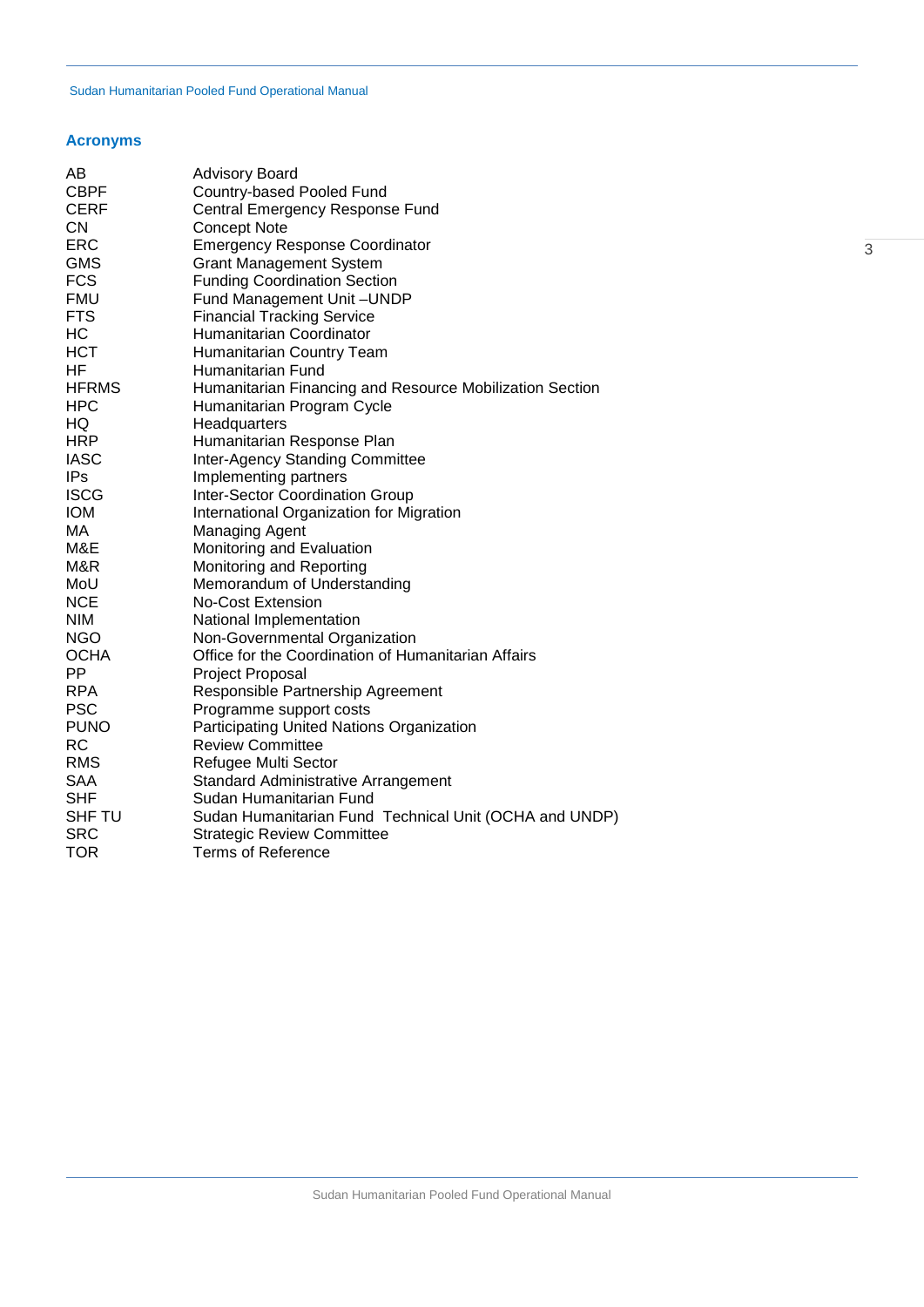## <span id="page-3-0"></span>**1. Introduction**

## <span id="page-3-1"></span>1.1 Purpose

- 1. The purpose of the Operational Manual for Sudan Humanitarian Fund (SHF) is to describe the  $\frac{1}{4}$ governance arrangements, objectives, allocation modalities, and accountability mechanisms of fund, as well as, to detail the roles and responsibilities of the stakeholders involved.
- 2. Under the direction of the Humanitarian Coordinator (HC), the Sudan Humanitarian Fund (SHF) aims to support the timely allocation and disbursement of donor resources to the most critical humanitarian needs as defined by the Humanitarian Response Plan (HRP) or any agreed upon strategy by the HC. In order to meet this goal, this manual is issued by the HC and endorsed by the Advisory Board (AB) to:
	- (i) provide clarification and instructions for all stakeholders involved in the management of the SHF on effective management and governance practices;
	- (ii) describe the steps and requirements of the allocation processes with the aim of enhancing timely and strategic allocation decisions;
- 3. In this regard, this manual will provide guidance to Inter-Agency Standing Committee (IASC) sector coordinators, implementing partners and facilitate the role of OCHA as well as the members of the Strategic and Technical Review Committees.

# <span id="page-3-2"></span>1.2 Scope

 $\overline{a}$ 

- 4. The Operational Manual defines the country-specific regulations that govern the SHF. It is designed within the framework provided by the Operational Handbook for Country-Based Pooled Funds <sup>[2](#page-3-4)</sup>(CBPFs), which describes the global set of rules that apply to all CBPFs worldwide, and adapts specific aspects of these global guidelines to the humanitarian context in Sudan.
- 5. Adherence to the guidance provided in the two documents is mandatory so as to ensure a standard and transparent process.

# <span id="page-3-3"></span>**2 Objectives of the SHF**

- 6. The SHF has three main objectives:
	- To improve humanitarian response by increasing the extent to which funding is allocated to priority humanitarian needs through an inclusive and coordinated process at the field level.
	- To strengthen the leadership of the HC.
	- To contribute to the delivery of the Humanitarian Response Plan (HRP) within the context of the Humanitarian Program Cycle (HPC) or any agreed upon strategy by the HC.
- 7. Further, the SHF aims to ensure that humanitarian needs are addressed in a collaborative manner, fostering cooperation and coordination within and between the IASC (and UNHCR) sectors<sup>[3](#page-3-5)</sup> present in Sudan and humanitarian organizations. As such, the SHF contributes to improving needs assessments, enhancing the HRP as the strategic planning document for humanitarian action, strengthening coordination mechanisms, in particular the IASC sector system, and improving accountability through an enhanced monitoring and reporting framework.

<span id="page-3-5"></span><span id="page-3-4"></span> $^2$  Referred to as CBPF Global Handbook from hereafter<br> $^3$  A number of sectors deduced from the international IASC sectors and UNHCR sectors, further called 'IASC sectors' have been set-up in Sudan as the primary mechanism for inter-agency coordination.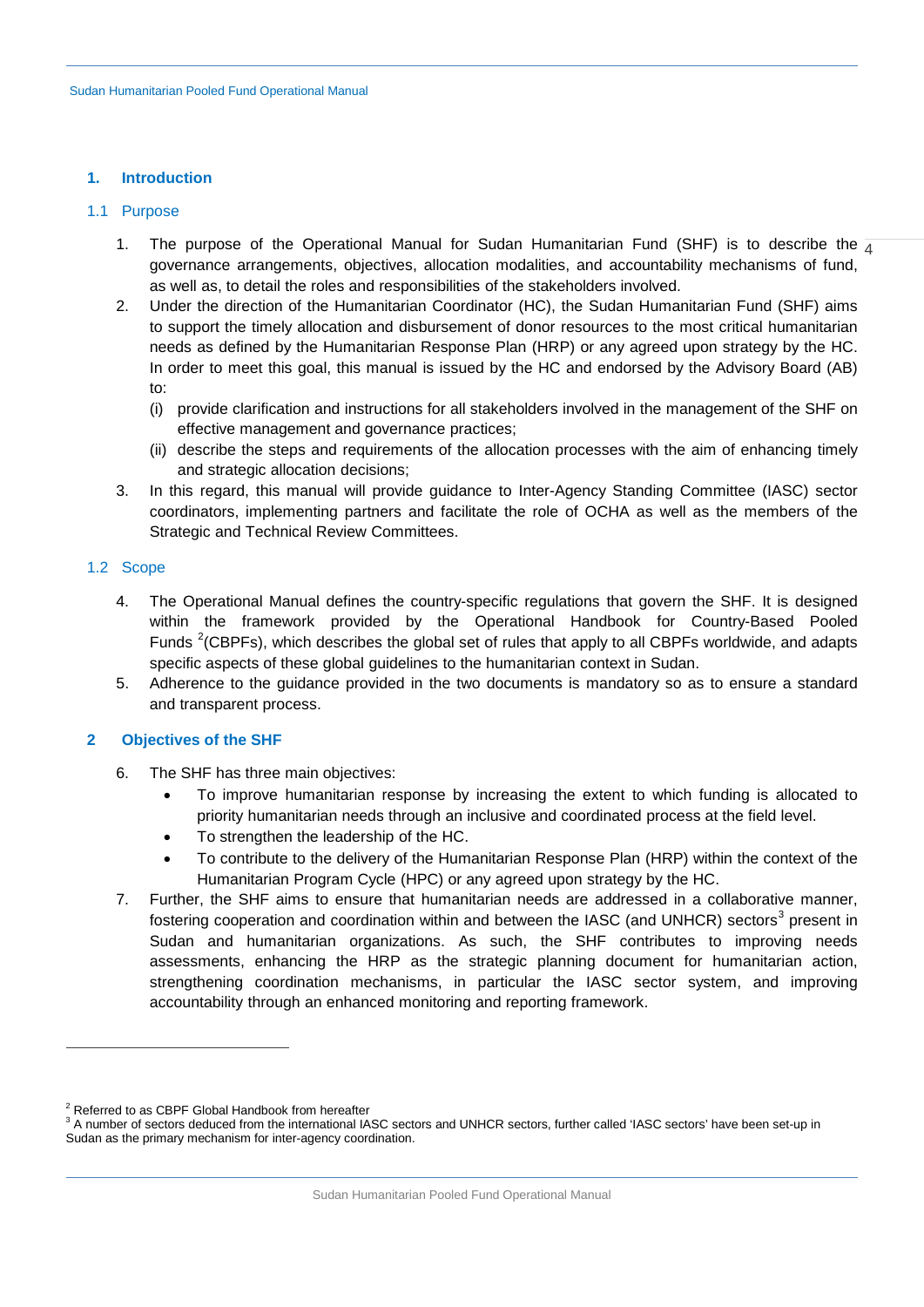8. Interventions supported by SHF are to be consistent with the core humanitarian principles of humanity, neutrality, impartiality and independence.

## <span id="page-4-0"></span>**3 Governance and management**

# <span id="page-4-1"></span>3.1 The Humanitarian Coordinator (HC)

- 9. The HC leads the overall management and oversight of the SHF as detailed in the Operational Handbook for CBPFs, supported by the OCHA Head of Office and the OCHA SHF Technical Unit (TU), and advised by the Advisory Board (AB). The HC is specifically responsible for:
	- a. Approving the SHF Operational Manual, which outlines the SHF scope and objectives; governance structures and membership; allocation modalities and processes; accountability mechanisms; and operational modalities;

5

- b. Chairing the AB and providing strategic direction for the SHF;
- c. Leading resource mobilisation for the SHF;
- d. Approving the use of and defining the strategic focus and amounts of fund allocations;
- e. Ensuring that the AB and review committees are functioning in accordance with the guidelines outlined in this manual;
- f. Making final decisions on projects recommended for funding. This responsibility is exclusive to the HC and cannot be delegated. Funding decisions can be made at the discretion of the HC, without a recommendation from the AB, for circumstances which require an immediate response. In addition, the HC has the authority to overrule recommendations from both review committee(s);
- g. Approving and cancelling projects and initiating disbursement;
- h. Ensuring complementary use of the SHF with other funding sources, including the Central Emergency Response Fund (CERF);
- i. Leading the process of closing of the SHF.

## <span id="page-4-2"></span>3.2 Advisory Board

- 10. The AB is a governance body with an advisory function that supports the HC to steer the strategy and oversees the performance of the SHF. The final decision-making authority rests entirely with the HC, who is the chair of the AB.
- 11. The AB has responsibilities in four key areas:
	- a. *Strategic focus and fund allocation:* The AB should support the HC in ensuring that the main objectives of the SHF are met. The AB should review and advise the HC on strategic elements of the SHF such as the allocation strategies and the operational manual. The AB also advises on fund allocation to appropriate IASC sectors and priorities. The AB shall advise the HC in setting funding targets;
	- b. *Risk management:* The AB supports the HC and the SHF TU in undertaking periodic risk analyses and reviewing a risk management plan of the SHF in accordance with the Accountability Framework contained in this Operational Manual;
	- c. *Transparency of overall process:* The AB should monitor SHF processes with the objective of ensuring that all stakeholders are treated fairly and that the management of the SHF abides by established policies;
	- d. *Review of operational activities:* The AB monitors the operational performance of the SHF*,*  providing advice to the HC.
- 12. The membership of the AB is constituted of
	- a. HC (Chairperson);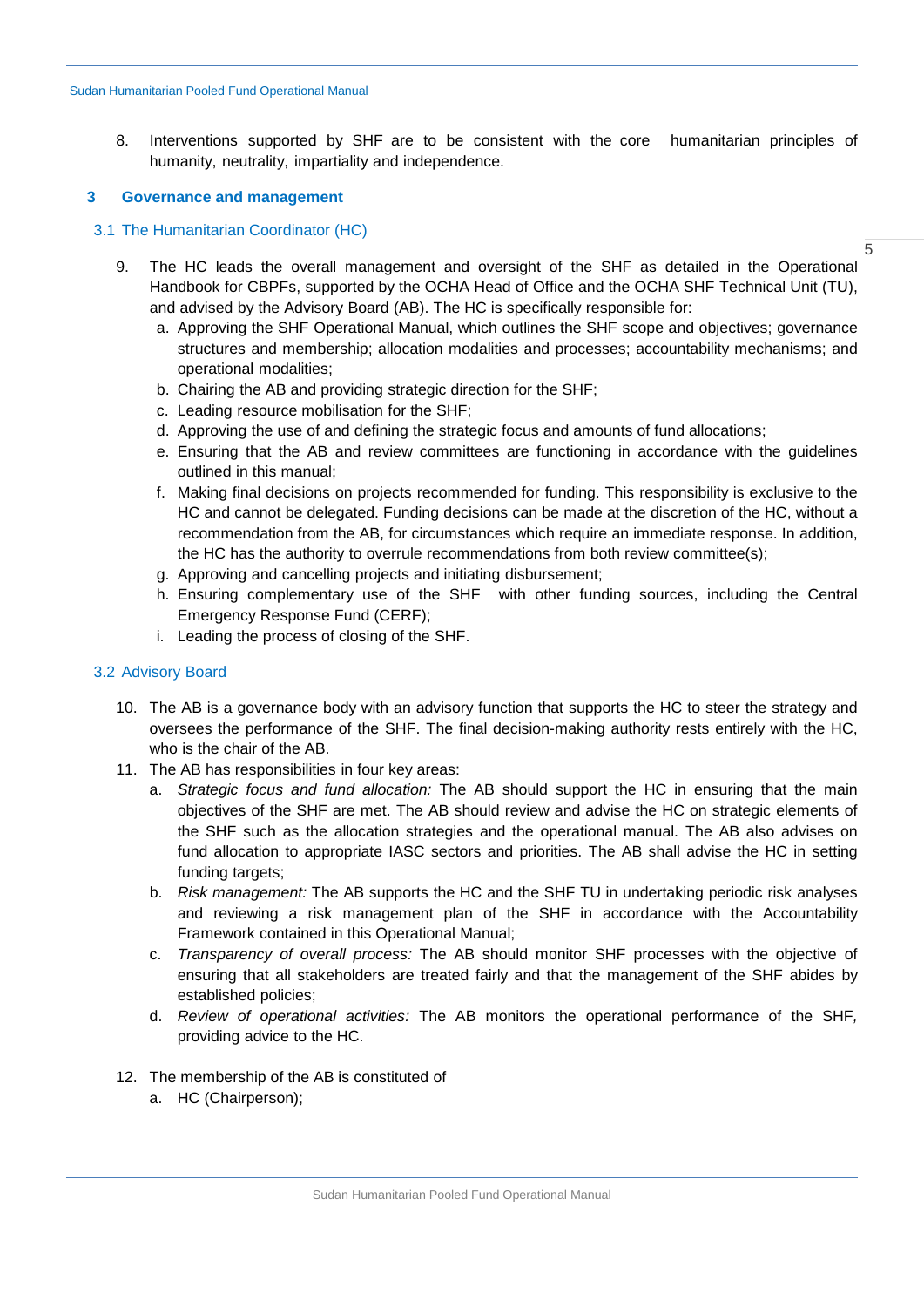b. Office of the Coordination of Humanitarian Affairs (OCHA) head of office and United Nations Development Programme (UNDP) country director;

- c. Donor representatives (all contributing donors);
- d. Non-contributing donors as observers;
- e. Three heads of UN Agencies/IOM;
- f. Three NGO representatives (2 international NGOs (INGOs) and 1 from national NGOs (NNGOs));  $_{\overline{6}}$
- g. The AB secretariat: the SHF TU

The Chairperson may invite other stakeholders deemed necessary to improve discussions and recommendations. [Annex 7.1](#page-29-1) constitutes the current members of the SHF AB.

- 13. United Nations agencies will replace one board member each year in January through an election at the Humanitarian Country Team. NGOs will replace one board member every year in July through discussion at respective INGO or NNGO coordination fora.
- 14. Representation should be at the country representative or head of country office level.
- 15. Advisory Board members are expected to contribute their views to the best outcomes for the humanitarian community and should, when commenting on topics on which their entity has a direct interest or involvement, clarify the importance for the wider humanitarian community.
- 16. The AB meets at least twice a year to review operational activities. A higher frequency and/or ad hoc meetings may be requested by the HC as s/he deems necessary.

# <span id="page-5-0"></span>3.3 OCHA Head of Office (HoO)

- 17. The HoO is responsible for the effective management of the SHF in accordance to CBPF Policy Instruction and the CBPF Global Handbook. The responsibilities of the HoO with respect to SHF are to;
	- a. Support and advise the HC on strategic issues and resource mobilization;
	- b. Supervise the SHF TU and ensure proper coordination with other units of the OCHA Country Office and sub-offices;
	- c. Ensure that OCHA has the capacity to fulfil its accountability requirements, including risk management and minimum operational modalities;
	- d. Promote active involvement of existing coordination structures in SHF processes and ensure that the SHF scope and objectives as well as the allocation strategy papers are aligned with the HRP;
	- e. Approve project revisions including no-cost extensions within the scope of the delegation of authority granted by the HC;
	- f. Interface with headquarters on policy issues related to SHF;
	- g. Act as a permanent member of the SHF AB.

## <span id="page-5-1"></span>3.4 SHF Technical Unit (SHF TU)

- 18. The SHF TU: consists of the Humanitarian Financing and Resource Mobilization Section of OCHA Sudan (the OCHA unit that supports the HC in managing the SHF), and the UNDP Fund Management Unit (FMU) which is the section of UNDP that deals with the SHF NGO allocations as the Managing Agent.
- 19. The SHF TU, under the overall supervision of the OCHA HoO, will ensure adequate and efficient management of the SHF.
- 20. The SHF TU engages in a constructive relationship with IASC sector coordinators and will communicate differences in opinion, recommendations and decisions in a transparent way.
- 21. In support of the HC and SHF AB, and with the assistance of relevant units at OCHA headquarters, the SHF TU will undertake the following tasks;

## *Management of the SGPF operations and policy advice to the HC*

- a. Advise the HC and OCHA HoO on fund strategies and any other policy matters related to the SHF;
- b. Facilitate the development of the SHF scope and objectives and/or allocation strategy papers;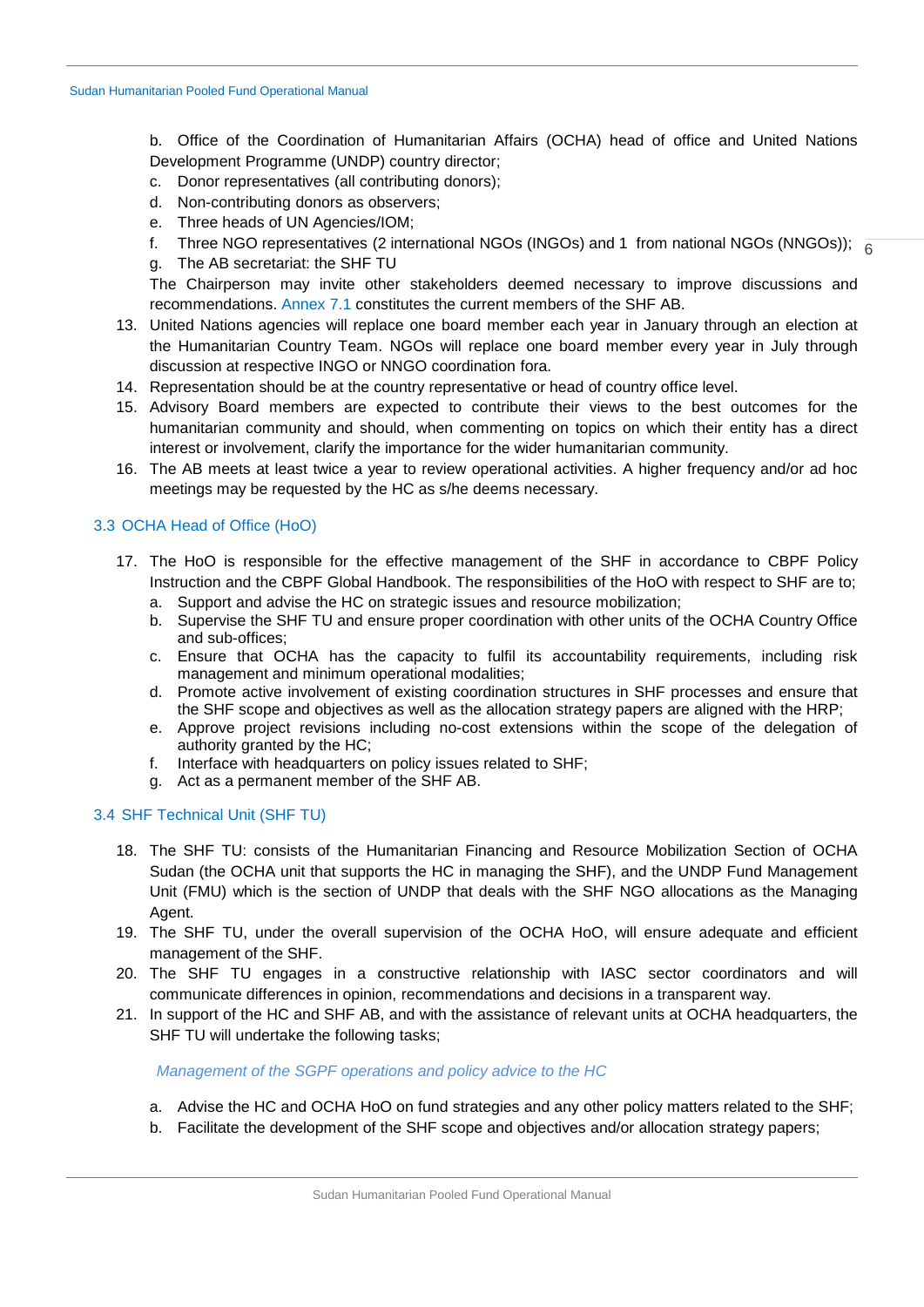- c. Engage in coordination with SHF donors and with other humanitarian donors in the country;
- d. Draft the resource mobilization strategy for the SHF and for the HRP and support its implementation in coordination with headquarters resource mobilization efforts;
- e. Support HC and HoO efforts to link the fund with the Humanitarian Programme Cycle (HPC) by promoting allocations in alignment with the HRPs;
- f. Produce reports, analyses and other documents as necessary to support decision-making,  $\frac{1}{7}$ coordination, communication and resource mobilization activities;
- g. Promote the complementary use of SHF funds with funding from other sources, in particular CERF;
- h. Perform secretariat functions for the SHF AB;
- i. Bring issues related to conflict of interest to the attention of the HC for consideration and decision if needed.

# *Project Cycle Management*

- a. Ensure compliance with processes, systems, templates and tools as defined in the Manual for SHFs as well as in Allocation Strategy Paper;
- b. Facilitate and train stakeholders on the use of the Grant Management System (GMS);
- c. Provide support to all SHF recipients throughout the allocation process and promote a feedback system for continuous learning;
- d. Ensure that allocations are based on prioritised needs and are in line with agreed allocation criteria and strategies;
- e. Manage and coordinate all activities associated with the submission, the strategic and technical review of project proposals;
- f. Manage and coordinate all activities associated with the technical review of the full project proposals, including the technical revisions of the budget;
- g. Oversee approval processes including administrative aspects of selected projects;
- h. Disburse funds to partners in accordance with the decisions of the HC and ensure follow up of fund disbursement and refunding;
- i. Ensure narrative and financial reporting compliance;
- j. Manage and organize project monitoring;
- k. Manage project revision requests (e.g. follow-up and support on budget revision, reprogramming, no-cost extension, etc.);
- l. Ensure Financial Tracking Service (FTS) reporting as required;
- m. Provide oversight to the entire funding cycle from the opening of an allocation to closure of projects.

# *Implementation of the Sudan SHF Accountability Framework*

- a. Support and advise the HC and OCHA HoO in the development and implementation of the Accountability Framework (see section 6);
- b. Coordinate and develop systems for capacity and performance assessments, risk management, monitoring, and reporting on behalf of the HC;
- c. Ensure compliance with the minimum requirements described in the operational modalities of the CBPF Global Handbook;
- d. Ensure compliance with audit requirements and follow up recommendations stemming from audits and monitoring findings;
- e. Establish eligibility criteria for NGOs and maintains an NGO eligibility list;
- f. Facilitate periodic external evaluations in line with the global agreements on evaluation requirements for CBPFs;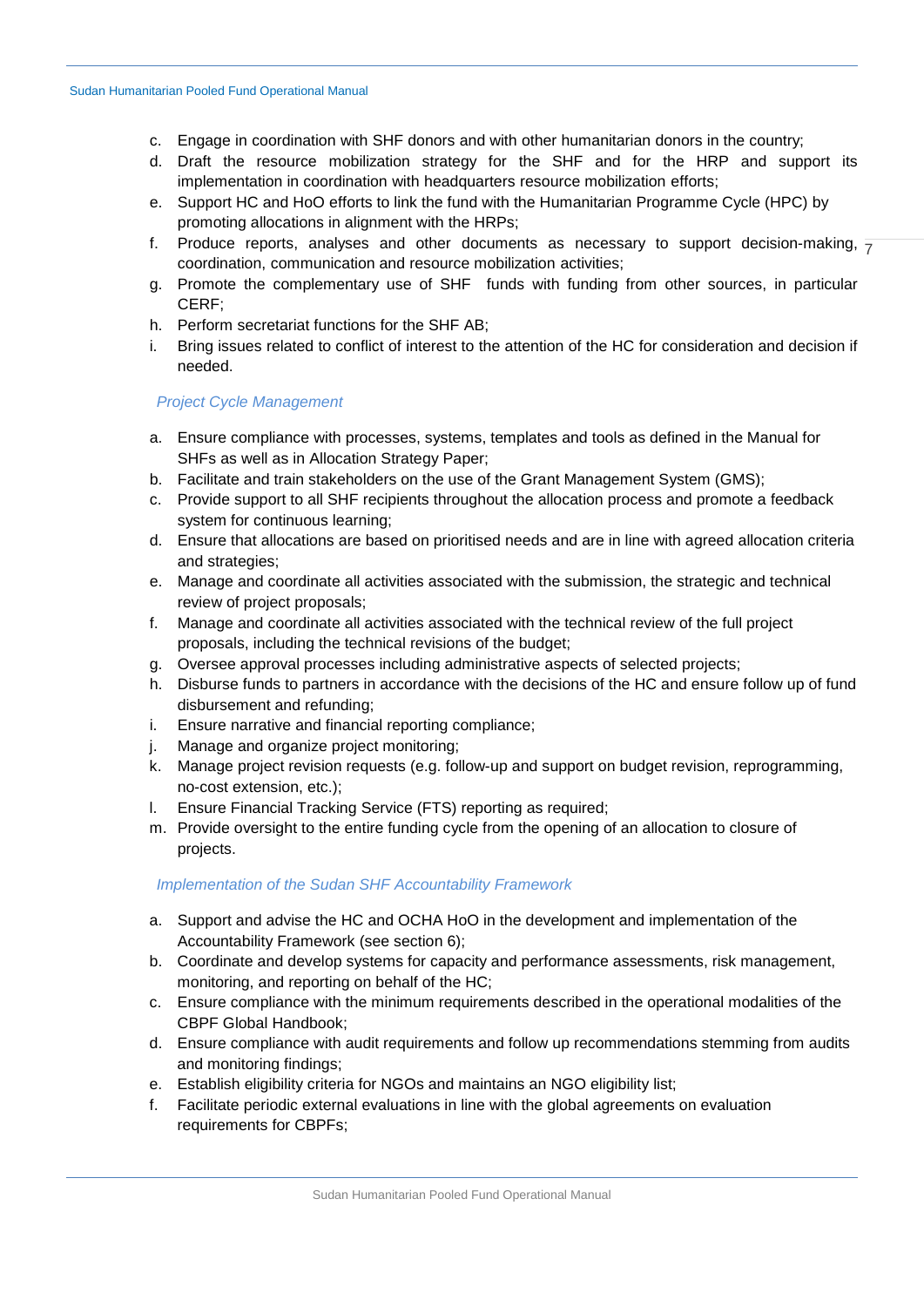g. Compile the consolidated annual report of SHF operations.

## <span id="page-7-0"></span>3.5 Administrative Agent

and ensures disbursements to UN agencies in accordance with the Memorandum of Understanding 8 22. The Multi-Partner Trust Fund (UNDP) receives, administers and manages contributions from donors (MoU) between participating UN Organizations and the UNDP regarding the operational aspects of the SHF dated October 2010.

# <span id="page-7-1"></span>3.6 IASC Sector Coordinators and IASC Co-coordinators

- 23. Throughout the process of the SHF allocation, IASC sector coordinators will exercise their responsibilities in an independent, fair and transparent manner as foreseen by the IASC and the Refugee Coordination model.
- 24. IASC sector coordinators support the SHF at two levels: (i) at a strategic level, IASC sector coordinators should support the SHF TU to ensure that there are linkages between the fund, the HRP and sector strategies; and (ii) at an operational level, IASC sectors coordinators should provide technical expertise to the process of project prioritization and to the technical review of projects.
- 25. The IASC sector coordinators will undertake the following activities in relation to the SHF:
	- a. Facilitate and moderate, where requested, all SHF related processes in consultation with IASC sector partners;
	- b. Inform needs-based priorities for SHF funding in consultation with IASC sector partners;
	- c. Advise on identifying, reviewing and recommending priority humanitarian projects (strategic and technical review process) -and recommend partners when requested- for SHF funding based on agreed overall IASC sector priorities and strategies and document these processes;
	- d. Facilitate the selection of representative SRC and convene their meetings as may be necessary;
	- e. Defend IASC sector strategies and proposals during funding allocation rounds when requested;
	- f. Propose, upon request, partners with the required programmatic capacity and track record to implement SHF projects;
	- g. Ensure quality and timely submissions of all SHF related IASC sector materials (i.e. prioritisation information, reporting inputs, IASC sector strategies etc.);
	- h. Promote the systematic use of relevant standard indicators for projects;
	- i. Participate in field monitoring visits to support technical assessment of implemented projects according to the provisions of the accountability framework (section [6\)](#page-18-0);
	- j. Advise the revision and no cost extension requests;
	- k. Review partner narrative reports and provide input to the SHF's (interim and) annual HC reports.

# <span id="page-7-2"></span>3.7 Review Committees (Strategic and Technical)

- 26. The SHF allocations can include two types of project review committees;
- 27. The Strategic Review Committee (SRC) reviews project concept notes in relation to the Allocation Strategy Paper including IASC sector specific strategies and the fund scope and objectives as outlined in this Operational Manual.

## *Composition:*

- i. The SRC is composed of the IASC sector coordinator, two UN agency partners, two INGO partners, two NNGO partners, OCHA SHF TU representative and possibly a government technical department and donor representative.
- ii. Changes to the composition must be validated by the SHF TU before the start of the review.
- iii. The SRC is selected in an open and transparent manner on a consensual basis through the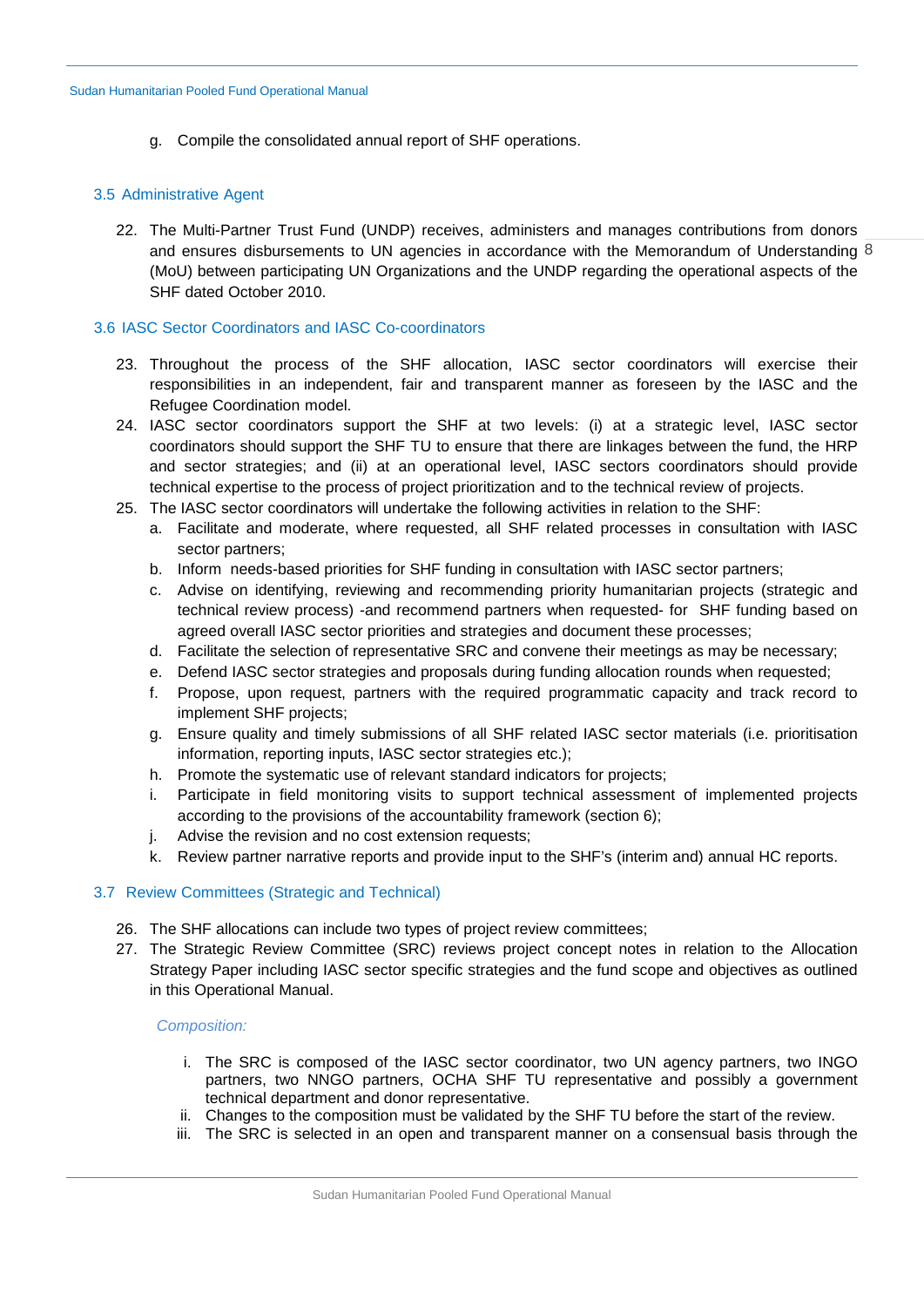IASC sector coordination mechanism (normally in an IASC sector meeting), where members of the respective review committees should be nominated from the active members of the relevant IASC sectors. Meeting minutes are to be shared with the SHF Technical Unit.

- iv. Preference has to be given to members that have not submitted projects to the on-going allocation.
- v. SRC scoring members should possess the necessary technical expertise and are allowed to participate in only one SRC per allocation.
- vi. IASC sector coordinators must consult with the INGO Steering Committee in selecting the INGO members (to ensure fair and balanced representation of INGOs across the sectors).

#### *Function*

- i. The SRC is responsible for the strategic review of project concept notes which includes the review of eligibility of projects, scoring, ranking and recommendation of projects funding.
- ii. After an initial eligibility review by the SHF TU, the SRC first reviews eligibility of projects in accordance with the eligibility criteria defined in the allocation paper (scoring card).
- iii. All SRCs then score all the eligible projects using the same scoring card defined for the allocation. No new criteria for eligibility or prioritization can be invoked by the SRC.
- iv. The IASC sector coordinator ensures that scoring is done in a consistent manner for all projects during one strategic review.
- v. The SRC scores concept notes based on the information available in the concept notes and the information available to them. Clarification or verification with the partners is not allowed at this stage.
- vi. Projects on which all members have a score below a cut-off point defined at the start of the SRC meeting are rejected. The IASC sector coordinator inserts the scoring of one of the members in the GMS.
- vii. Members of the SRC are encouraged to reach consensus on scoring but upon disagreement an average score can be taken into account – however such cases are expected to be few and extraordinary.
- viii. Overall score results per project cannot be disclosed before all projects have been scored.
- ix. For multi-sectorial projects, the IASC sector with the highest percentage of project activities does the scoring while the other IASC sectors involved should review the project and give their comments to the lead IASC sector. In case of equal percentage between IASC sectors, a decision on the lead IASC sector will be taken in consultation between the sectors and SHF TU. Every SRC considers the respective budget portion of multi-sector projects within their envelope.
- x. The concept notes are then numerically ranked and a cut off threshold below which projects cannot be recommended can be established.
- xi. Based on this ranking, the SRC discusses which concept notes to recommend to the SHF TU and this has to be based on criteria defined in the allocation paper.
- xii. When discussing the recommendations of projects, projects are considered on an as-is basis. Exceptionally, changes to budgets, activities and locations can be recommended when wellfounded arguments are given. Shaving off multiple budgets to fit an envelope or include many partners as well as increasing budget envelopes for additional priorities is not allowed.
- xiii. Using the template in as provided in [Annex 7.2,](#page-30-0) IASC sector coordinators provides the SHF TU with a record of the SRC outcomes.
- xiv. IASC sector coordinators provide during the next IASC sector meeting, feedback to partners regarding the review and recommendation of concept notes. The feedback should include the total number and monetary amount of concept notes submitted, recommended, rejected and the final scores for each concept note as registered in the GMS.

#### *Roles*

i. SRC members involved in scoring and recommending of projects are the two UN agency partners, two INGO partners and two NNGO partners. The IASC sector coordinator, the IASC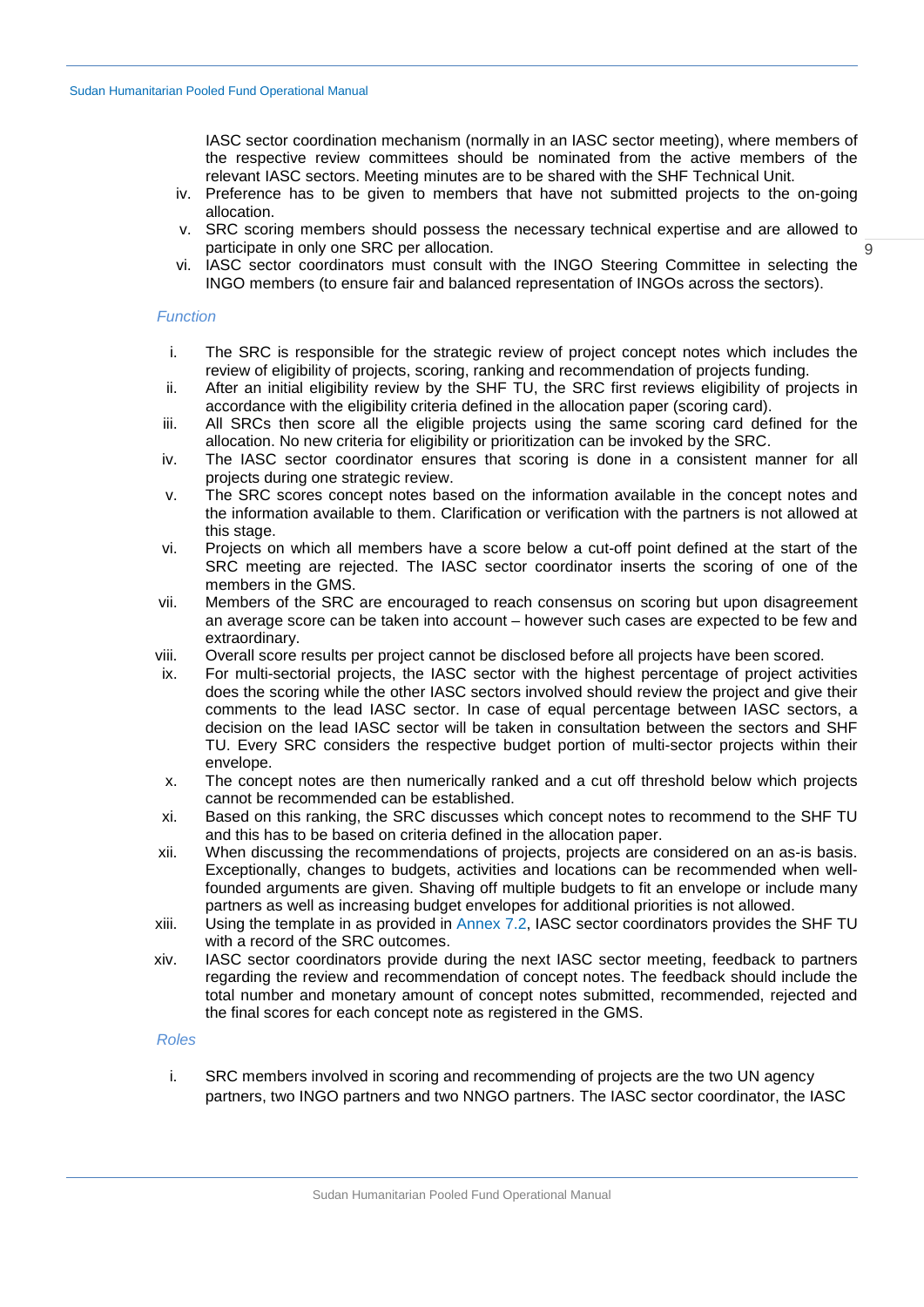sector M&R officer and other IASC sector resource people, government representative, donor representative and OCHA SHF TU representative are observers and resource persons.

- ii. Observers to the process cannot score or recommend projects or be part of the decision making process.
- iii. The IASC sector coordinator facilitates and moderates the process and is responsible for transmitting the results to SHF TU.
- iv. The SHF TU member takes part in the SRC to ensure quality, transparency and fairness. If not  $10$ properly organized, transparent or fair, the OCHA representative may cancel the review and decide on changes.
- v. Each SRC member should review each concept note using the agreed scorecard. This should be done off-line and prior to the SRC meeting. The SRC scoring member has to present his scoring to the SHF TU member at the start of the SRC meeting. Failure to do so will result in exclusion from the SRC by the SHF TU member.
- vi. Members of the SRC (including the IASC sector coordinator) cannot be physically present when the project from their organisation is discussed.
- 28. Technical Review Committee (TRC) assesses the technical soundness and quality of project proposals and request changes to the project in that respect.
	- i. The TRC is composed of the IASC sector coordinator and/or the IASC sector Monitoring and Reporting officers, and members from the SHF TU. The sector coordinator can request the support of a technical expert or advisor if deemed necessary.
	- ii. The TRC undertakes the review and quality control of all SHF project proposals (including budgets, work plan and log-frame) under the SHF TU's supervision.
	- iii. Preferably, a meeting is held between the TRC members before the comments are transmitted through the GMS to the implementing partner for revision within the number of days specified but comments can also be entered in the GMS by each of the TRC participants in parallel.
	- iv. TRC members then review if the comments have been addressed and can review the project a second time, if needed.
	- v. Upon agreement of the TRC, the project can be submitted to the HC for final approval.
	- vi. If after a second revision of the projects, comments from the members of the TRC have not been addressed, the SHF TU can recommend not proceeding to the final approval of the project. This recommendation will be presented to the HC for final decision.
	- vii. After the second revision of the project proposal by the implementing partner, IASC sector coordinators are requested to score the quality of the submission (4 - Little or no revision required, 3 - Revisions were required but timely and satisfactorily addressed, 2 - Revisions were required and addressed satisfactorily but late, 0 - Revisions were not addressed satisfactorily) and transmit to the SHF TU to feed into the Performance Index.

# <span id="page-9-0"></span>3.8 Implementing partners

- 29. In relation to SHF, implementing partners have the following responsibilities;
	- a. Application: Implementing partners must familiarize themselves with SHF processes and seek advice from the IASC sector coordinator and/or the SHF TU before applying for funding. In close collaboration with the IASC sectors, the applicant partner develops and submits a project proposal and budget to the SHF (through the GMS) providing all necessary supporting documents, within the given deadlines, and in a responsive manner.
	- b. Implementation: After the approval process, the implementing partner signs a Responsible Partnership Agreement (RPA) and related annexes which specify the terms and conditions applicable to the approved project. As such they become legally accountable for the proper use of funds according to the terms of the project description and all contractual arrangements. Implementing partners commit to comply with all the requirements defined in the RPA and annexes. RPAs may be modified to accommodate necessary changes in projects through project revisions, budget revisions and no cost extensions (see section 6 for details on revision requests).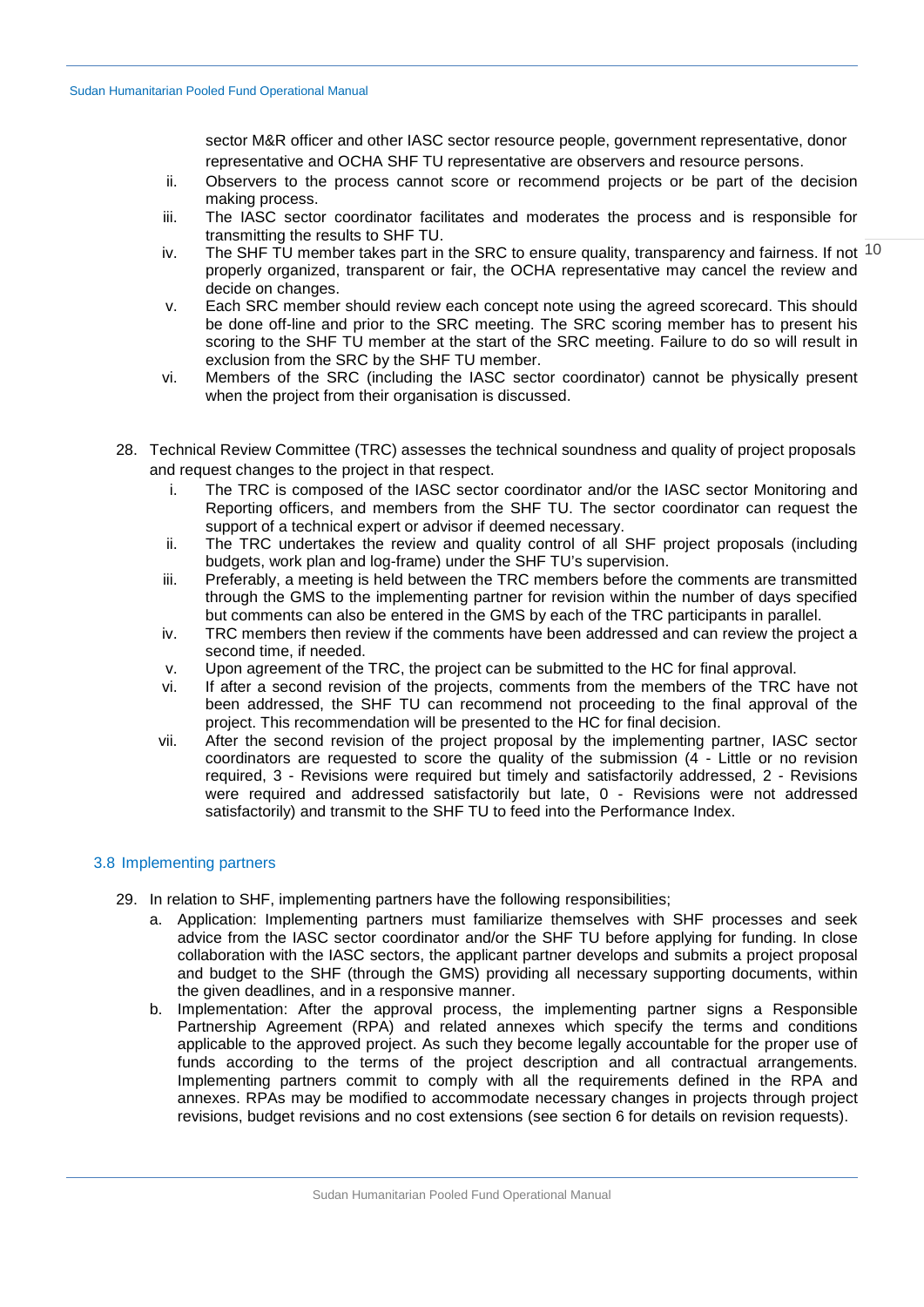- c. Monitoring: Implementing partners must have robust internal monitoring and reporting procedures in place. Implementing partners shall facilitate the monitoring of the projects in collaboration with the SHF TU, IASC sector coordinators and other relevant parties. The SHF TU and headquarters reserve the right to organize visits with partners, external experts or donors to review completed or on-going project activities.
- requirements stipulated in the RPA or annexes. In addition, any constraints (e.g. financial, 11 d. Reporting: The partner shall provide narrative and financial reports in line with the reporting logistical, security) that may lead to significant changes to the project or the partner's capacity must be communicated to the SHF TU immediately.

# <span id="page-10-0"></span>**4 Allocation criteria, parameters and modalities**

## <span id="page-10-1"></span>4.1 Allocation criteria

- 30. The review and approval of project proposals is made in accordance with the programmatic framework and focus described above and on the basis of the following criteria:
	- a. Partner eligibility and capacity;
	- b. Strategic relevance: clear linkage to HRP strategic and IASC sectors' objectives, including geographical focus, compliance with the terms of the call for proposals as described in the allocation paper, and alignment of activities with areas of special focus of the SHF and impact;
	- c. Access: accessibility and/or physical presence in areas of operation; the location of the project is clearly identified;
	- d. Needs-based: the needs are explained and documented, and beneficiaries are clearly described;
	- e. Appropriateness: the activities are adequate to respond to the identified needs;
	- f. Technical soundness and cost effectiveness: the proposal has a clear logical framework and meets technical requirements to implement the planned activities; the budget is reasonable, proportionate in relation to the context, and adequate to achieve the stated objectives;
	- g. Risk management: assumptions and risks are comprehensively and clearly spelled out, along with risk management strategies;
	- h. Monitoring: a clear monitoring and reporting plan is developed in the proposal.

## <span id="page-10-2"></span>4.2 Allocation parameters

- 31. Standard SHF allocation parameters are defined based on the CBPF Global Handbook. They can be overridden in Allocation Papers. They are as follows:
	- a. Project duration: maximum 12 months for standard allocations and 8 months for reserve allocations;
	- b. Grant amount: the maximum allowable amount will be disbursed in tranches on the basis of project duration, partner capacity and risk levels, and in line with the Operational Modalities of the SHF.

## <span id="page-10-3"></span>4.3 Allocation modalities

- 32. The Fund will have two windows in terms of fund allocation modalities.
- 33. The **standard allocation** is an allocation process that consists of 6 steps: 1) Submission of projects after a call for proposals, 2) Strategic review, 3) Preliminary approval, 4) Technical and financial review, 5) Final approval by HC, 6) Disbursement.
- 34. A standard allocation is based on the priorities in the HRP or any agreed upon strategy by the HC but its scope and envisaged impact are defined in an allocation paper.
- 35. Upon availability of sufficient funding, a standard allocation will be launched at the beginning of every year. Other standard allocations may take place throughout the year.
- 36. The **reserve allocation** is an allocation that consists of 4 steps: 1) Submission of projects and review of strategic relevance, 2) Technical and financial review, 3) Final approval by HC, 4) Disbursement.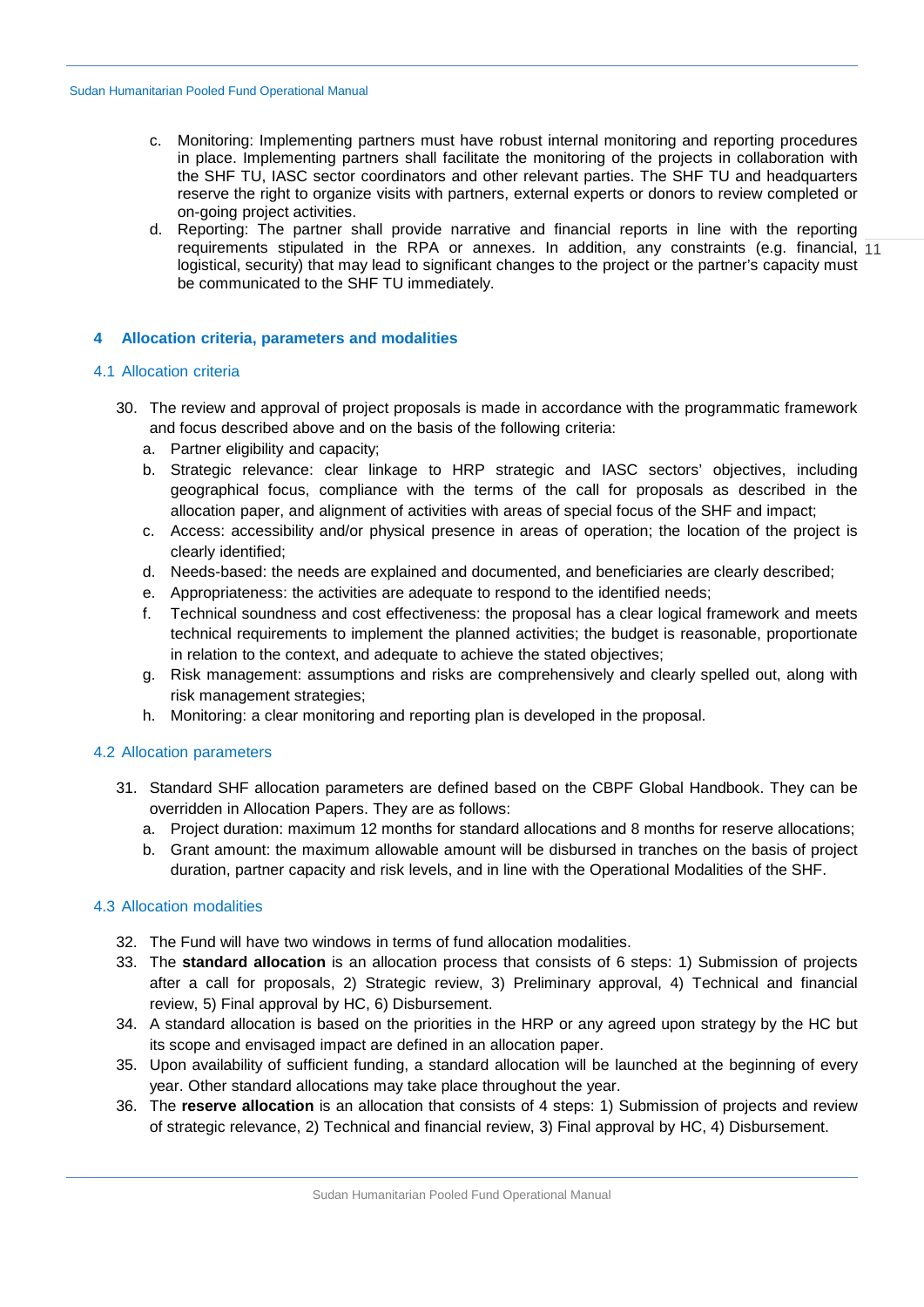- 37. The SHF reserve allocation mechanism provides a rapid, timely and flexible allocation mechanism and is used for the following purposes:
	- i. To provide funding to new emergencies through what is called the **Reserve for Emergencies**.
	- ii. To provide funding for which a rapid, timely and flexible allocation mechanism has been decided by the HC (e.g. procurement of common pipeline items).
- 12 38. The Reserve for Emergencies will constitute minimum 20 per cent of the fund's annual contributions.
- 39. Criteria for Reserve for Emergencies projects can be found under [Annex 7.3.](#page-30-1) The HC can make an exception and fund projects outside of the criteria for the Reserve for Emergencies.

## <span id="page-11-0"></span>4.4 Standard allocation workflow

**Table 1: Standard allocation workflow (with indicative number of days)**

|                                                                                                                                                                  | Steps/Activities                                                                                                                                                                                                                                                | <b>Stakeholders</b><br>involved          | Indicative<br>duration<br>(working<br>days) |
|------------------------------------------------------------------------------------------------------------------------------------------------------------------|-----------------------------------------------------------------------------------------------------------------------------------------------------------------------------------------------------------------------------------------------------------------|------------------------------------------|---------------------------------------------|
|                                                                                                                                                                  | 1.1 Formulation and launch of Allocation Strategy,<br>including scorecard for SRC                                                                                                                                                                               | ISCG, OCHA<br>AB, HC                     |                                             |
| Step 1<br><b>Submission</b><br>of proposals<br>Step 2<br>Strategic<br>review<br>Step 3<br>Preliminary<br>approval<br>Step 4<br><b>Technical</b><br>and financial | 1.2 Submission of concept notes through the GMS                                                                                                                                                                                                                 | Implementing<br>partners                 | 9                                           |
|                                                                                                                                                                  | 1.3 General check (eligibility of partner in case of<br>suspension, compliance with template, duplication of<br>proposal, etc.)                                                                                                                                 | <b>SHF TU</b>                            | 1                                           |
|                                                                                                                                                                  |                                                                                                                                                                                                                                                                 |                                          |                                             |
|                                                                                                                                                                  | 2.1 SRC using scorecards for reviewing the concept<br>notes in the respective IASC sectors. The SRC finalizes<br>shortlist of projects for recommendation to the HC. IASC<br>sector coordinators submit the list to the SHF TU within<br>the allotted time.     | <b>SRC</b>                               | $\overline{7}$                              |
|                                                                                                                                                                  | 2.2 Optional ISCG meeting to discuss multi-sector<br>approach. The SHF-TU analyses the recommendations<br>from the IASC sector coordinators and makes a<br>proposition of selected projects with the information<br>received within the foreseen time schedule. | SHF TU,<br>(IASC sector<br>coordinators) | 3                                           |
|                                                                                                                                                                  |                                                                                                                                                                                                                                                                 |                                          |                                             |
|                                                                                                                                                                  | 3.1 The project selection is submitted to the AB to<br>comment/object.                                                                                                                                                                                          | AB                                       | $\overline{2}$                              |
|                                                                                                                                                                  | 3.2 HC pre-approves the list of recommended concept<br>notes for further development.                                                                                                                                                                           | <b>HC</b>                                | 2                                           |
|                                                                                                                                                                  |                                                                                                                                                                                                                                                                 |                                          |                                             |
|                                                                                                                                                                  | 4.1 Partners are asked to prepare full proposals                                                                                                                                                                                                                | Implementing<br>partner                  | $3-5$                                       |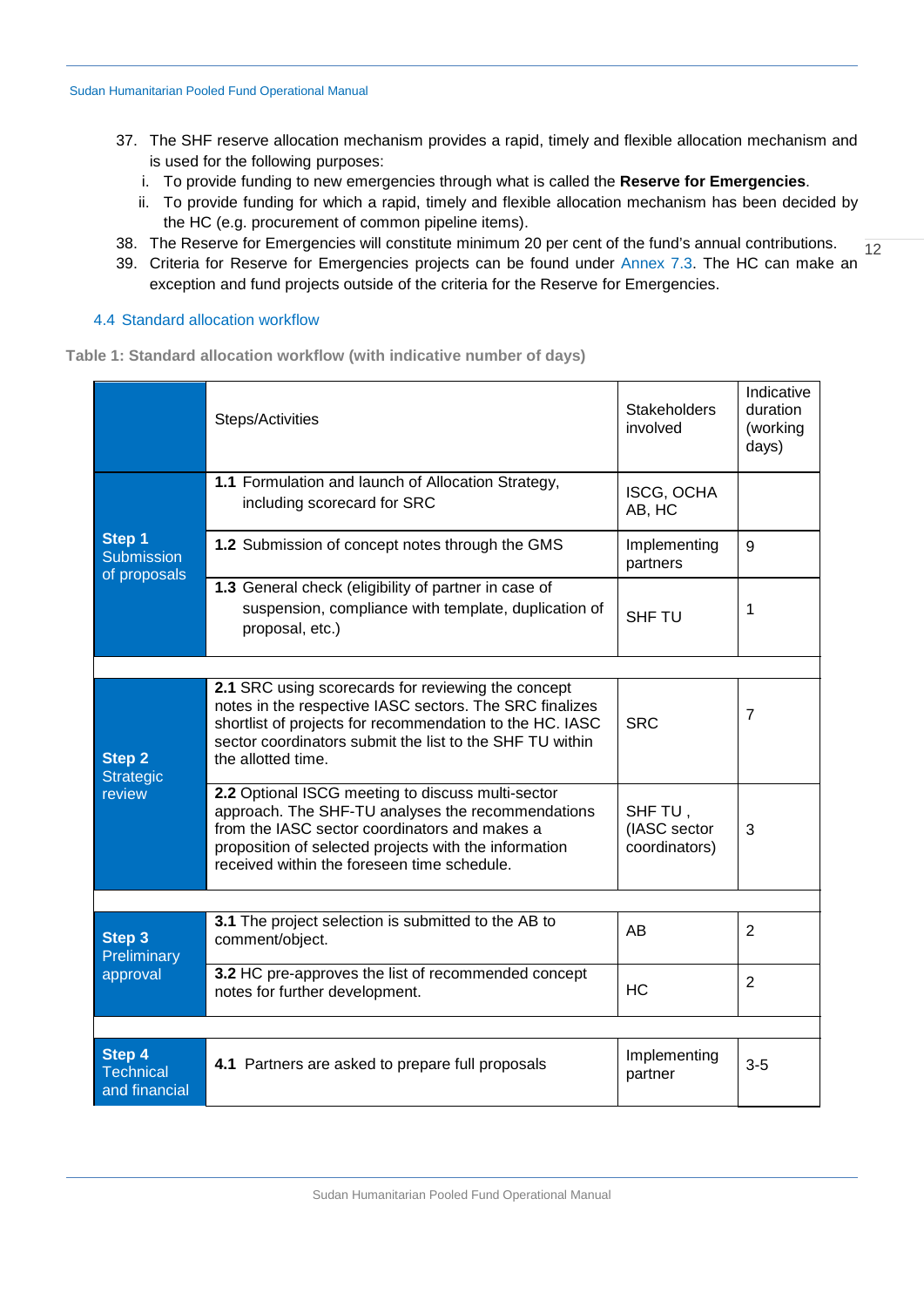| review                                      | 4.2 Financial and technical review (TRC)<br>The TRC ensures the quality control of the full project<br>proposals.                                                                                                                                                                                                            | TRC, SHF TU,<br>Gender and<br>Environment<br>Advisor |           |
|---------------------------------------------|------------------------------------------------------------------------------------------------------------------------------------------------------------------------------------------------------------------------------------------------------------------------------------------------------------------------------|------------------------------------------------------|-----------|
|                                             | 4.3 Consolidation of financial and technical comments<br>and submission to implementing partners by the SHF TU<br>(or IASC sector coordinator) with the inputs received<br>within the allotted time.                                                                                                                         | <b>SHF TU</b>                                        | $10 - 15$ |
|                                             | 4.4 Initial submission of project proposal and max 2<br>revisions after which, if the project still does not meet<br>quality standards, it is rejected.                                                                                                                                                                      | Implementing<br>Partners (IPs)                       |           |
|                                             |                                                                                                                                                                                                                                                                                                                              |                                                      |           |
|                                             | <b>5.1</b> Final approval of the projects by HC (Allocation<br>Letters). Approved Allocation Letters are sent to the<br>respective Participating United Nations Organization<br>(PUNOs) for acceptance. The UNDP CD receives the<br>Allocation Letter for allocations to NGOs.                                               | HC<br><b>CHF TU</b>                                  | 3         |
|                                             | 5.2 Signed Allocation Letters are returned to the HC's<br>office with email copy to the SHF TU. The hard copy is<br>returned by the HC's office to the delegated<br>Administrative Agent (UNDP), with copies to the SHF TU.                                                                                                  | <b>PUNOs</b>                                         | 2         |
| <b>Step 5</b><br>Final<br>approval by<br>HC | 5.3 FMU prepares draft Project Partnership Agreement<br>(RPA) for NGOs. The start date is determined by the<br>approval date of the HC. The partner may choose a later<br>start date upon approval of the SHF TU. The RPA<br>includes as annexes the final received project<br>documents, budget and operational modalities. | <b>SHF TU</b>                                        | 3         |
|                                             | 5.4 The RPAs are submitted to the UNDP Country<br>Director for review and approval.                                                                                                                                                                                                                                          | <b>UNDP</b>                                          | 1         |
|                                             | 5.5 The UNDP signed RPAs are delivered to the<br>Implementing Partners for counter-signature. The cover<br>letter indicates instructions for the return of RPA and<br>request for payment. Any special conditions required to<br>be met prior to disbursement of funds are also specified.                                   | <b>IPs</b>                                           | 2         |
|                                             |                                                                                                                                                                                                                                                                                                                              |                                                      |           |
| <b>Step 6</b><br><b>Disbursement</b>        | 6.1 In the case of UN Agencies, following receipt of the<br>signed Acceptance Letter from the relevant UN Agency,<br>MPTF as the delegated Administrative Agent disburses                                                                                                                                                    | <b>MPTF</b>                                          | 3         |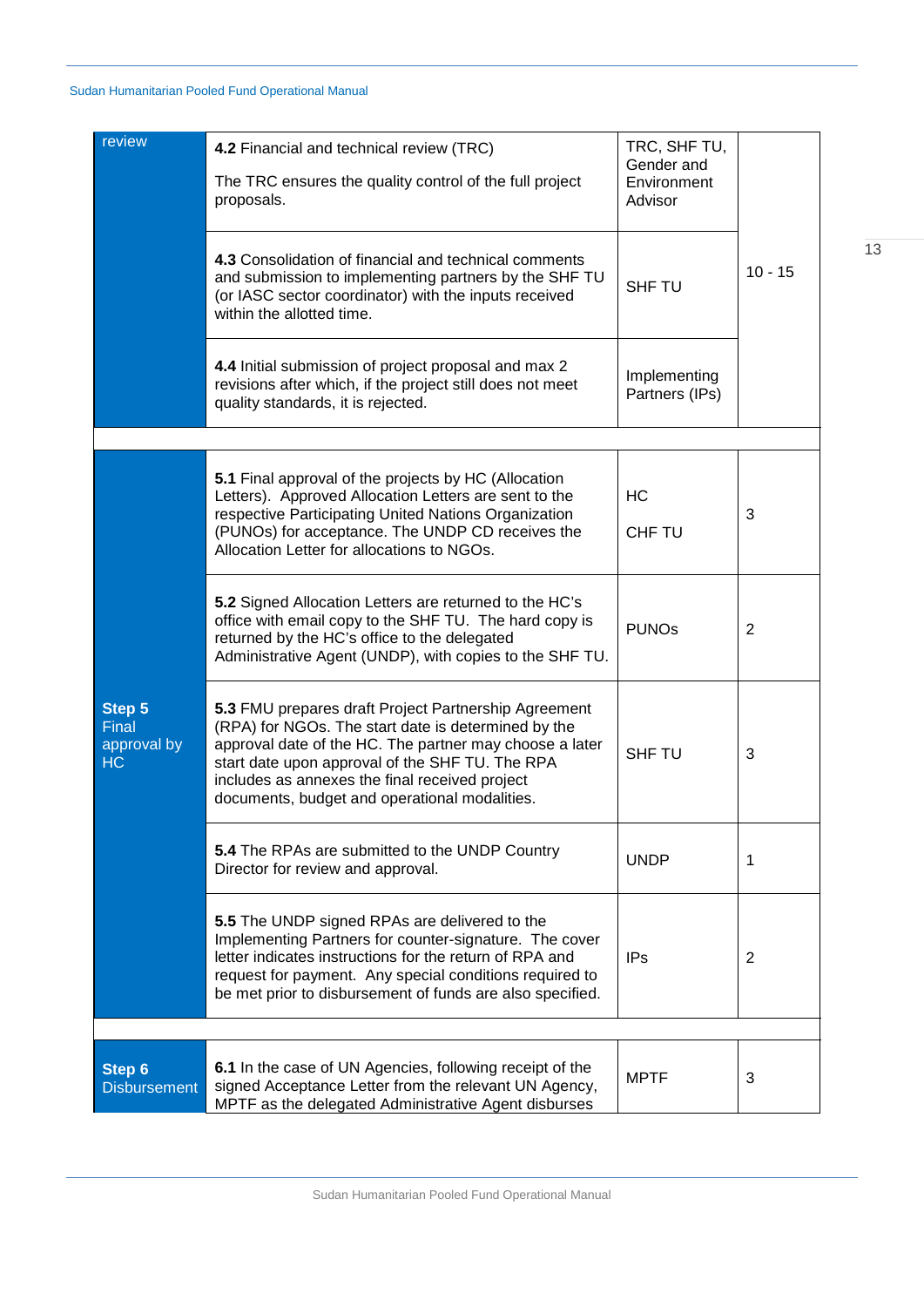| the full allocated amount of the project to the UN Agency.                                                                                                   |        |   |
|--------------------------------------------------------------------------------------------------------------------------------------------------------------|--------|---|
| 6.1 In the case of NGOs, upon receipt of the signed<br>certified RPA and Payment Request, the first tranche of<br>funding is disbursed to the partner (NGO). | SHF TU | 5 |

14

# 40. Additional comments on the standard allocation workflow:

# *Step 1: Submission of projects*

- 41. The HC, supported by the SHF TU, should utilize existing coordination mechanisms to establish a process that produces credible and unbiased information to develop the allocation strategy. As a minimum, the process should include the following:
	- a. The IASC Inter-Sector Coordination Group (ISCG) is consulted in the identification of humanitarian needs and priorities and the SHF TU will provide to the ISCG feedback on the result of this consultation.
	- b. The development of the allocation paper is supported by OCHA (SHF TU in consultation with the OCHA Coordination Section).
	- c. The HC presents the strategy to the AB for inputs.
- 42. The allocation paper should include IASC sector strategies.
- 43. The allocation paper can define envelopes per IASC sector, indicative sector envelopes or no sector envelope at all.
- 44. All concept notes are submitted through the on-line GMS (www.chfsudan.org).
- 45. A scorecard for project scoring is developed by SHF TU and preferably in consultation with the ISCG, and is annexed to the allocation paper.

*Step 2: Strategic review*

46. See section [3.7.](#page-7-2)

# *Step 3: Preliminary approval*

47. The list of projects pre-selected is sent to AB members to comment/object within 2 working days or a meeting is convened in which the project selection is presented.

*Step 4: Technical and financial review*

48. See section [3.7.](#page-7-2)

*Step 5: Technical and financial review*

49. If implementing partners do not sign the Project Partnership Agreement within 5 working days, the RPA becomes invalid and the project may be cancelled by the HC.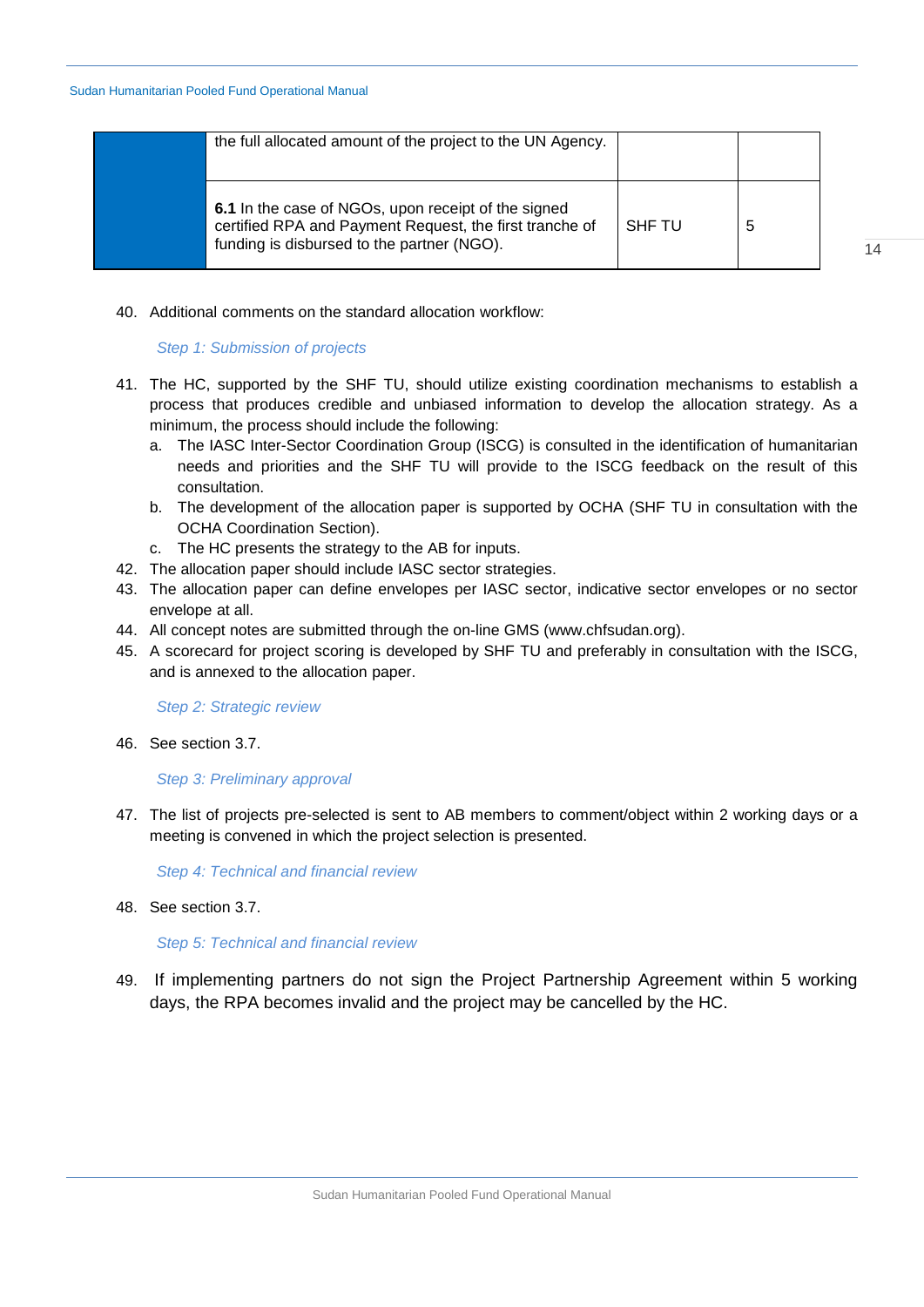# <span id="page-14-0"></span>4.5 Reserve allocation workflow

**Table 2: Reserve allocation workflow (with indicative number of days)**

|                                                                                                            | Steps/Activities                                                                                                                                                                                                                                                                                                                                                                                                                                                                                                                | <b>Stakeholders</b><br>involved                                                       | Indicative<br>duration<br>(working<br>$\frac{days}{}$ |
|------------------------------------------------------------------------------------------------------------|---------------------------------------------------------------------------------------------------------------------------------------------------------------------------------------------------------------------------------------------------------------------------------------------------------------------------------------------------------------------------------------------------------------------------------------------------------------------------------------------------------------------------------|---------------------------------------------------------------------------------------|-------------------------------------------------------|
| <b>Technical and</b>                                                                                       | <b>1.1</b> IASC sector coordinator, OCHA Coordination section<br>(including OCHA field offices) submits a concept (max 2 pages)<br>for funding to the SHF TU or the HC makes a case for funding to<br>SHF TU.<br>Reserve strategies can also be included in an allocation paper.                                                                                                                                                                                                                                                | <b>IASC</b> sector<br>coordinator<br><b>OCHA</b><br>Coordination<br>section<br>SHF TU |                                                       |
| <b>Step 1</b><br>Submission of<br>concepts for<br>funding/projects<br>and review of<br>strategic relevance | 1.2 The SHF TU reviews the concept for funding on its strategic<br>relevance (incl. criteria of the Reserve for Emergencies if<br>applicable).<br>If not sufficiently relevant, the SHF TU rejects the concept. After a<br>second rejection of the same concept, the HC and AB are SHF TU<br>informed of the rejection.<br>If the concept note is deemed relevant, the ISCG is informed of<br>the concept of funding. The SHF proposes a partner or to<br>organize a competitive process and forwards the concept to the<br>HC. |                                                                                       | 5                                                     |
|                                                                                                            | 1.3 The HC initially reviews the concept. If the HC approves<br>subject to consultation of the concept with the AB, the SHF TU AB<br>shares the concept note with the AB for comments.                                                                                                                                                                                                                                                                                                                                          |                                                                                       | 2                                                     |
|                                                                                                            | <b>1.4</b> The HC approves or rejects the concept for funding.                                                                                                                                                                                                                                                                                                                                                                                                                                                                  | НC                                                                                    | 1                                                     |
|                                                                                                            | 2.1 The IP is informed to develop the full proposal or the<br>competitive process is opened for the eligible IASC sector IPs<br>through the GMS.                                                                                                                                                                                                                                                                                                                                                                                | <b>SHF TU/IP</b>                                                                      | 5                                                     |
| <b>Step 2</b>                                                                                              | 2.2 Financial and technical review check by IASC sector<br>coordinator and SHFTU.                                                                                                                                                                                                                                                                                                                                                                                                                                               |                                                                                       |                                                       |
| financial review                                                                                           | In the case of a competitive process, a joint SRC- TRC will be<br>convened to select one project and proceed with the financial and<br>technical review. AB consultation is optional.                                                                                                                                                                                                                                                                                                                                           |                                                                                       |                                                       |
|                                                                                                            | Revision and submission of project proposals - max 2 times<br>after which, if the project still does not meet quality standards, it is<br>rejected                                                                                                                                                                                                                                                                                                                                                                              |                                                                                       | 5                                                     |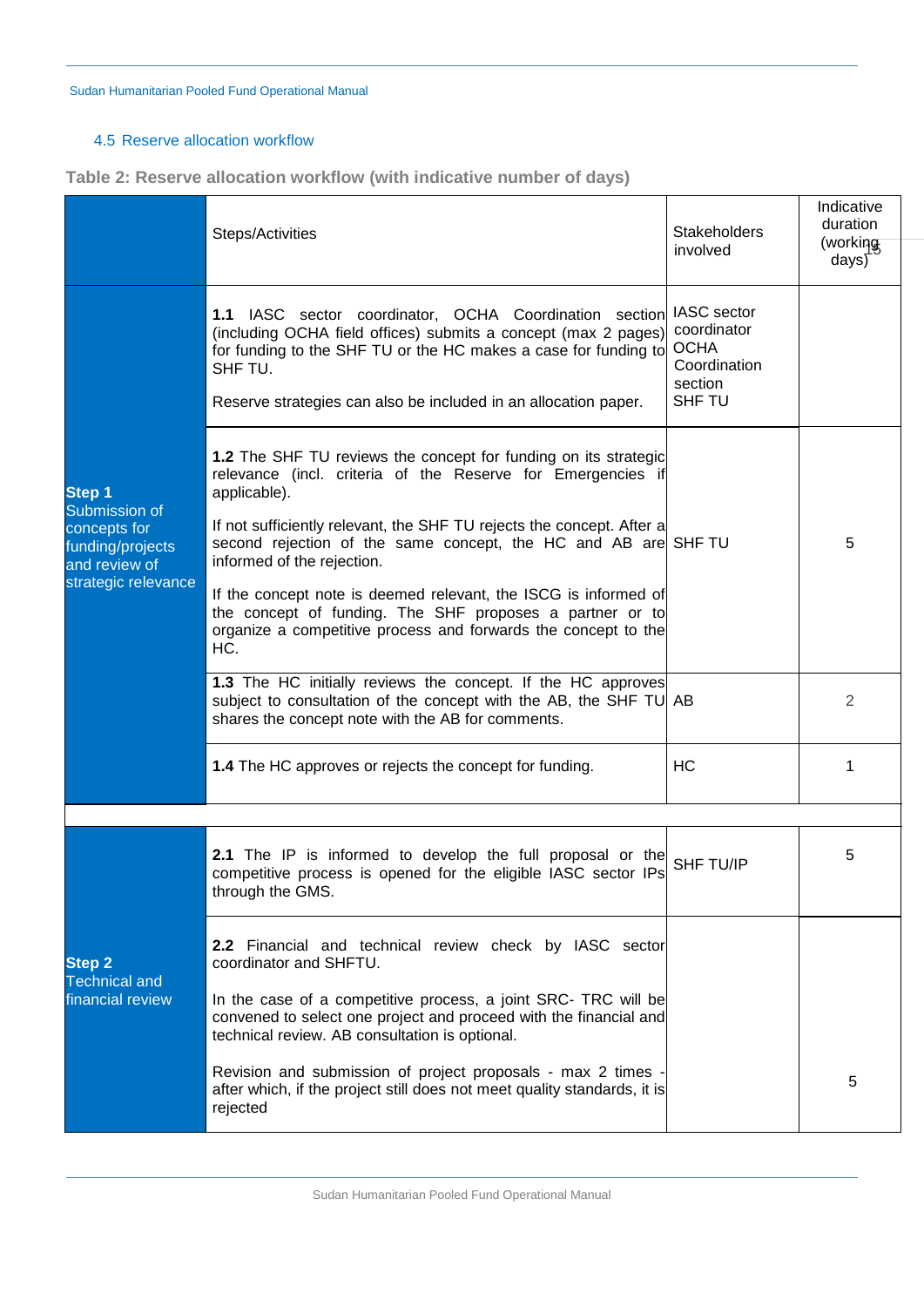|                                                 | 3.1 Final approval of the projects by HC (Allocation Letters). HC<br>Approved Allocation Letters are sent to the respective PUNOs for<br>acceptance. The UNDP Country Director receives the Allocation CHF TU<br>Letter for allocations to NGOs.                                                    |             | 3        |
|-------------------------------------------------|-----------------------------------------------------------------------------------------------------------------------------------------------------------------------------------------------------------------------------------------------------------------------------------------------------|-------------|----------|
|                                                 | 3.2 Signed Acceptance Letters are returned to the HC's office PUNOs<br>with email copy to the SHF TU. The hard copy is returned by the<br>HC's office to the delegated Administrative Agent, with copies to<br>the SHF TU.                                                                          |             | $2^{16}$ |
| <b>Step 3</b><br>Final approval by<br><b>HC</b> | 3.3 FMU prepares draft RPA in for NGOs. The start date is SHF TU<br>determined by the approval date of the HC. The partner may<br>choose a later start date upon approval of the SHF TU. The RPA<br>includes as annexes the final received project documents, budget<br>and operational modalities. |             | 3        |
|                                                 | 3.4 The RPAs are submitted to the UNDP Country Director for UNDP<br>review and approval.                                                                                                                                                                                                            |             | 1        |
|                                                 | 3.5 The UNDP signed RPAs are delivered to the Implementing IPs<br>partners for counter-signature.<br>The cover letter indicates<br>instructions for the return of RPA and request for payment. Any<br>special conditions required to be met prior to disbursement of<br>funds are also specified.   |             | 2        |
|                                                 |                                                                                                                                                                                                                                                                                                     |             |          |
| <b>Step 4</b><br><b>Disbursement</b>            | 4.1 In the case of UN Agencies, following receipt of the signed<br>Acceptance Letter from the relevant UN Agency, MPTF delegated<br>Administrative Agent disburses the full allocated amount of the<br>project to the UN Agency.                                                                    | <b>MPTF</b> | 3        |
|                                                 | 4.1 In the case of NGOs, upon receipt of the signed certified RPA<br>and Payment Request, the first tranche of funding is disbursed to SHF TU<br>the partner (NGO).                                                                                                                                 |             | 5        |

50. Additional comments on the reserve allocation workflow;

*Step 1: Submission of concepts for funding and review of strategic relevance*

- 51. The SHF TU will regularly update the ISCG on the amount of funds that are available in the Reserve for Emergencies.
- 52. IASC sector coordinators can submit concepts for funding on a rolling basis (partners cannot submit projects on a rolling basis). The IASC sector submissions should be based on an analysis of needs and priorities and not only based on requests for funding from partners. The concept for funding should be shared with the IASC sector members of the concerned IASC sectors before the time of submission to the SHF TU.
- 53. Submission of concepts for funding takes place by email.
- 54. On step 1.2, the SHF TU also verifies with IASC sector coordinators or OCHA field offices, and OCHA Coordination Section on the assessments, figures provided, nature of the emergency and priorities. In case of Darfur, the Deputy HC and OCHA Darfur Coordination Unit will be consulted.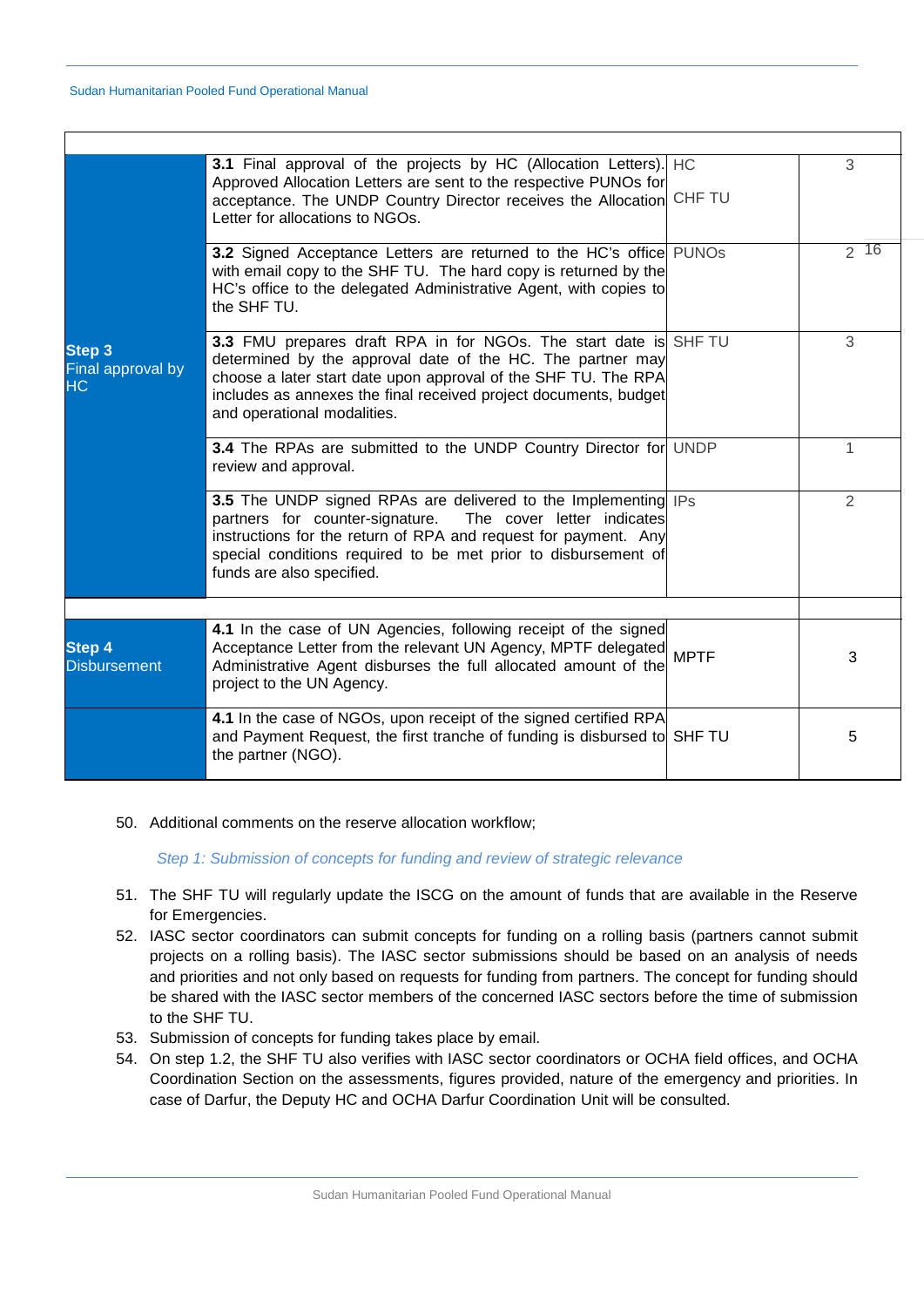55. The HC, under exceptional circumstances, can approve concepts for reserve allocations and notify the AB post factum.

## <span id="page-16-0"></span>**5 Administration**

# <span id="page-16-1"></span>**5.1** Revision request

17

- 56. Significant deviations from the original project objectives and outputs, including changes in the geographic location of the project, the target population/beneficiaries, the scope of project activities, or sub-granting agreements must be brought to the fund manager's attention with clear justification. The fund manager will assess on case-by-case basis whether an amendment to the initial RPA is necessary or whether the breath of the proposed changes is such that the project needs to be terminated.
- 57. Revision requests include no-cost extensions and budget revisions within the original approved budget by the HC.
- 58. Revision requests should remain exceptional events.
- 59. All revision requests must submitted at least 2 months before the end of the project for projects with a duration of more than 6 months and at least 1 month for projects with a duration of 6 months or less.
- 60. To initiate a revision request the partner sends an email to [chfsudan@un.org](mailto:chfsudan@un.org) with the title "Revision request for project [GMS project code]".
- 61. If received within the allowed time frame, the SHF TU will create a revision request in the GMS.
- 62. The partner then specifies the details of the request and it is then forwarded to the IASC sector coordinator.
- 63. The IASC sector coordinator is to state his approval or objection for every revision request within one week, before the SHF TU makes its recommendation to the HC.
- 64. Revision requests can be approved by Head of OCHA if delegated by the HC.
- 65. Revision request will not be accepted if:
	- a. The reasons given are not clearly justified or justifiable;
	- b. The reasons for the need for a revision lie with the implementing partner;
	- c. Over 30 per cent of the project activities have not been carried out without there being a valid reason;
	- d. Part of the SHF project is funded by another donor;
	- e. Narrative or financial reports are outstanding or have been unsatisfactory;
	- f. Other unresolved issues remain within the project;
	- g. It constitutes the  $3<sup>rd</sup>$  revision request for the same project;
	- h. The project is part of the SHF for Emergencies allocations. Only a very exceptional change in the operating environment can make these acceptable.
	- i. The revision request is not submitted within the stipulated period (par 59).
- 66. Implementing partners are authorized to make budget variations not exceeding twenty (20) per cent on budget categories of the approved project budget.
- 67. Under no circumstances should budget revisions increase the total budget originally approved by the HC.

# <span id="page-16-2"></span>5.2 Budget principles

- 68. The budget should include sufficient details to justify the budget estimates and notes to explain assumptions, approach and calculations are required. Guidance on detailed sections is provided in [chapter](#page-45-0) 11 of the Programme Manual.
- 69. The budget should be submitted in US dollars.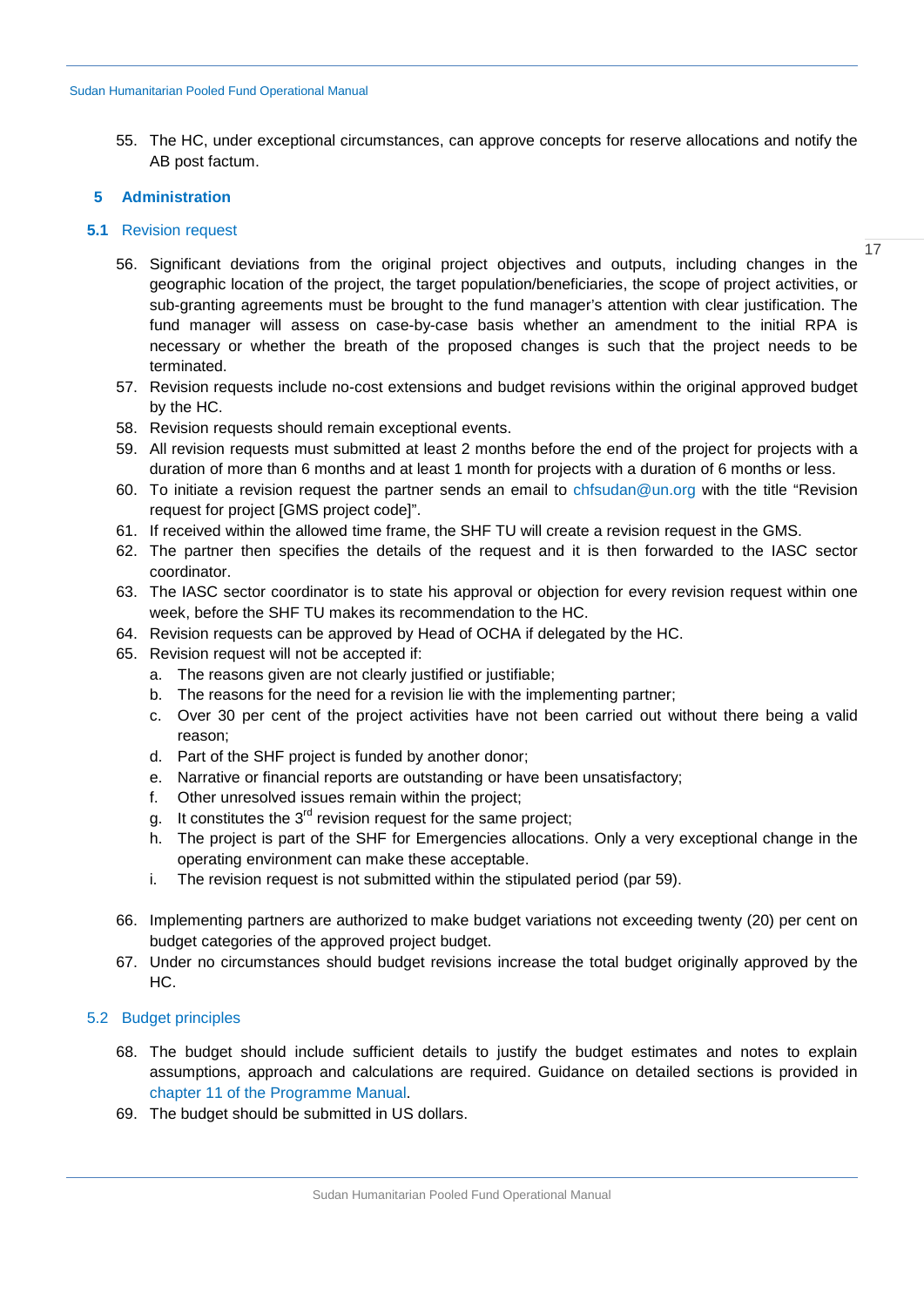- 70. Sharing costs between different donors and projects under a country programme of an implementing partner is an acceptable practice for CBPFs.
	- i. All shared cost must be directly linked to the project implementation and allocated to the SHF project in direct proportion to the benefit or time input the project derives from that shared costs.
	- ii. All shared costs shall be itemized in the budget notes, and should follow standard accounting practice and based on a well-justified, reasonable and fair allocation system.
	- iii. The implementing partner should at any time be able to demonstrate how the costs were derived and explain in the project proposal/logical framework and the interim/final financial report how the calculation has been made (e.g. pro-rata, averages).
	- iv. For staff-related costs, if a position is cost-shared, the percentage of the monthly cost corresponding to the time that the person will dedicate to the project shall be budgeted.
	- v. Non-staff shared costs should be shared on the basis of an equitable cost allocation system. Accordingly the percentages in the budget are to be assessed and approved by the SHF TU.
- 71. PSC are allowable to a maximum 7 per cent of other direct costs.
- 72. PSC of sub-implementing partners associated to the implementation of a specific project should be covered by the overall maximum 7 per cent of the actual project expenditures, unless not allowed by the internal procedures of the implementing organisation.
- 73. One per cent for audit costs will be added to the administrative costs of all NGO implementing partner project budgets.
- 74. Implementing partners are required to declare all levels of sub-granting (see modality under chapter 11 of the SHF Programme Manual). The implementing partner should be able to present documentation on the qualification of sub-grantees, and the vetting or selection process of sub-grantees.

#### *Eligible Expenditures:*

75. The budget must contain costs that are necessary and reasonable for the delivery of the objectives of the project.

## *Ineligible Expenditures:*

- 76. Ineligible expenditures will be automatically removed and deducted from the budget. They include:
	- i. Debts and provisions for possible future losses or debts.
	- ii. Interest owed by the implementing partner to any third party.
	- iii. Items already financed from other sources.
	- iv. Incentives in the form of hardware to government entities.
	- v. International travel unless directly linked to the delivery of the project objectives. In any case international travel will have to be approved on a case-by-case basis when requested to support project activities.
	- vi. Purchases of land or buildings.
	- vii. Currency exchange losses.
	- viii. Costs related to establishing reserves such as severance reserves or cessation benefits accrued by the implementing partner, contractors or staff.
	- ix. Government staff salaries except for those cases where government staff has been fully seconded to a SHF funded project.
	- x. Hospitality expenses, provision of food/refreshments for project staff (potable water is allowed).
	- xi. Incentives, mark-ups, gifts to staff.
	- xii. Fines and penalties.
	- xiii. Duties, charges and taxes when these are recoverable by the implementing partner.
	- xiv. Global evaluation of programmes.
	- xv. Vehicles purchases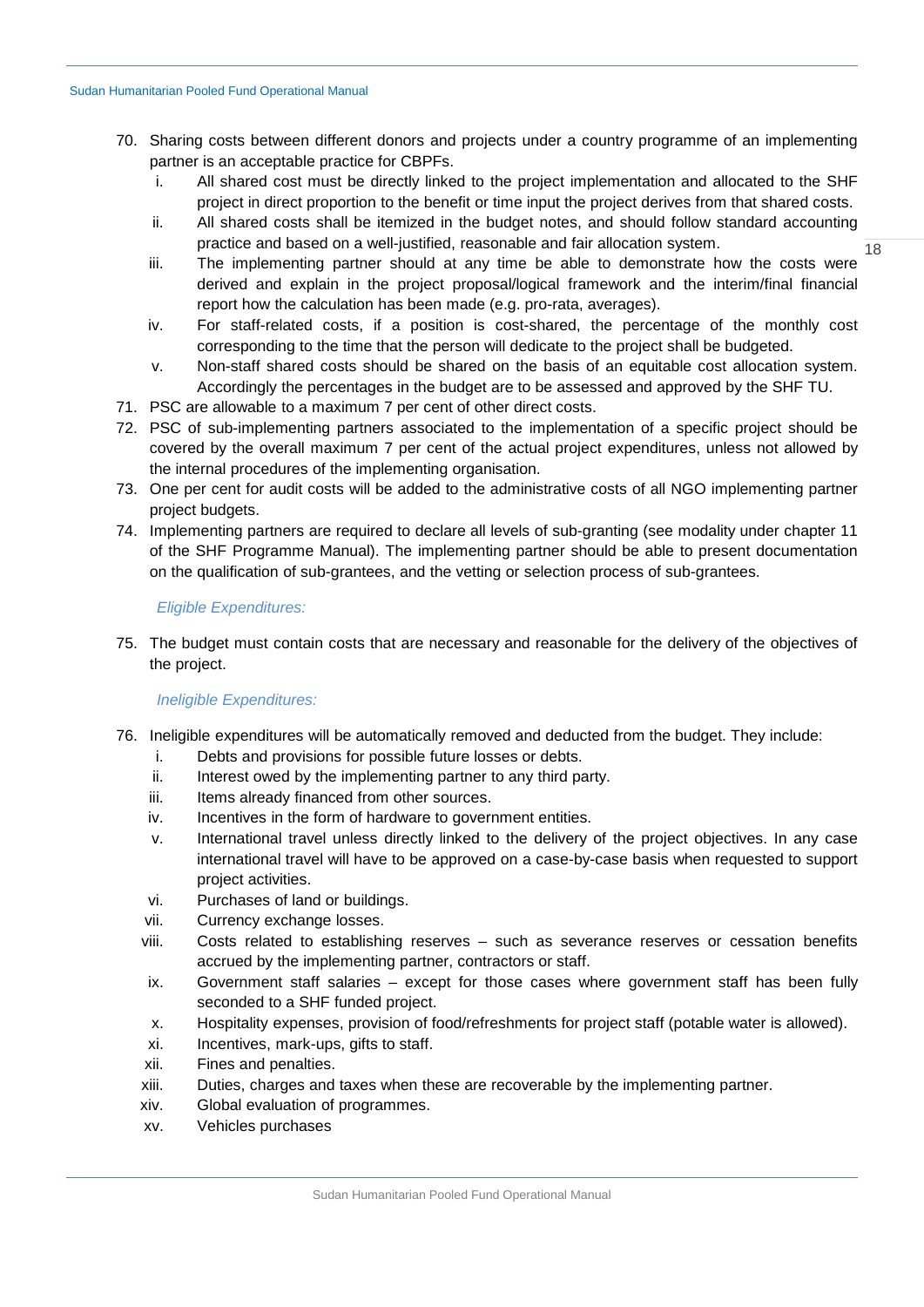#### <span id="page-18-0"></span>**6 Accountability Framework**

68. Accountability Framework is the foundation for effective CBPF management. It is exercised through a set of different components that enable the HC to ensure that: (i) implementing partners are delivering intended programmatic results; (ii) the SHF is

managed responsibly and according to established guidelines; and ultimately (iii) the SHF is achieving its main objectives.

69. The Accountability Framework aims to provide an overview of the four pillars of accountability under the Fund; which include risk management, capacity assessment and performance monitoring of implementing partners, monitoring and reporting, and project and partner auditing.



70. There are two types of accountability that articulate what the main stakeholders involved in SHF processes are responsible for and for which they should be held accountable. The accountability of the SHF management relates to the ability of SHFs to achieve their objectives as humanitarian financing mechanisms. First, the HC, supported by the SPFH TU, is responsible for establishing a process which produces high quality allocation strategies, selects appropriate and qualified implementing partners, monitors implementation and verifies that reported results are genuine and matches those of approved project agreements. Second, Implementing Partners' accountability relates to the requirement of individual organizations receiving SHF funding to achieve expected project results. This means that implementing partners are ultimately responsible for project activities, project outputs and for reporting accurately on results.

## <span id="page-18-1"></span>6.1 Risk Management and risk-based grant management

- 71. The management of the SHF takes place through a risk-based approach. A thorough analysis of risks is undertaken each year and adequate assurance modalities are identified to mitigate these risks. Risks are analysed at SHF level as well as at the partner level.
- 72. A detailed Risk Management Framework (see [Annex 7.4\)](#page-31-0) has been developed in consultation with stakeholders and identifies the key factors of risks faced by the fund in the Sudanese context. The fund-level risk analysis clearly spells out residual risks to enable informed decision-making based on full knowledge of the potential consequences.
- 73. The Risk Management Framework is an active document, regularly updated depending on the changing circumstances. OCHA reports to the HC through the AB on the implementation progress of the risk treatment actions. The AB advices the HC accordingly on the critical risks, assessment of the critical risks and outstanding action plans.
- 74. Partner risk management aims at adapting the grant management cycle on the basis of each partner's capacity and performance. The mention of risks and assumptions for every project is mandatory. Funding decisions take into account risk analysis suggesting the appropriate assurance mechanisms.
- 75. NGO capacity assessments and operational modalities (except for narrative reporting and monitoring) do not apply to UN agencies and IOM as they have different legal status than NGOs and have their own governance and control framework which applies to the management of CBPF grants.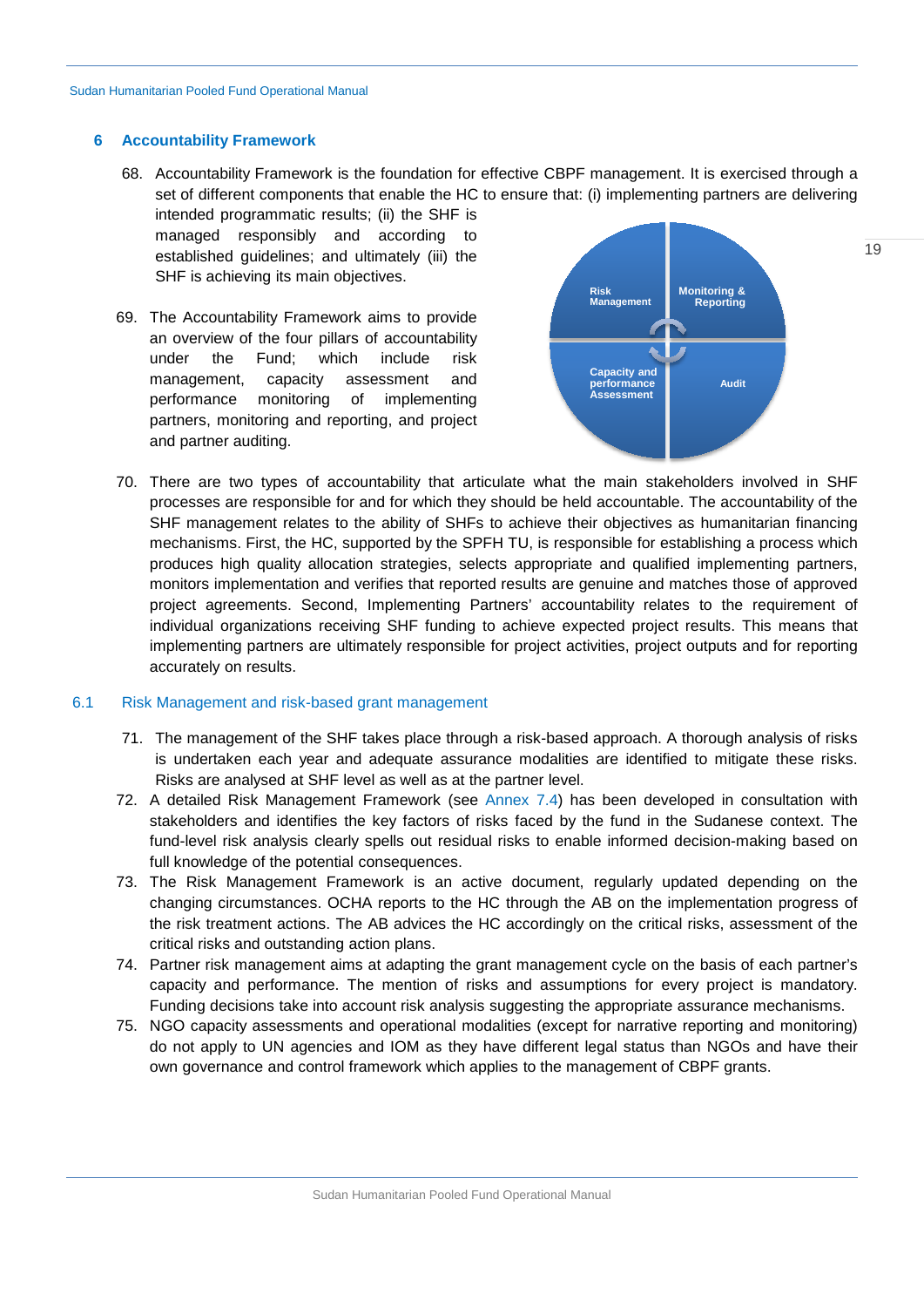#### <span id="page-19-0"></span>6.2 NGO Capacity Assessment

- 76. Potential Partners are subject to capacity assessments to determine their risk level and to confirm/ensure their ability to meet the requirements of the SHF.
- initial capacity assessment, partners continue to meet the capacity and performance requirements of 20 77. Existing NGO partners are subject to capacity assessments periodically as required based on risk level. Additionally, eligibility criteria of existing partners are established to ensure that following the the SHF.
- 78. The Capacity Assessment process is comprised of three stages, 1) Nomination of Potential Partners, 2) Pre-screening/Desk Review, and 3) Capacity Assessment. The nomination assessment process is launched two months prior to the commencement of the first standard allocation to allow sufficient time for completion of the entire process and finalization of the Eligible Partner List prior to the start of the allocation process.
- 79. **Nomination of Potential Partners.** IASC sector coordinators are invited to nominate potential NGO partners annually. In completing the nomination form, the IASC sector coordinator indicates the basis for nominating the NGO, including history of implementing projects through IASC sector partners, participation in coordination meetings.
- 80. The IASC sector coordinator must confirm that the NGO has the technical capacity and expertise to deliver the required programmatic services. The IASC sector coordinator should provide an assessment of the technical capacity of the potential partner, using the tools or benchmarks the IASC sector has developed for this purpose.
- 81. The number of potential new partners nominated by each IASC sector coordinator may be limited based on several factors, including the existing number of eligible partners for each IASC sector, the estimated funds available to the SHF, and the overall current risk profile of the fund.
- 82. **Pre-Capacity Assessment Screening.** Following nomination of an NGO partner by an IASC sector coordinator, the SHF TU (UNDP FMU) commences the pre-capacity assessment screening of the NGO. This is preliminary desk review to determine if the NGO meets the minimum criteria required to receive direct funding from the SHF, and to perform the full capacity assessment on those partners.
- 83. The screening is based on a Pre-Capacity Assessment Questionnaire completed by the partner, which incorporates the signed due diligence documents required of all partners [\(Annex 5\)](#page-35-1).
- 84. Written feedback is provided to the organization indicating whether the minimum capacity criteria have been met, in which case the NGO will proceed to the stage of a full capacity assessment. If the NGO has not met the minimum criteria, the feedback will specify the areas where the NGO has a capacity gap relative to the minimum requirements. The IASC sector coordinator is at the same time notified of the results of the nominated partner's pre-capacity assessment screening.
- 85. **Capacity Assessment.** The capacity assessment is risk-based and developed from established and transparent criteria incorporating the requirements of HACT (Harmonized Approach to Cash Transfers).
- 86. NGOs pass the capacity assessment if they achieve a score that demonstrates sufficient capacity in terms of institutional, managerial, financial and technical expertise. Partners that pass the capacity assessment are rated as either: (i) Low Risk, (ii) Medium Risk or (iii) High Risk.
- 87. Effective as of January 2016, an assessment, also referred to as a micro-assessment, will be performed by an external consultant or company contracted by UNDP Sudan. The corresponding HACT micro-assessment risk ratings are: ((i) Low Risk, (ii) Medium Risk, (iii) High Risk, and (iv) Significant Risk. As significant risk partners will not have demonstrated sufficient capacity as referenced in paragraph 88 above, they do not meet the minimum capacity criteria.
- 88. The assessment builds upon the initial desk-based review of the documents provided by the implementing partner expanded in scope to include interviews with the organization's staff members; visits to the implementing partner's Country Office (and one or more field offices). Interviews with key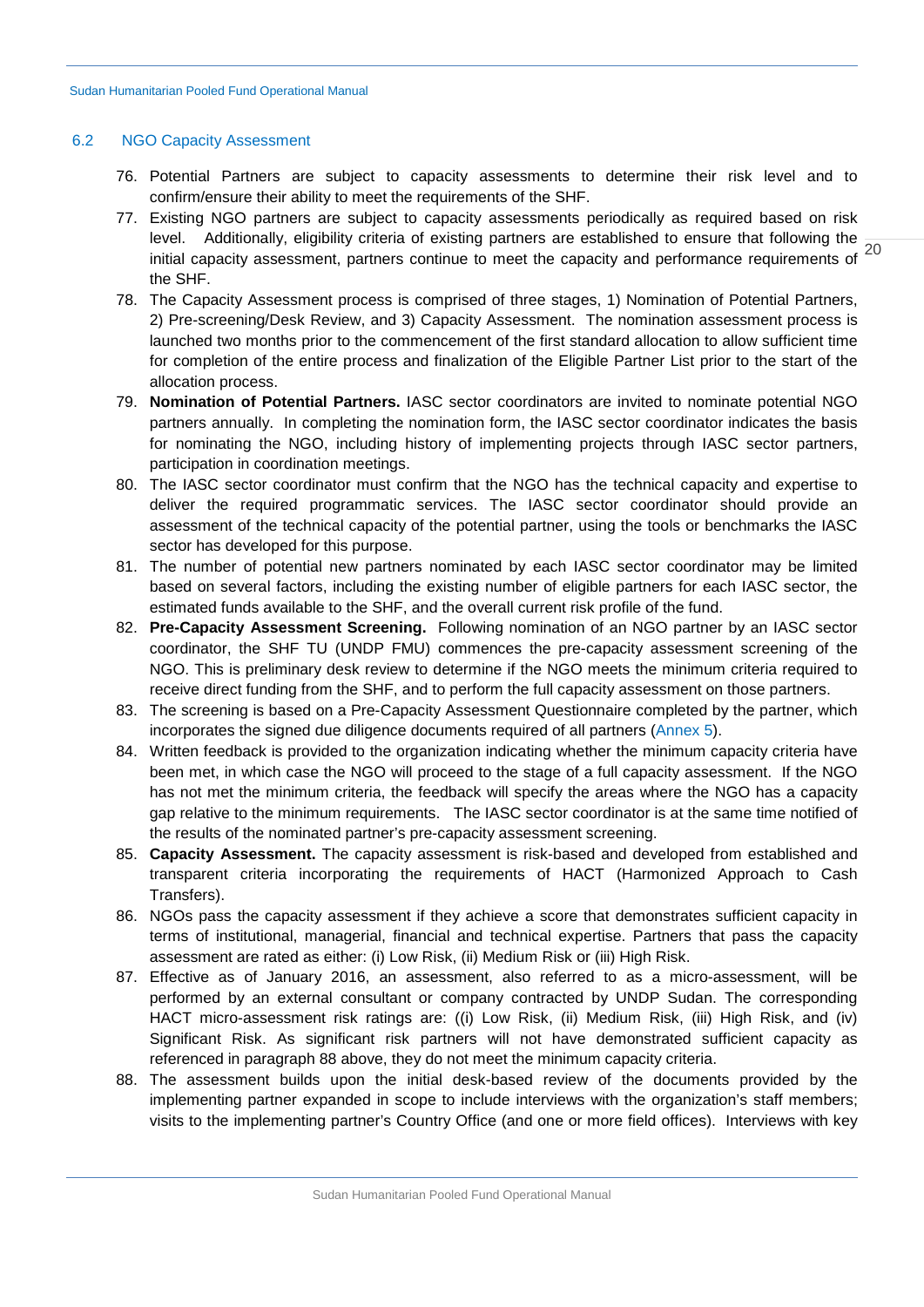parties such as previous/existing donors and partners, IASC sector coordinators and members, and beneficiaries of the NGO are conducted as part of the assessment.

89. NGOs that have not implemented projects funded for two consecutive years will be required to undergo a full capacity assessment. Existing NGO Partners remain eligible based for direct SHF funding by continuing to meet the established eligibility standards and requirements as indicated below.

# <span id="page-20-0"></span>6.3 Risk-based Performance Monitoring and Management

- 90. The SHF utilizes an Internal Performance Index to update the risk level of a partner throughout project implementation [\(Annex 7.6\)](#page-35-0).
- 91. The Performance Index tracks the partner's performance in a number of areas, including i) quality and timeliness of submissions of project documents (proposals, budget and concept notes); ii) quality and timeliness of implementation against approved targets; iii) quality and timeliness of reporting; iv) frequency, timeliness and justification of project revision requests; v) quality of financial management; vi) audit findings; based on a scoring system.
- 92. If an implementing partner is consistently found to have a poor performance record, no further funding allocation will be made until the partner can demonstrate internal changes/improvements have been made, as per the eligibility criteria indicated above.
- 93. The NGO performance contributes to the assessment of its risk level and correspondingly determines which operational modality will apply.

# <span id="page-20-1"></span>6.4 Eligibility

- 94. An Eligible NGO List is regularly maintained.
- 95. Criteria for partners to remain eligible to receive direct SHF funding are as follows:
	- a. The NGO has been an active SHF implementing partner for three consecutive years.
	- b. The NGO continues to meets the technical performance requirements of the SHF.
	- c. All reporting requirements are met, including project narrative and financial reports.
	- d. Project monitoring has revealed no significant, un-remedied project performance issues.
	- e. Field-based financial spot-checks have revealed no significant, un-remedied financial issues.
	- f. There exists no qualified audit opinion for any of the NGO's projects.
	- g. There are no significant audit findings from the annual project audit.
	- h. There are no outstanding payables due to the SHF.
	- i. The NGO has adhered to the SHF's fraud management, mitigation, and reporting requirements.
	- j. The NGO, nor any of its principles, is the subject of on-going investigations or investigation alerts in Sudan or other countries related to financial mismanagement.
	- k. Additional eligibility criteria for partners may be established as required.

# <span id="page-20-2"></span>6.5 Operational Modalities

- 98. Eligible partners are categorized according to a specific risk rating which determines the minimum standard of operational modalities applicable to the partner. The principle is that the higher the risk the more stringent assurance mechanisms will apply. The system encourages improvements in performance and capacity providing partners the opportunity to migrate to lower risk levels through strong and consistent performance and by addressing capacity weaknesses.
- 99. The relevant risk levels determine: (i) maximum transferrable amount, (ii) number of disbursements, (iii) frequency of programmatic and financial reporting, (iv) monitoring arrangements, and (v) audit requirements.
- 100. Based on the overall risk context of the country, more stringent requirements may be applied.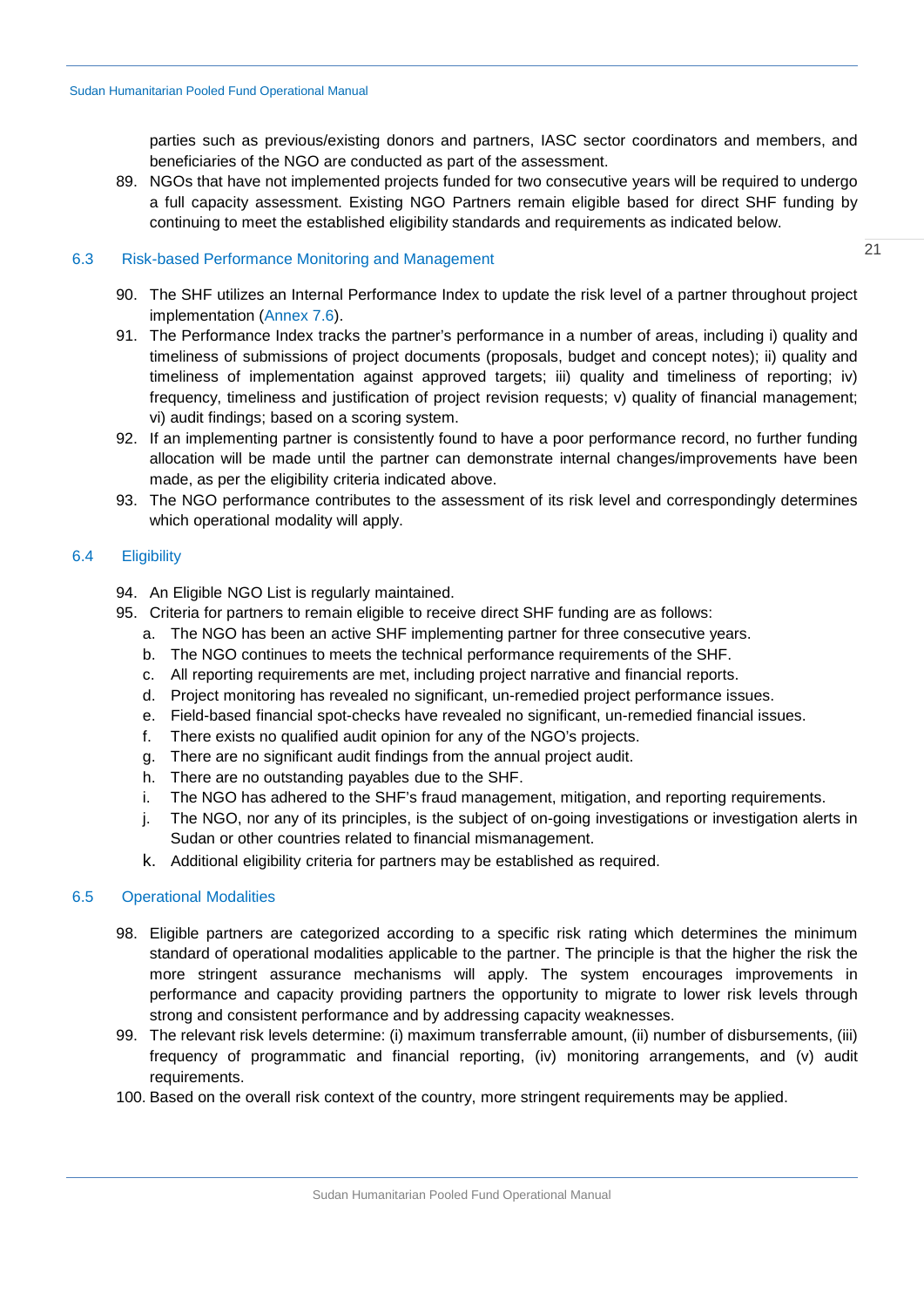- 101. The current NGO Engagement Modality under the financial rules of the Managing Agent mandates that NGOs are engaged using a Project Partnership Agreement, with funds disbursed to NGO Partners in quarterly tranches, liquidated based on quarterly financial reporting, regardless of risk rating. A new engagement modality using a Responsible Party Agreement is being introduced which will allow for risk-based disbursements and reporting. The Operations Modality Schedule will be revised when the new engagement modality is operationally effective.
- 102. Field-based financial monitoring (spot checks) is currently risk-based.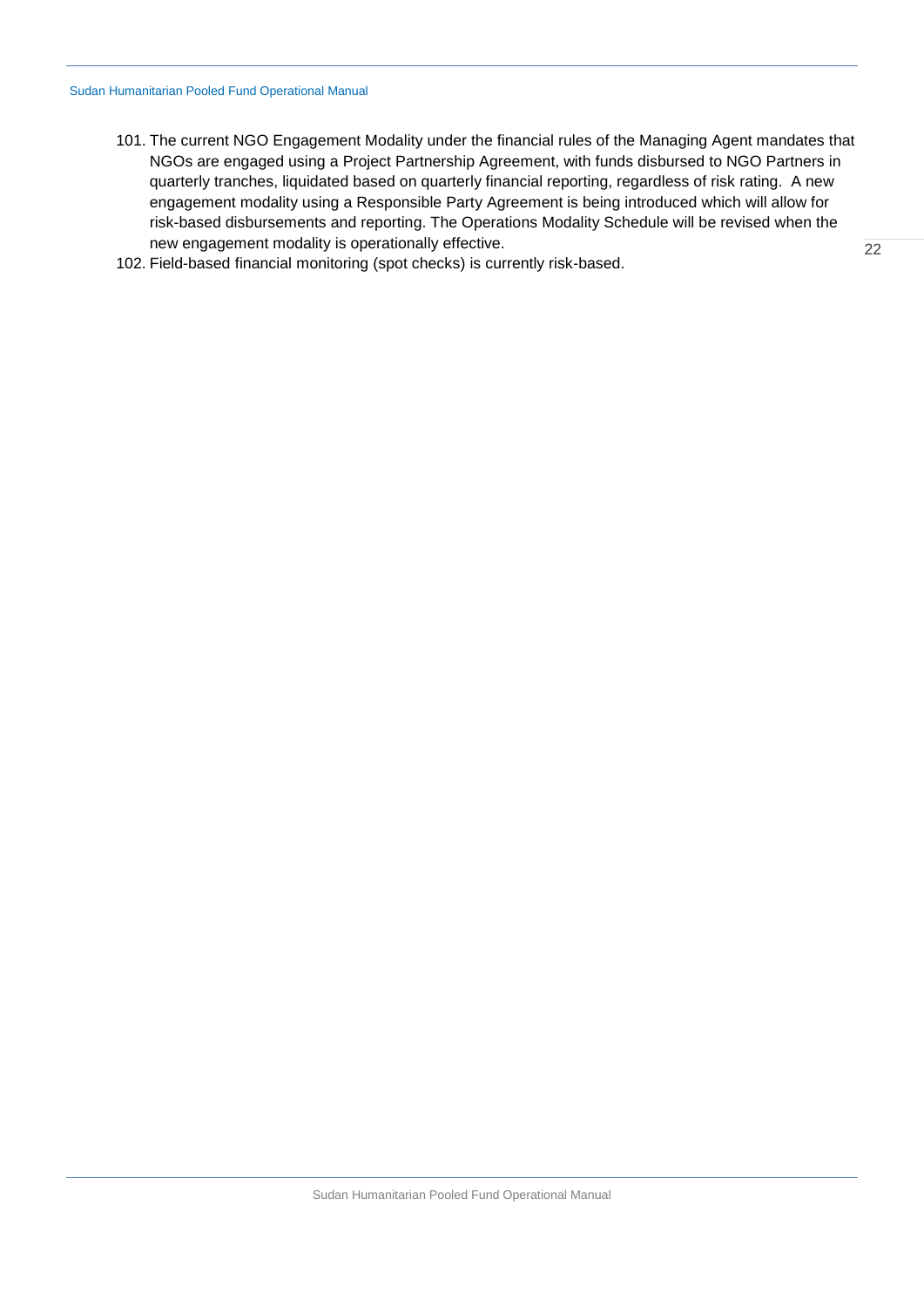**Table 3: Operational modalities**

| <b>Risk</b><br>level | Project                          | Project                     | <b>Funding</b>                | <b>Disburse</b><br>ments |                          | <b>Financial reporting</b> |                                | <b>Narrative reporting</b> |                       | <b>Monitoring</b>                 | <b>Audit</b> |  |
|----------------------|----------------------------------|-----------------------------|-------------------------------|--------------------------|--------------------------|----------------------------|--------------------------------|----------------------------|-----------------------|-----------------------------------|--------------|--|
|                      | duration<br>(months)             | value<br>(thousan<br>d USD) | ceiling<br>(thousan<br>d USD) | (in % of<br>total)       | For<br>disburse<br>ments | <b>Final</b>               | <b>Progres</b><br>$\mathbf{s}$ | Final                      | <b>Field</b><br>visit | <b>Financial</b><br>spot<br>check |              |  |
|                      | Less                             | < 250                       | $\blacksquare$                | 30%                      | Yes                      | Yes                        | 1                              | Yes                        | $\mathbf{1}$          | $\mathbf{1}$                      |              |  |
| н                    | than 7                           | > 250                       | 500                           | 30%                      | Yes                      | Yes                        | $\mathbf{1}$                   | Yes                        | $\mathbf{1}$          | $\mathbf{1}$                      |              |  |
|                      |                                  | <b>Between</b>              | < 250                         | ۰.                       |                          | Yes                        | Yes                            | 2                          | Yes                   | $\mathbf{1}$                      | $\mathbf{1}$ |  |
|                      | $7 - 12$                         | > 250                       | 800                           | 25%                      | Yes                      | Yes                        | 3                              | Yes                        | $\overline{2}$        | $\mathbf{1}$                      |              |  |
|                      | Less<br>than 7<br><b>Between</b> | < 250                       |                               |                          | Yes                      | Yes                        | $\mathbf{1}$                   | Yes                        | $\blacksquare$        | $\blacksquare$                    |              |  |
| M                    |                                  | > 250                       | 700                           | 25%                      | Yes                      | Yes                        | $\mathbf{1}$                   | Yes                        | $\mathbf{1}$          | $\sim$                            | As per       |  |
|                      |                                  | < 250                       | $\blacksquare$                | 30%                      | Yes                      | Yes                        | $\mathbf{1}$                   | Yes                        | $\blacksquare$        | $\mathbf{1}$                      | plan         |  |
|                      | $7 - 12$                         | > 250                       | 1.200                         | 30%                      | Yes                      | Yes                        | $\overline{2}$                 | Yes                        | $\mathbf{1}$          | $\blacksquare$                    |              |  |
|                      | Less                             | < 400                       | ٠                             | 25%                      | Yes                      | Yes                        | $\mathbf{1}$                   | Yes                        | $\mathbf{r}$          | $\sim$                            |              |  |
| L                    | than 7                           | > 400                       | ۰                             | 25%                      | Yes                      | Yes                        | $\mathbf{1}$                   | Yes                        | $\blacksquare$        | $\mathbf{1}$                      |              |  |
|                      | Between                          | < 400                       | ۰.                            | 30%                      | Yes                      | Yes                        | $\mathbf{1}$                   | Yes                        | $\blacksquare$        | $\sim$                            |              |  |
|                      | $7 - 12$                         | > 400                       | $\blacksquare$                | 30%                      | Yes                      | Yes                        | $\mathbf{1}$                   | Yes                        | $\mathbf{1}$          | $\mathbf{1}$                      |              |  |

**www.unocha.org**

The mission of the United Nations Office for the Coordination of Humanitarian Affairs (OCHA) is to mobilize and coordinate effective and principled humanitarian action in partnership with national and international actors.

**Coordination Saves Lives**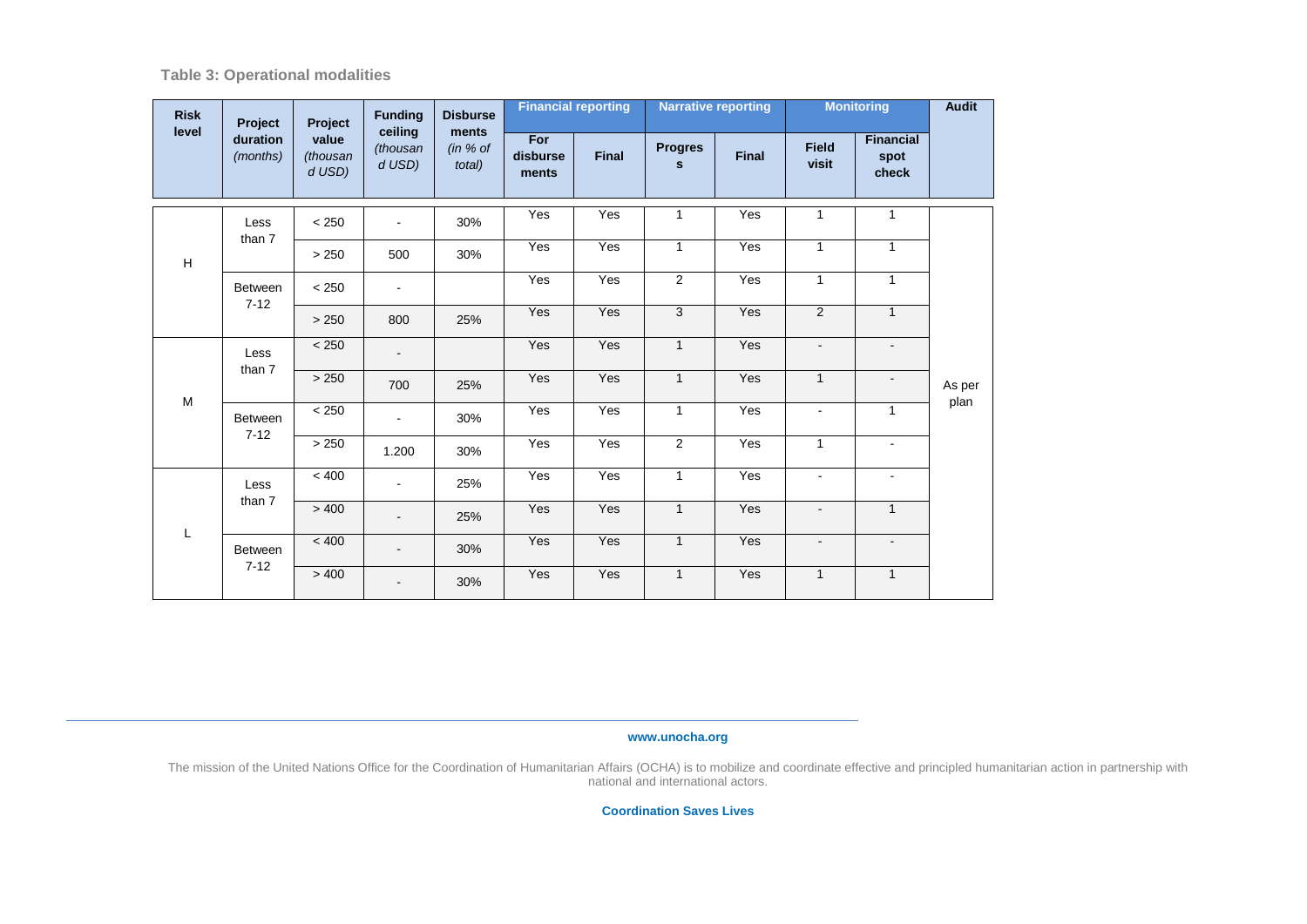# <span id="page-23-0"></span>6.6 Monitoring and Reporting (financial and programmatic)

## *Objectives*

- 103. The Sudan HF Monitoring and Reporting (M&R) is designed to attain the following objectives:
	- a. Ensure adequate verification of reported results at project level thereby contributing to increased accountability;
	- b. Ensure that resources are used efficiently and according to what was agreed upon in project documents and allocation papers.
	- c. Support implementing partners during implementation of CBPF funded activities.
	- d. To provide evidence to the HC and IASC sectors on how the SHF has contributed to the broader outcomes set forth in the HRP;
	- e. To inform SHF decision makers (HC, IASC sector coordinators, AB) in their decision making process;
- 104. Additionally, considerations and criteria related to economy, efficiency and effectiveness of project design and implementation are incorporated in the M&R principles and in the monitoring and reporting tools, to ensure value for money of selected interventions.

## *Monitoring | Roles and Responsibilities*

- 105. The HC is responsible for ensuring that projects funded by the Sudan HF are effectively monitored, regardless of the implementing entity, and the SHF contributes to the overall humanitarian response as articulated in the Humanitarian Response Plan (HRP). Therefore, all recipient organizations, UN Agencies and NGOs, are subject to monitoring activities.
- 106. To ensure the above, monitoring and reporting requirements are embedded in the project document template. Implementing partners are required to provide specific and detailed information on M&R arrangements. Detailed log frames containing planned activities, inputs, outputs and the link with HRP outcome indicators are also incorporated in the project document.
- 107. IASC sectors participate, often through their dedicated M&R officers, in the monitoring of IASC sector projects as they have the technical expertise and strategic overview of the projects. They define IASC sector outcomes and standard indicators and are therefore expected to put in place an IASC sector-wide system for monitoring and reporting which is linked, and shows evidence of contribution, to the overall HRP.
- 108. The SHF recipient organizations remain the key responsible party in ensuring proper delivery and monitoring of project activities. They are expected to maintain robust internal monitoring and reporting mechanisms that can produce accurate and relevant information for SHF reporting purposes. They are also expected to engage and facilitate field-monitoring visits with OCHA, UNDP/FMU and IASC sector coordinators. They are legally and financially responsible for the proper implementation of the projects.
- 109. The SHF TU is responsible for monitoring. An M&R team plan is developed annually by the M&R team followed by specific monitoring mission plans based on the agreed priorities by IASC sector, expected results, number and geographical distribution of projects once allocation decisions have been made. The technical unit then facilitates and participates in field monitoring visits, working closely with IASC sectors to gather information that satisfies the objectives listed above.
- 110. Monitoring arrangements for projects implemented by NGOs are tailored on the risk level and monitoring priority assigned to the partner and its project, the duration of project activities and the size of the project budget.

#### **www.unocha.org**

The mission of the United Nations Office for the Coordination of Humanitarian Affairs (OCHA) is to mobilize and coordinate effective and principled humanitarian action in partnership with national and international actors.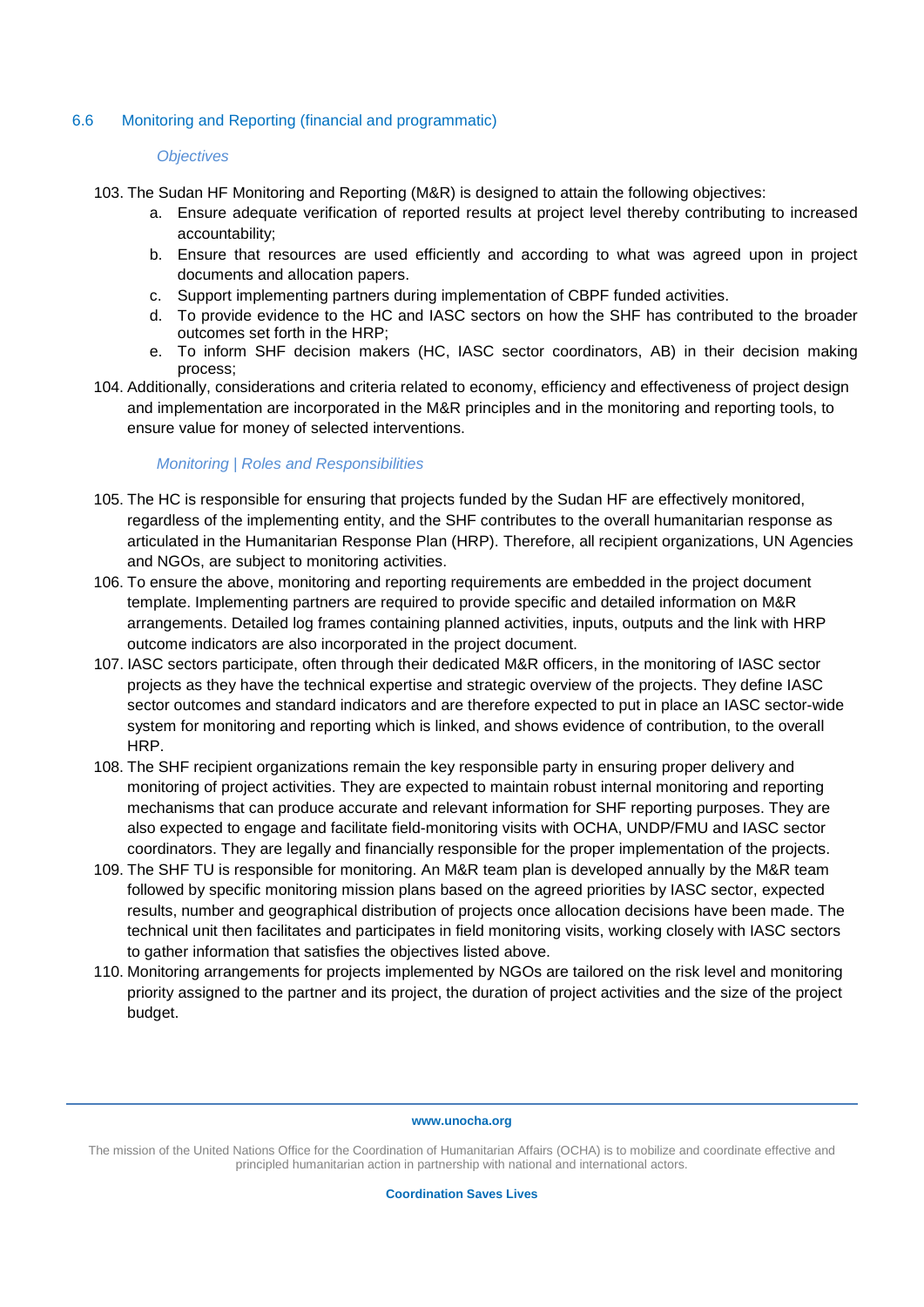## *Monitoring Tools*

- 111. Partners are asked to outline the tools they intend to use for project monitoring during submission of their concept note, which will then be elaborated on in the project proposal. Taking into consideration that monitoring systems internal to SHF partner organisations form the backbone of monitoring, the following tools only serve to ensure an additional level of monitoring of project is conducted by the SHF Technical Unit and IASC sectors:
	- a. Field monitoring, enabling the gathering and analysis of collective findings and the development of lessons learned and best practices over time [\(Annex 7.7\)](#page-36-0). The Standard Operating Procedure for field monitoring and follow-up mechanism to guide stakeholders involved in field monitoring missions can be found under [Annex 7.8;](#page-43-0)
	- b. Verification of partner reported progress (financial spot checks);
	- c. Programme spot checks by OCHA focal points in field offices;
	- d. Progress and final reports from partners.

# *Reporting*

- 112. Narrative and Financial Project Reporting:
	- a. The role of SHF management (the CHF TU and the sectors) is to collect, organize and provide quality control of the reported information that has been generated.
	- b. As a minimum requirement, all narrative reports collect information on (i) number of beneficiaries targeted and reached, (ii) progress on project outputs against standard HRP IASC sector indicators as selected in project proposals, (iii) use of funds (un-certified financial expenditures), and (iv) details of sub-granting.
	- c. Narrative and financial reporting requirements for NGOs and UN agencies (all considered as Low risk) are determined according to the operational modalities described in table 3 above and are submitted through the GMS.
	- d. Financial reporting requirements differ between UN agencies and NGOs.
	- e. For UN agencies, reporting requirements are determined by the MPTF Office and indicated in the MoU signed by each Participating UN Organization. The UNDP MPTF Office will produce Annual financial statements and reports as of 31 December with respect to the funds disbursed to them from the fund account, to be provided no later than four months (30 April) after the end of the calendar year.
	- f. Financial reporting requirements for NGOs are quarterly, as indicated in the Project Partnership Agreement signed between each NGO partner and UNDP as managing agent. All implementing partners will submit a final financial report, certified by the designated authority, after the end of the project.

## 113. SHF Annual Reports

a. The HC, supported by OCHA and in close consultation with the IASC sectors, prepares a narrative Annual Report of the Sudan HPF activities based on information provided by each participating UN organization and NGO partner through the GMS. The Annual Report features key facts and figures, best practices, lessons learned and challenges, and showcases success stories and achievements. The Administrative Agent (AA) is responsible for compiling the Annual Consolidated Financial Report of the Sudan HPF as well as the Final Consolidated Financial Report.

## 114. Transparency

- a. Annual Reports, Financial Reports and related documents on SHF activities in Sudan are posted on the Administrative Agent's website (the MPTF Office GATEWAY at [http://mptf.undp.org/\)](http://mptf.undp.org/) and Sudan OCHA website: unocha.org/sudan/CHF.
- b. Periodic updates and annual report: To ensure continuous and sufficient information sharing to stakeholders, SHF TU will generate periodic dashboards and one annual report on the achievements, challenges and funding trends of SHF, which are also on available on Sudan SHF website. Note, these reports will not disclose information that may put implementing partners or affected populations at risk.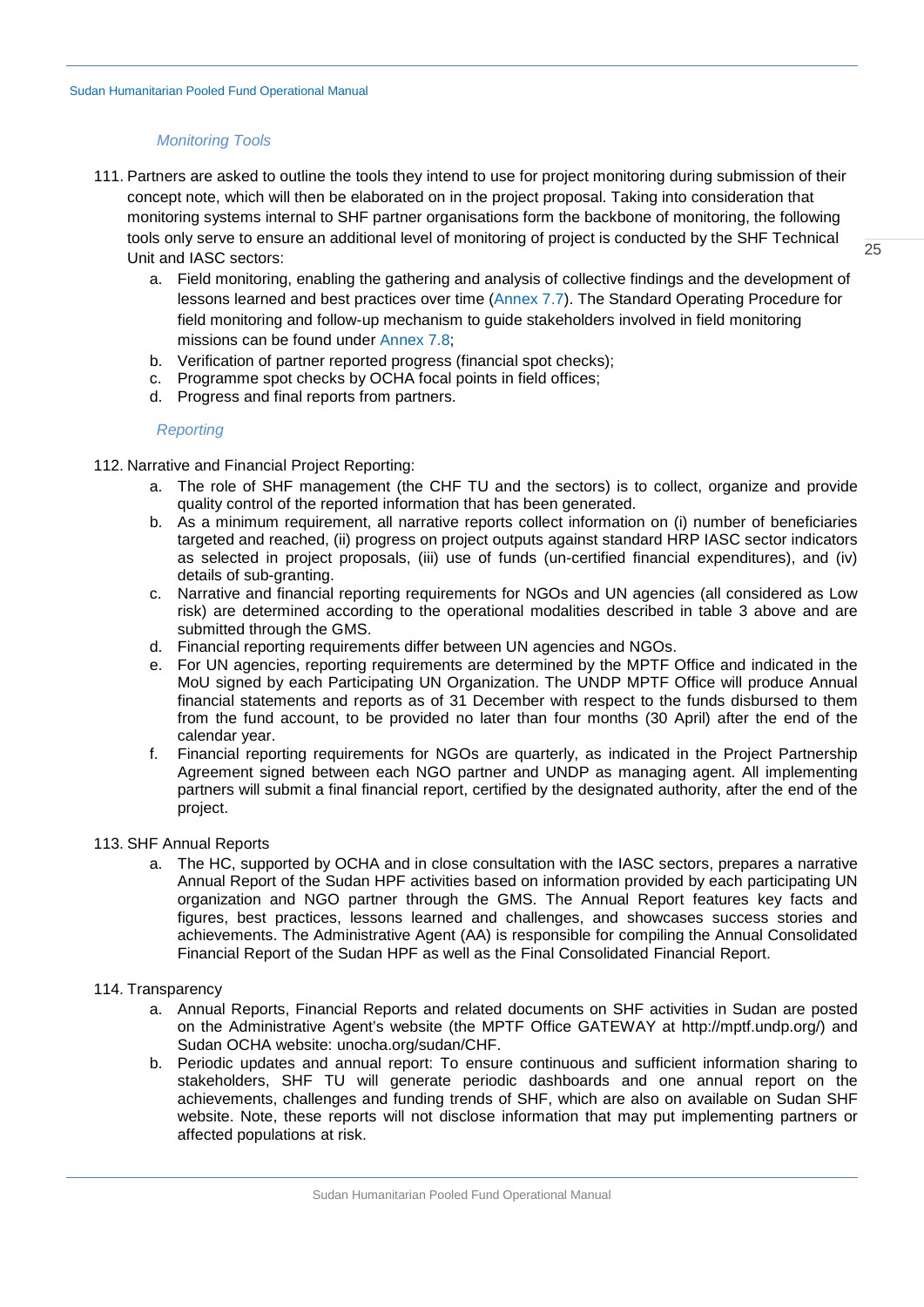#### *Fraud Mitigation and Reporting*

- 115. Fraud Mitigation:
	- a. The SHF has zero tolerance for fraud and corruption. The SHF zero tolerance extends to subgrantees of implementing partners, consultants, contractors, vendors, and all associated parties receiving funds from or providing goods, or services to the SHF.
	- b. Immediate reporting of fraud or suspected fraud is mandatory.
	- c. All NGO implementing partners are required to confirm acceptance and compliance with the UNDP anti-fraud policy. The [UNDP Anti-Fraud Policy](http://www.undp.org/content/dam/undp/documents/about/transparencydocs/UNDP_Anti-fraud_Policy_English_FINAL.pdf) extends to any SHF funded project implemented by an NGO partner.
	- d. NGO partners are required to have in place an anti-fraud policy.
	- e. Fraud reporting on a quarterly basis is required by all NGO partners.
	- f. Any fraud identified and not reported will result in immediate sanctioning from receiving additional SHF funds.
- 116. Mechanism for Reporting Fraud:
	- a. Fraud or suspected fraud should be reported to UNDP through one of the following channels; Online: [www.undp.org/hotline,](http://www.undp.org/hotline) by phone: +1-770-776-5678 (reversed charges): Interpreters available 24 hours/day, Fax at +1-770-409-5008, worldwide; By email: [hotline@undp.org.](mailto:hotline@undp.org)
	- b. Fraud or suspected fraud may also be reported locally in Sudan [\(Annex 7.8](#page-46-0) for contact information).
	- c. The Managing Agent has the requirement to report all fraud to UNDP Office of Audit and Investigation (OAI), the Fund Manager and the donors.
- 117. Investigations
	- a. The UNDP Office of Audit and Investigation (OAI) has the mandate to investigate all reports of alleged wrongdoing and allegations of fraud and corruption related to NGO Partner implemented SHF projects.
	- b. OAI conducts fact-finding investigations in an ethical, professional and impartial manner, in accordance with the [UNDP Legal Framework for Addressing Non-Compliance with UN Standards](http://www.undp.org/content/dam/undp/documents/about/transparencydocs/UNDP_Legal_Framework_for_Addressing_Non_compliance_with_UN_Standards_of_Conduct.pdf)  [of Conduct \(PDF\)](http://www.undp.org/content/dam/undp/documents/about/transparencydocs/UNDP_Legal_Framework_for_Addressing_Non_compliance_with_UN_Standards_of_Conduct.pdf) and with the [OAI Investigations Guidelines.](http://www.undp.org/content/dam/undp/library/corporate/Transparency/OAI%20Investigation%20Guidelines2012Final-English%20pdf.pdf)
	- c. [OAI will acknowledge the receipt of all allegations. OAI will accept anonymous allegations except](http://www.undp.org/content/dam/undp/library/corporate/Transparency/OAI%20Investigation%20Guidelines2012Final-English%20pdf.pdf)  [for those regarding workplace harassment or abuse of authority. Not all allegations will result in an](http://www.undp.org/content/dam/undp/library/corporate/Transparency/OAI%20Investigation%20Guidelines2012Final-English%20pdf.pdf)  [investigation. OAI will review the allegations and conduct a preliminary assessment to determine](http://www.undp.org/content/dam/undp/library/corporate/Transparency/OAI%20Investigation%20Guidelines2012Final-English%20pdf.pdf)  [whether there are sufficient indications to warrant a formal investigation.](http://www.undp.org/content/dam/undp/library/corporate/Transparency/OAI%20Investigation%20Guidelines2012Final-English%20pdf.pdf)
	- d. During a formal investigation, OAI will establish the facts and substantiate the findings with evidence. OAI submits its investigation reports to the Legal Support Office (LSO) for consideration of disciplinary proceedings or administrative action, as appropriate. Where the investigation does not substantiate the alleged wrongdoing, OAI will close the case and inform the concerned individual accordingly.
- 118. Sanctions as a result of fraud
	- a. Not all occurrences of fraud will result in sanctioning of the organization. The main criteria for sanctioning include consideration of: reasons fraud occurred; at what level the fraud occurred; whether the fraud was immediately reported; history of fraud within the NGO.

## <span id="page-25-0"></span>6.7 Evaluations

- 119. Evaluation is an important component of the SHF accountability framework, enabling an independent assessment of the SHF. External evaluations are undertaken every three years, focusing on how the SHF has performed as humanitarian funding mechanism as assessed against its objectives. Evaluation questions and methodologies are developed as part of the process of conducting each specific evaluation.
- 120. External evaluations of the SHF are considered internal OCHA evaluations that are managed by OCHA in agreement with the SHF donors. Ad hoc reviews of specific aspects of how the SHF is performing are considered on a case-by-case basis, beyond the mandatory three-year evaluation. Such reviews should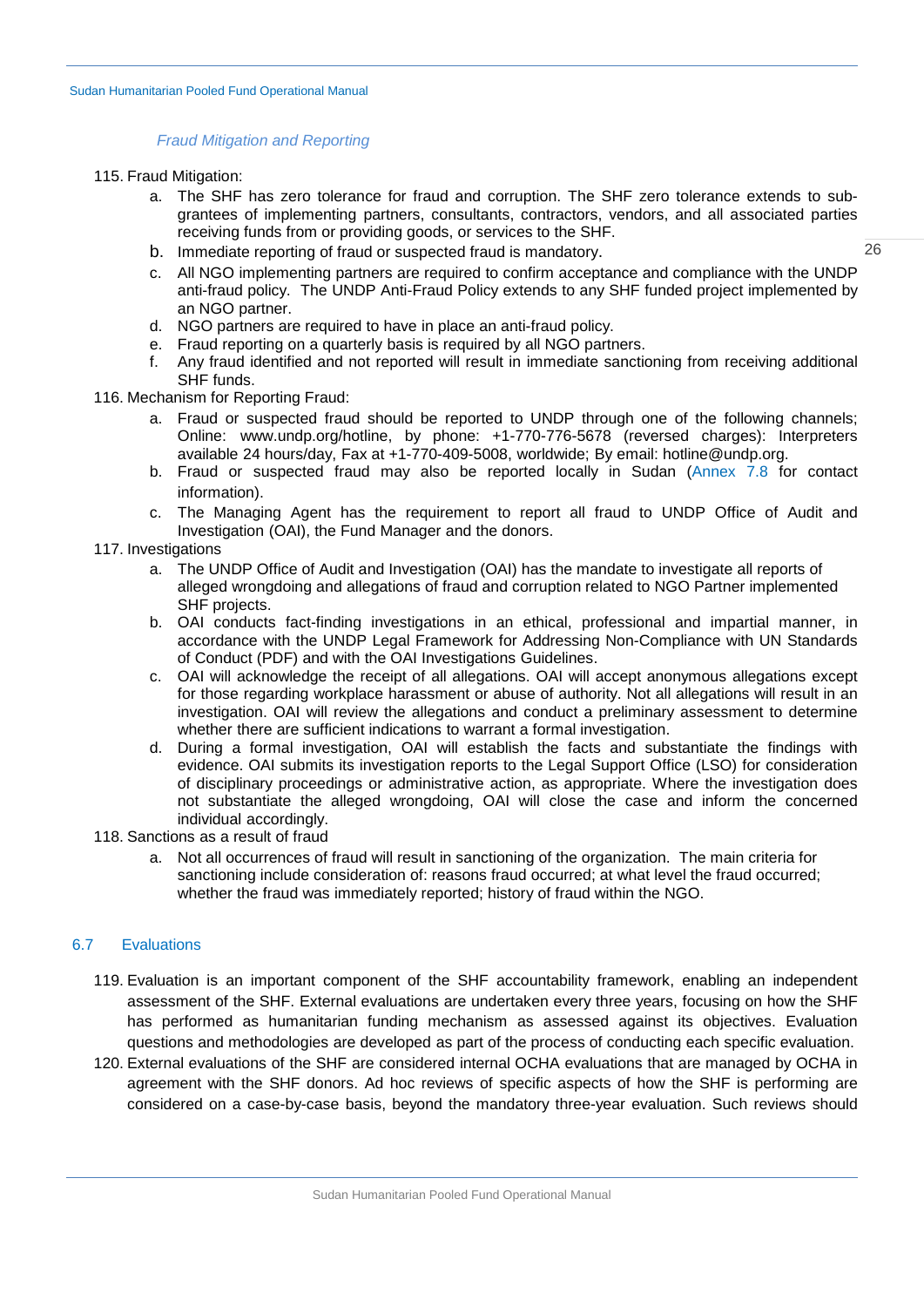be planned and carried out in close consultation between the HC, the A SHF and OCHA in Sudan and be subject to clearance from OCHA headquarters (i.e. Funding Coordination Section).

#### <span id="page-26-0"></span>6.8 Audits

121. UNDP FMU utilizes independent audits for NGO projects to enhance the transparency and sound financial management of allocated resources.

27

- 122. External audits allow the HC to obtain evidence-based assurances on the use of funds transferred to NGOs. In particular, external audits help to mitigate financial risks; including misuse of resources and fraud; identify weaknesses in financial and operational management and recommend critical improvements; identify ineligible expenditures.
- 123. External audit findings provide essential feedback to the partner and the system both, incentivizing the continuous improvement of NGO financial and operational management and performance, and enabling the HC to make better informed funding decisions.

## *Audits for UN Agencies and IOM*

124. Participating UN Organizations are audited in accordance with their own Financial Regulations and Rules and in accordance with the MPTF Framework for auditing multi-donor trust funds which has been agreed to by the Internal Audit Services of Participating UN Organisations and endorsed by the UNDG in September 2007.

## *Audits for NGOs*

- 125. NGO implemented projects are audited in compliance with financial regulations, rules and directives applicable to UNDP, the Managing Agent. The cost of such exercises is added to the project proposals of the NGOs.
- 126. The Audit is an integral element of sound financial and administrative management, and part of UNDP accountability system. The premise of the NGO implementation modality is that UNDP is entrusting a nongovernmental organization with the management of UNDP financial resources.
- 127. The overarching objective of the audit exercise therefore is to provide UNDP, donor and implementing partners with assurance as to the proper use of resources. By extension, the NGO audit serves as an element of the project monitoring tools used by the SHF.
- 128. UNDP financial statements are audited annually by the United Nations Board of Auditors and the findings are reported to the UNDP Executive Board and the General Assembly annually. In expressing its opinion on UNDP Financial Statement, the Board of Auditors refers to the outcome of the Audits of NIM and NGO implemented projects.
- 129. A risk-based model for selecting NGO projects to be audited is based on an NGO/NIM (National Implementation) audit risk rank as determined by OAI and assigned to each country.
- 130. The NGO/NIM risk rank is based on four quantitative factors and five qualitative factors which are weighted as follows:

|                | <b>Risk Factors</b><br>Percentages                            |     |  |  |  |
|----------------|---------------------------------------------------------------|-----|--|--|--|
|                | Quantitative                                                  |     |  |  |  |
|                | Assessment of Net Financial Impact (per cent)                 | 10% |  |  |  |
|                | Assessment of Net Financial Impact (amount)                   | 10% |  |  |  |
| $\mathbf{III}$ | Assessment of Audit Observations                              | 15% |  |  |  |
| <b>IV</b>      | Assessment of NEX Advances Outstanding for more than 180 days | 15% |  |  |  |
|                | Sub-total                                                     | 50% |  |  |  |
|                | Qualitative                                                   |     |  |  |  |
|                | Assessment of Audit Scope                                     | 10% |  |  |  |
| VI             | Timely follow up of audit observations                        | 5%  |  |  |  |
| VII            | COs in Special Development or Political Situation             | 10% |  |  |  |
| VIII           | Special Interests and Concerns of Stakeholders                | 10% |  |  |  |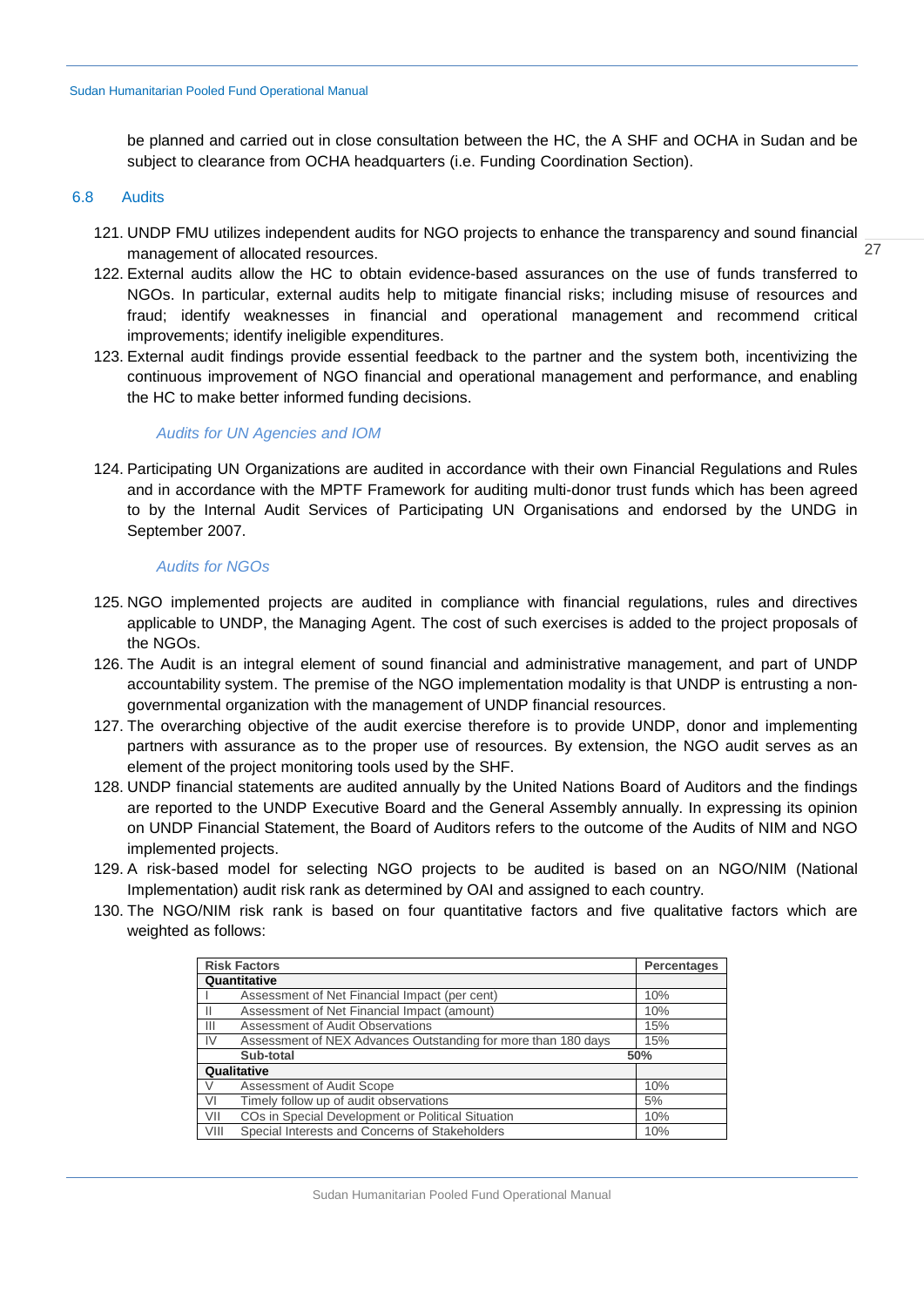| <b>Risk Factors</b><br><b>Percentages</b>                     |      |  |  |  |
|---------------------------------------------------------------|------|--|--|--|
| IX<br>Transparency International Corruption Perceptions Index | 15%  |  |  |  |
| Sub-total                                                     | 50%  |  |  |  |
| Total                                                         | 100% |  |  |  |

- 131. Regardless of the risk rating, UNDP Policy requires that an NGO project be audited once in its lifecycle.
- 28 132. The Audit Firm delivers an Audit Report that includes a long form management letter that covers the internal control weaknesses identified and the audit recommendations to address them.
- 133. The NGO must respond in the written audit report of plans to address the audit finding. UNDP FMU follows-up with the NGO to ensure the plan is followed.
- 134. The Audit Firm evaluates the appropriateness of accounting policies used and the reasonableness of accounting estimates made by management, as well as evaluating the presentation of the statement, and renders an audit opinion.
- 135. A qualified audit opinion for any project audit results in the ineligibility of the NGO to receive funding from the SHF for a period of one year. At the end of the one year period, a full capacity assessment must be performed on the NGO. If all required criteria of the assessment are met, including the financial accounting or control issues that resulted in the qualified audit opinion, the NGO may be reinstated as an eligible NGO partner.
- 136. In the case of eligibility re-instatements following a qualified audit opinion, the standard nomination process must be followed.
- 137. The UNDP Managing Agent Guidelines for Engagement with NGOs under Pooled Funds Guidance Note for Country Offices, provides full details of the audit process. (To be included as Annex following review and approval by all parties).

# *Audits of SHF*

- 138. SHF Audits are triggered and performed by the main oversight bodies of the United Nations: the UN Board of Auditors, the Office for Internal Oversight Services and the Joint Inspection Unit Findings are made available to appropriate stakeholders.
- 139. As required by the UNDP Office of Audit and Investigation, the Sudan FMU keeps a log of all audit findings, to ensure that organizations address previous findings on management weaknesses. An NGO with any outstanding audit issues is not eligible for funding until those issues have been fully addressed.

# <span id="page-27-0"></span>6.9 Sanction Measures

- 140. Through the aforementioned accountability mechanisms, the HC aims to safeguard programmatic and financial management of the SHF. Sanction measures of increasing severity enable the HC to address different levels of non-compliance with the legal terms agreed between the fund and the recipient organization.
- 141. NGO performance is monitored continuously and rated as indicated in section [6.3.](#page-20-0) An NGO with consistently low performance will no longer be eligible for SHF funding (see [Annex 7.7\)](#page-36-0). Any suspension also prohibits the NGO to engage as a sub-grantee in a SHF project.
- 142. Separately from performance monitoring and rating, all implementing partners will be sanctioned if any of the following apply:
	- a. Violation of humanitarian principles and breaking codes of conduct (wider than SHF).
	- b. Indication or confirmation of fraud, corruption or misuse of funds in Sudan or any other country.
	- c. Critical (high risk) audit findings/qualified audit opinion.
	- d. Non refund of unspent and/or ineligible funds.
	- e. Overdue financial or narrative reports.
	- f. Non-compliance with agreed programmatic focus and implementation.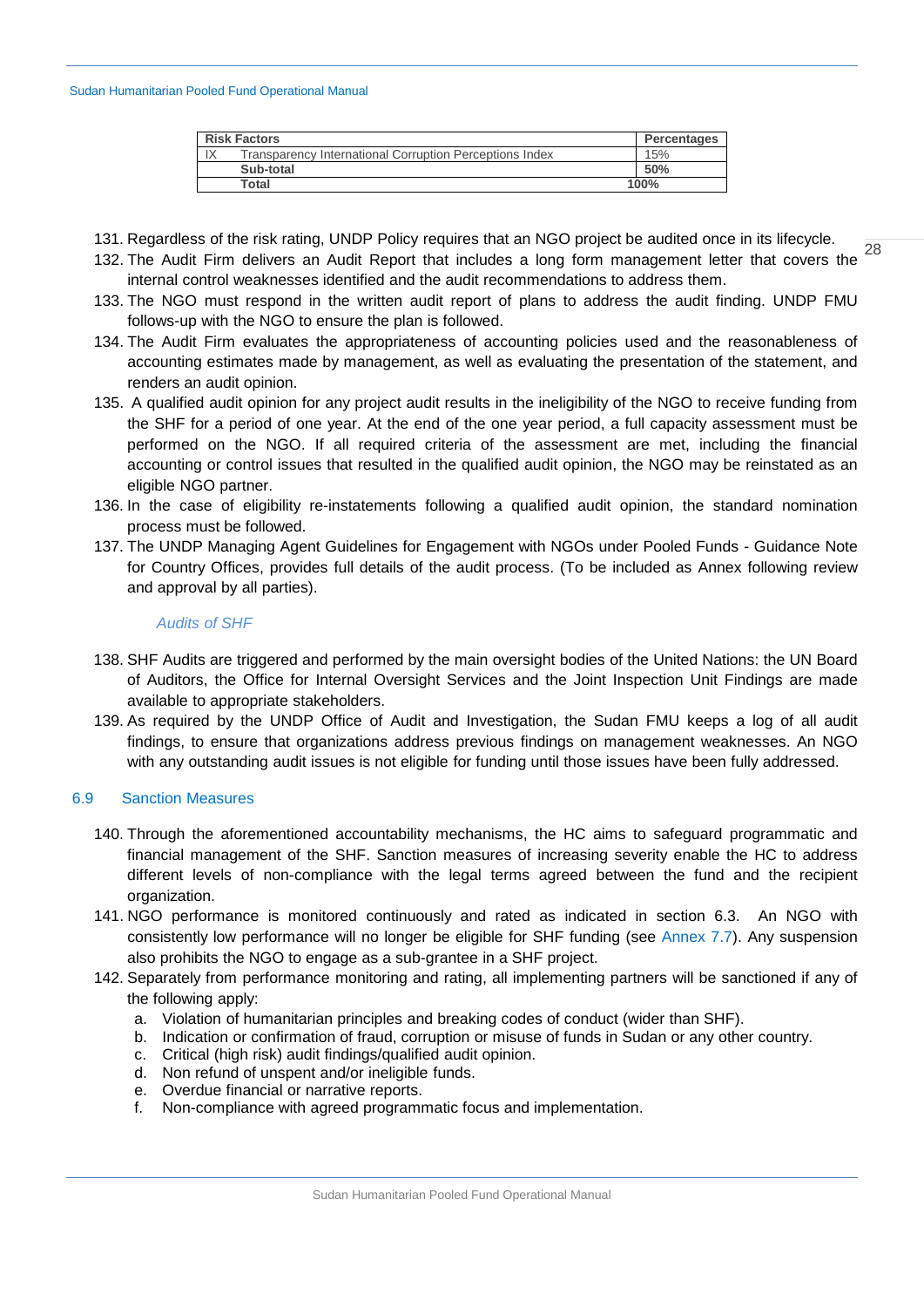- 143. Sanction measure include non-exhaustively the closure of projects, suspension of projects, suspension of disbursement, changed operational modalities, change in the partner risk level and are at the discretion of the HC.
- 144. The general principle underpinning the application of sanction measures is that they reflect serious breaches which extend beyond the performance related criteria being rated and monitored.

## <span id="page-28-0"></span>6.10 Complaint mechanism

- 145. Stakeholders with insufficiently addressed concerns or complaints regarding the SHF processes or decisions should first contact the OCHA Pooled Fund Manager on chfsudan@un.org.
- 146. If after discussion the concerns remain, stakeholders can at any point in time contact the Special Assistant to the HC with these concerns (see email in [Annex 7.11\)](#page-47-0) through an email with the subject line "SHF complaint".
- 147. The Special Assistant to the HC will verify if sufficient dialogue has been engaged in with the SHF TU.
- 148. If so, the assistant will formally ask SHF TU, for a response copying the OCHA Head of Office, and if concerned the UNDP Country Director.
- 149. The OCHA TU will formally respond to the HC, who will then decide on the outcome or on follow up actions.
- 150. Substantial complaints will be reported to the Advisory Board during regular meetings.

## <span id="page-28-1"></span>6.11 Additional information

- 151. Relevant OCHA policies and guidelines on CPBFs can be found on OCHA website [\(http://www.unocha.org/what-we-do/humanitarian-financing/country-based-pooled-funds\)](http://www.unocha.org/what-we-do/humanitarian-financing/country-based-pooled-funds)
- 152. Contacts: [CHFSudan@un.org](mailto:ihf@un.org)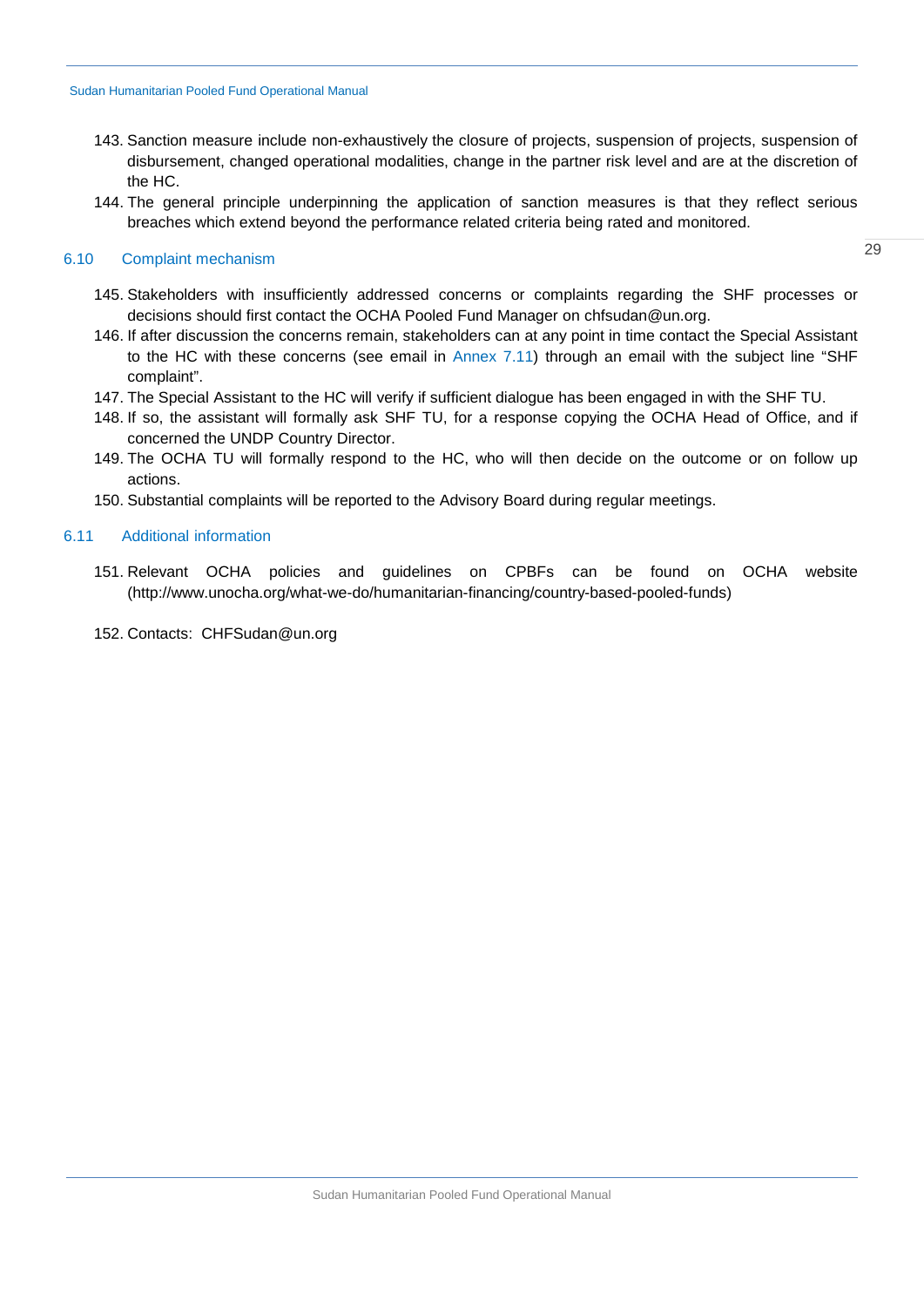# <span id="page-29-0"></span>**7. Annexes**

<span id="page-29-1"></span>Annex 7.1 List of Advisory Board members as of February 2016

- Donors: DFID, SIDA, Norway, Germany, Switzerland, The Netherlands, Ireland, Denmark
- Three heads of UN Agencies/IOM: UNICEF, UNHCR, WHO
- Three NGO representatives: 2 INGO Steering Committee members, Friends of Peace and Development Organization (FPDO)
- Non-contributing donors as observers: ECHO and USAID/OFDA

#### **www.unocha.org**

The mission of the United Nations Office for the Coordination of Humanitarian Affairs (OCHA) is to mobilize and coordinate effective and principled humanitarian action in partnership with national and international actors.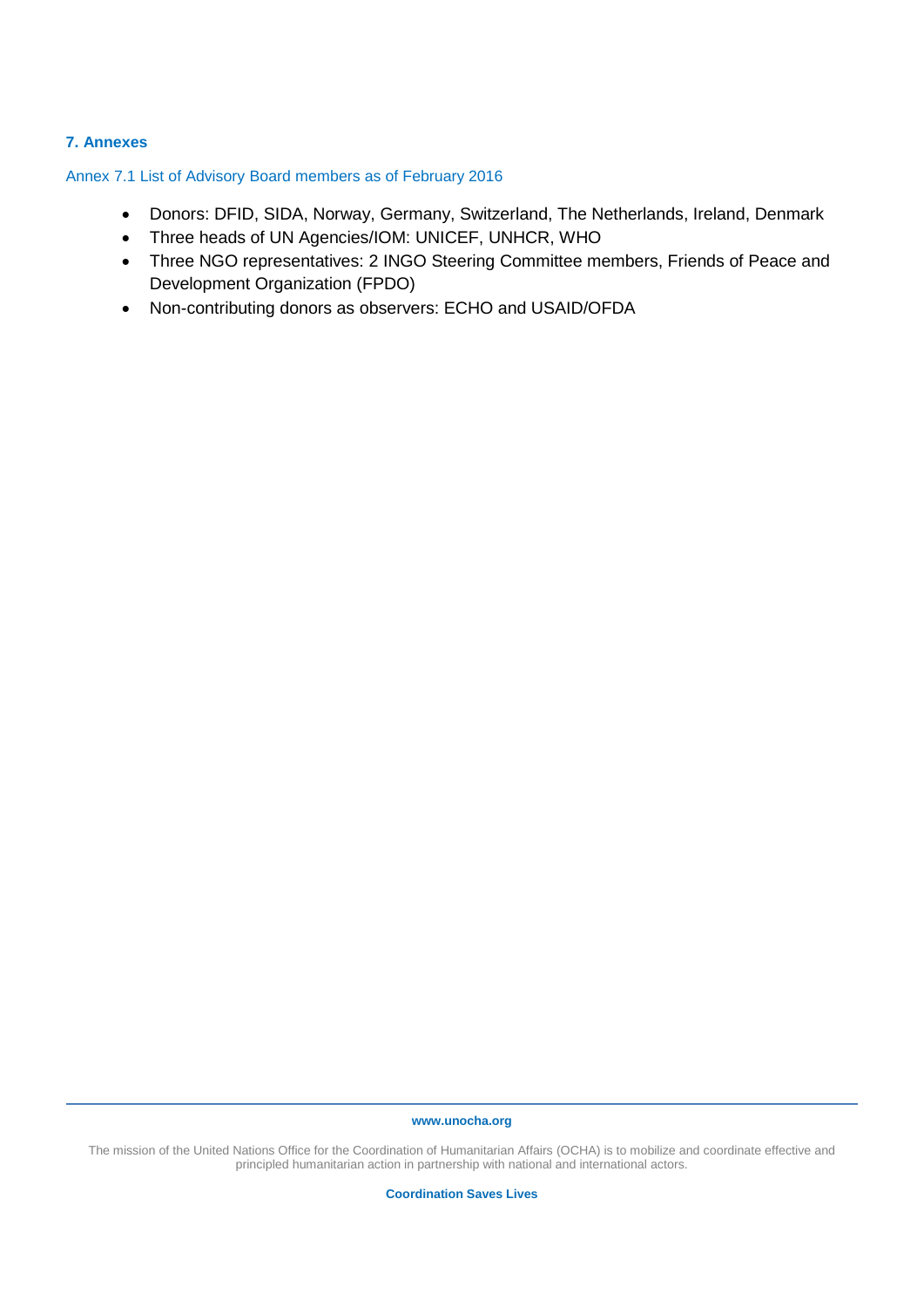# <span id="page-30-0"></span>Annex 7.2 Strategic Review Committee Report

# SHF 2017 – SRC – IASC Sector

|                | <b>SHF – Strategic Review Committee</b><br><b>Meeting Report</b><br>Please submit this report to the SHF Technical Unit at OCHA Sudan (Khartoum: chfsudan@un.org, sector focal point). |              |              |              |                  |  |  |  |  |
|----------------|----------------------------------------------------------------------------------------------------------------------------------------------------------------------------------------|--------------|--------------|--------------|------------------|--|--|--|--|
|                | For further SHF information please visit: http://www.unocha.org/sudan/common-humanitarian-fund/allocations or contact the SHF<br><b>Technical Unit.</b>                                |              |              |              |                  |  |  |  |  |
|                |                                                                                                                                                                                        |              |              |              |                  |  |  |  |  |
|                | <b>Sector Name</b>                                                                                                                                                                     |              |              |              |                  |  |  |  |  |
|                | <b>Sector Coordinator Details</b>                                                                                                                                                      |              |              |              |                  |  |  |  |  |
|                | Date Of Meeting(s)                                                                                                                                                                     |              |              |              |                  |  |  |  |  |
|                | Attendance List (please list the names of reviewers in the strategic review groups)                                                                                                    |              |              |              |                  |  |  |  |  |
| #              | <b>Name</b>                                                                                                                                                                            | <b>Title</b> | Organization | <b>Email</b> | <b>Telephone</b> |  |  |  |  |
| 1              |                                                                                                                                                                                        |              |              |              |                  |  |  |  |  |
| $\overline{c}$ |                                                                                                                                                                                        |              |              |              |                  |  |  |  |  |
| 3              |                                                                                                                                                                                        |              |              |              |                  |  |  |  |  |
| 4              |                                                                                                                                                                                        |              |              |              |                  |  |  |  |  |
| 5              |                                                                                                                                                                                        |              |              |              |                  |  |  |  |  |
| 6              |                                                                                                                                                                                        |              |              |              |                  |  |  |  |  |
| $\overline{7}$ |                                                                                                                                                                                        |              |              |              |                  |  |  |  |  |
| 8              |                                                                                                                                                                                        |              |              |              |                  |  |  |  |  |

# **Meeting Report**

#### *1. Scoring outcome and recommendations*

List the project concept notes (with partner info) that were scored. Indicate the projects recommended for funding. Specify the reason why projects above the cut-off point or with a high score have not been recommended or mention exceptional changes requested to the project. Mention which projects were not deemed eligible and mention the reason why. State the total number of projects and the total value of recommended concepts notes.

| <b>Project code</b><br>(4digit) | <b>Partner</b> | <b>Project title</b> | Localities | <b>SRC</b><br>score | Original<br><b>Budget USD</b> | Recommende<br>d Budget USD | Comment |
|---------------------------------|----------------|----------------------|------------|---------------------|-------------------------------|----------------------------|---------|
|                                 |                |                      |            |                     |                               |                            |         |
|                                 |                |                      |            |                     |                               |                            |         |

#### *2. Contentious Issues*

Describe any contentious issues around the recommendation of proposals.

#### *3. Any Other Issues*

<span id="page-30-1"></span>List any other issues that the SHF Technical Unit, Advisory Group or Humanitarian Coordinator might need to know and/or take action on, including lessons learned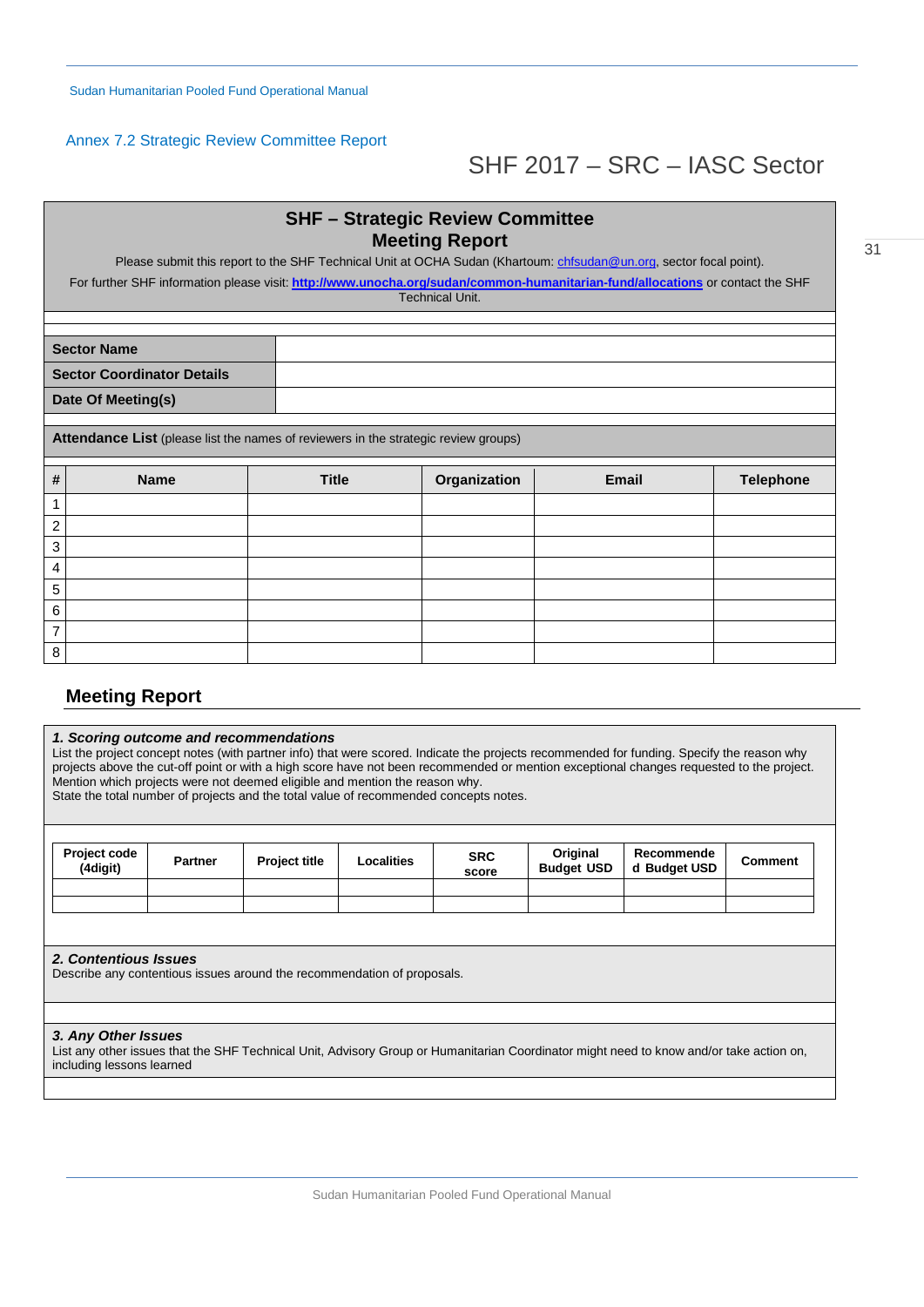# <span id="page-31-0"></span>Annex 7.4 Risk Management Framework

| <b>Risk</b>                                                                                                                                         | <b>Mitigation strategy</b>                                                                                                                                                                                                                                                                                                                                                                                                                                                   | <b>Timeframe</b>                                                                     | <b>Risk</b><br>owners                                  |
|-----------------------------------------------------------------------------------------------------------------------------------------------------|------------------------------------------------------------------------------------------------------------------------------------------------------------------------------------------------------------------------------------------------------------------------------------------------------------------------------------------------------------------------------------------------------------------------------------------------------------------------------|--------------------------------------------------------------------------------------|--------------------------------------------------------|
| <b>Risk 1: Fund</b><br>positioning and<br><b>allocation</b><br>strategies need<br><b>further</b><br>prioritization to<br>demonstrate added<br>value | <b>Reduce risk</b><br><b>Existing measures</b><br>Prioritization starts at field level<br>Humanitarian Needs Overview (HNO),<br>$\bullet$<br>Humanitarian Response Plan, 3Ws and donor<br>priorities taken into account during prioritization<br>Operational Manual, Positioning Paper have<br>$\bullet$<br>been developed in 2016<br>Cases for funding, common priority localities,<br>multi-sector, consortia and area-based<br>approaches, minimum ceilings by risk level |                                                                                      |                                                        |
|                                                                                                                                                     | <b>Mitigation measures</b><br>Only accept ranked prioritization at field and<br>$\bullet$<br>sector level for 2017 allocation process<br>Ensure understanding and follow through of<br>$\bullet$<br>positioning and strategies at ISCG and sector<br>level                                                                                                                                                                                                                   | <b>First standard</b><br>allocation 2017<br><b>First standard</b><br>allocation 2017 | <b>SHF TU</b><br><b>SHF TU</b>                         |
| <b>Risk 2: Limited</b><br>visibility on<br>funding<br>complementarity                                                                               | <b>Reduce risk</b><br><b>Existing measures</b><br>Contacting other donors about funding plans,<br>$\bullet$<br>share selected projects' list with AB members,<br>ask for complementary funding in project<br>proposals, Financial Tracking Service (FTS)<br><b>Mitigation measures</b><br>Formulating a framework outlining the<br>complementarities between funding modalities                                                                                              | Q2 2017                                                                              | <b>Donors</b>                                          |
| <b>Risk 3: Declining</b><br>and late<br>contributions do<br>not allow SHF to<br>reach impact &<br>leverage<br>coordination                          | <b>Reduce risk</b><br><b>Existing measures</b><br>Review processes requested by donors carried<br>out<br><b>Mitigation measures</b><br>Develop SHF Resource mobilization strategy<br>Discuss mechanisms of launching an allocation<br>$\bullet$<br>with uncertain funding commitments<br>Discuss the possibilities of other (development)<br>$\bullet$<br>stakeholders engagement to take over projects<br>to ensure sustainability                                          | Q4 2016<br>Q4 2016<br>2017                                                           | <b>OCHA</b><br><b>SHF TU</b><br>OCHA/<br><b>SHF TU</b> |
| <b>Risk 4: Projects</b>                                                                                                                             | <b>Reduce risk</b>                                                                                                                                                                                                                                                                                                                                                                                                                                                           |                                                                                      |                                                        |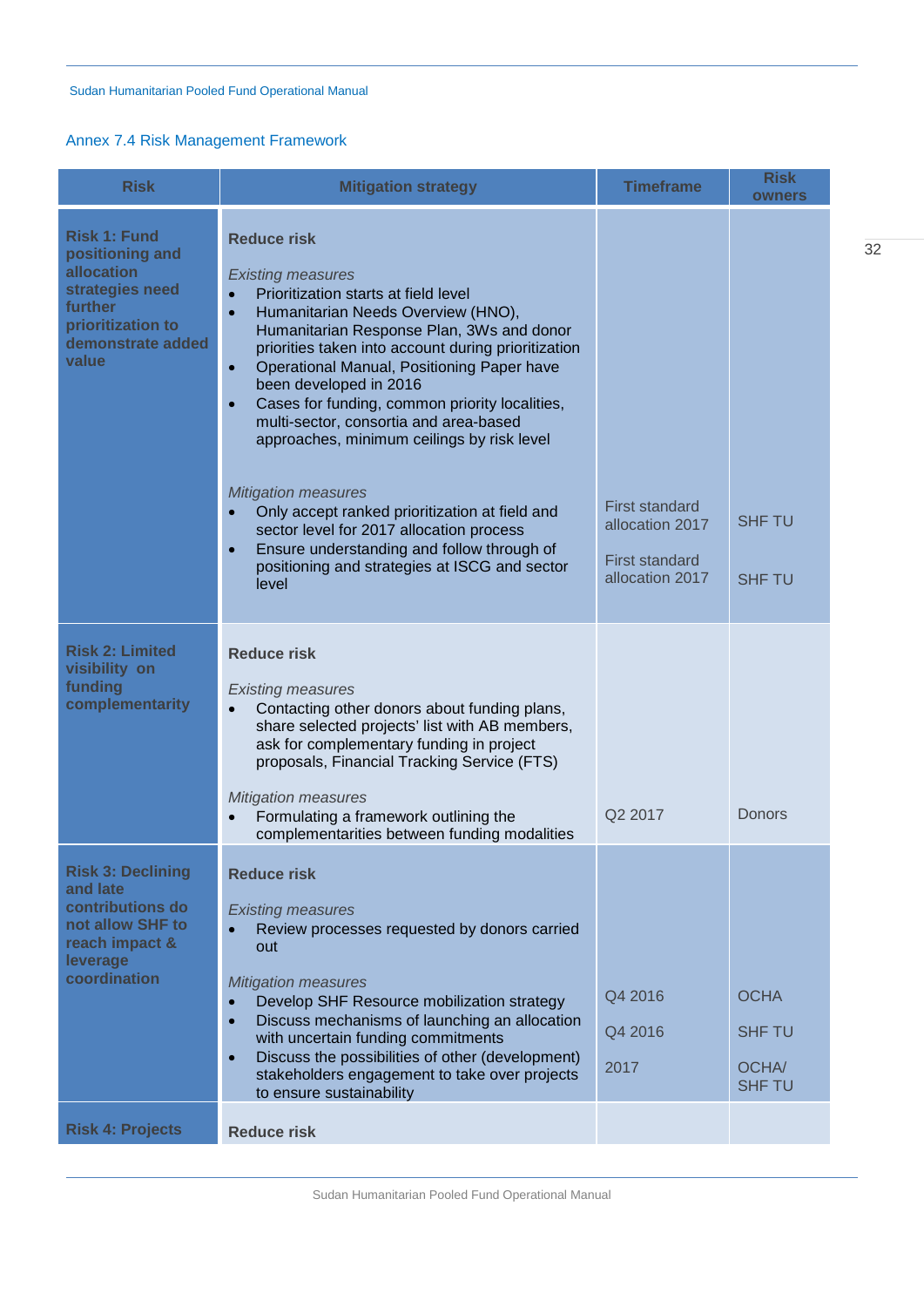| lack adequate<br>implementation of<br><b>SHF standards</b><br>and quality          | <b>Existing measures</b><br>In 2016 a GenCap advisor has supported the<br>$\bullet$<br>SHF allocation projects and two consortium<br>projects have piloted gender mainstreaming in<br>all activities and developed practical guidance<br>for gender mainstreaming in all sectors.<br><b>UNEP</b> involvement in Technical Review<br>$\bullet$<br>Committee (TRC)<br>Performance monitoring of projects as of the<br>$\bullet$<br>second 2015 standard allocation |                                                                                      |                                                                                           |
|------------------------------------------------------------------------------------|------------------------------------------------------------------------------------------------------------------------------------------------------------------------------------------------------------------------------------------------------------------------------------------------------------------------------------------------------------------------------------------------------------------------------------------------------------------|--------------------------------------------------------------------------------------|-------------------------------------------------------------------------------------------|
|                                                                                    | <b>Mitigation measures</b><br>Update of SHF M&R framework (e.g.<br>introduction of remote call monitoring)<br>Discuss amendment of the M&R set up<br>$\bullet$<br>Include partner performance score in project<br>$\bullet$<br>scorecard<br>Discussion on capacity building in next HRP<br>$\bullet$<br>process/SHF positioning<br>Discuss conditions maximum ceilings per<br>$\bullet$<br>organization to avoid overstretching partner's                        | Q1 2017<br>Q4 2016<br>Q1 2017<br>Q1 2017<br><b>First standard</b><br>allocation 2017 | <b>SHF TU</b><br><b>SHF TU</b><br><b>SHF TU</b><br><b>OCHA/SHF</b><br>TU<br><b>SHF TU</b> |
| <b>Risk 5: Timelines</b><br>impeding the<br>allocation<br>objectives               | capacity<br><b>Reduce risk</b><br><b>Existing measures</b><br>Possibility to ask for no cost extensions and<br>project revisions<br><b>Mitigation measures</b><br>Discuss multi-year commitments for 2017<br>$\bullet$<br>allocation<br>Discuss SHF Reserve for Emergencies process<br>$\bullet$                                                                                                                                                                 | <b>First standard</b><br>allocation 2017<br>Q1 2017                                  | <b>SHF TU</b><br><b>SHF TU</b>                                                            |
| <b>Risk 6: Inadequate</b><br>capacity of fund<br>management unit<br>and leadership | <b>Transfer/reduce risk</b><br><b>Existing measures</b><br>Possibility of Surge capacity to fill in existing HR<br>$\bullet$<br>gaps<br>M&R set up<br>$\bullet$<br>Operational Manual makes procedures more<br>$\bullet$<br>systematic<br>Proposed measures<br>Transfer risk of staffing gaps to OCHA HQ to<br>discuss this at global level<br>Discuss amendment of M&R set up<br>$\bullet$                                                                      | Continuous<br>Q4 2016                                                                | <b>OCHA</b><br><b>SHF TU</b>                                                              |
| <b>Risk 7: Perception</b><br>of fairness of the<br>fund's processes                | <b>Accept/reduce risk</b><br><b>Existing measures</b><br><b>Operational Manual</b><br>$\bullet$<br>Strong implication of SHF TU to guarantee fair<br>$\bullet$<br>process in SRCs                                                                                                                                                                                                                                                                                |                                                                                      |                                                                                           |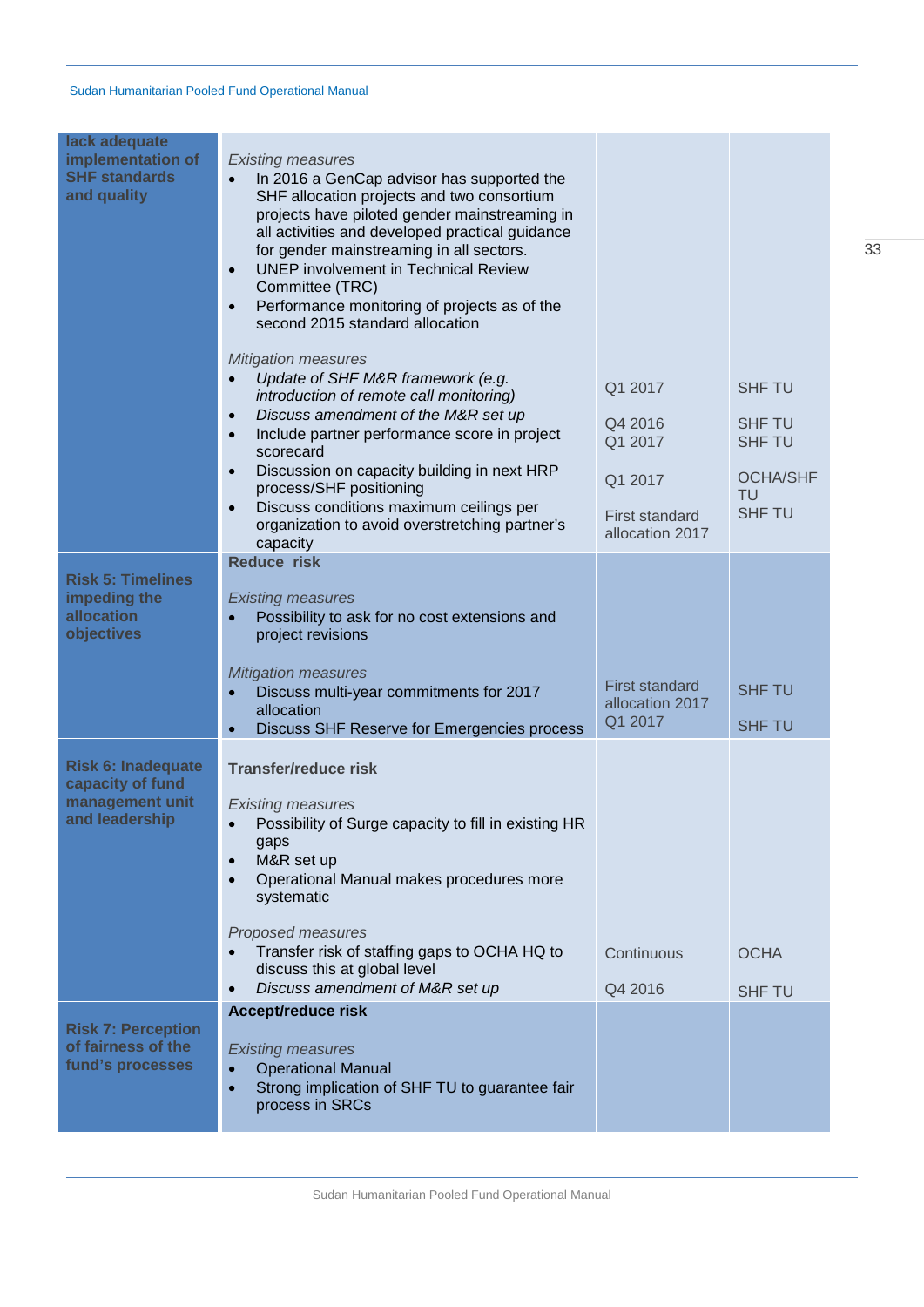|                                                                                                                          | <b>Proposed measures</b><br>Encourage rotation of SRC members and<br>underline role SRC in training to partners<br>Partner performance will be included in the SRC<br>ó                                                                                                                                                                                                                                                                                                                                                                                                                                                                                                         | <b>First standard</b><br>allocation 2017<br><b>First standard</b><br>allocation 2017 | <b>SHF TU</b><br><b>SHF TU</b>                                    |
|--------------------------------------------------------------------------------------------------------------------------|---------------------------------------------------------------------------------------------------------------------------------------------------------------------------------------------------------------------------------------------------------------------------------------------------------------------------------------------------------------------------------------------------------------------------------------------------------------------------------------------------------------------------------------------------------------------------------------------------------------------------------------------------------------------------------|--------------------------------------------------------------------------------------|-------------------------------------------------------------------|
| <b>Risk 8: Risk of</b><br>fraud/corruption/fa<br>cilitation<br>payments/financial<br>mismanagement                       | <b>Reduce risk</b><br><b>Existing measures</b><br>Financial spot checks, audits, mandatory anti-<br>$\bullet$<br>fraud policy for all implementing partners<br>Introduction of risk based grant management<br>$\bullet$<br>Performance monitoring to adapt risk level<br>$\bullet$<br><b>Mitigation measures</b><br>Introduction of forensic audits, comparison<br>$\bullet$<br>partner costs<br>Regular quality monitoring, including remote call<br>$\bullet$<br>monitoring<br>Putting in place measures for transparently<br>$\bullet$<br>budgeting/declaring external entity payments<br>Advocacy approach with the donor community<br>$\bullet$<br>towards the authorities | Q4 2016<br>Continuous<br>Q1 2017<br>Continuous                                       | <b>SHF TU</b><br><b>SHF TU</b><br><b>SHF TU</b><br><b>HC/OCHA</b> |
| <b>Risk 9: Project</b><br>delivery is<br>impacted by<br>inflation/exchange<br>rate/oversees<br>payments<br>Risk 10: Sub- | <b>Reduce risk</b><br><b>Mitigation measures</b><br>Develop guidance for partners on allowed<br>$\bullet$<br>inflation in budgets<br>Discuss transfer in US\$ to NGOs<br>$\bullet$<br><b>Reduce</b>                                                                                                                                                                                                                                                                                                                                                                                                                                                                             | Q1 2017<br>Q4 2016                                                                   | <b>SHF TU</b><br><b>SHF TU</b>                                    |
| granting partners<br>may not adhere to<br><b>SHF standards</b>                                                           | <b>Existing measures</b><br>SHF partners are accountable towards the fund<br>for implementation of the projects<br>Project subject to SHF M&R monitoring<br>$\bullet$<br><b>Mitigation measures</b><br>Look into practice of sub granting amongst<br>partners and develop guideline if deemed<br>necessary                                                                                                                                                                                                                                                                                                                                                                      | Q4 2017                                                                              | <b>SHF TU</b>                                                     |
| Risk 11: Lack of<br>government<br>collaboration<br><b>impedes SHF</b><br>objectives                                      | <b>Reduce risk</b><br><b>Existing measures</b><br>Possible to ask for a no cost extension/project<br>revision for unforeseen and unanticipated<br>delays<br>Access negotiations (access dashboard)<br>$\bullet$                                                                                                                                                                                                                                                                                                                                                                                                                                                                 |                                                                                      |                                                                   |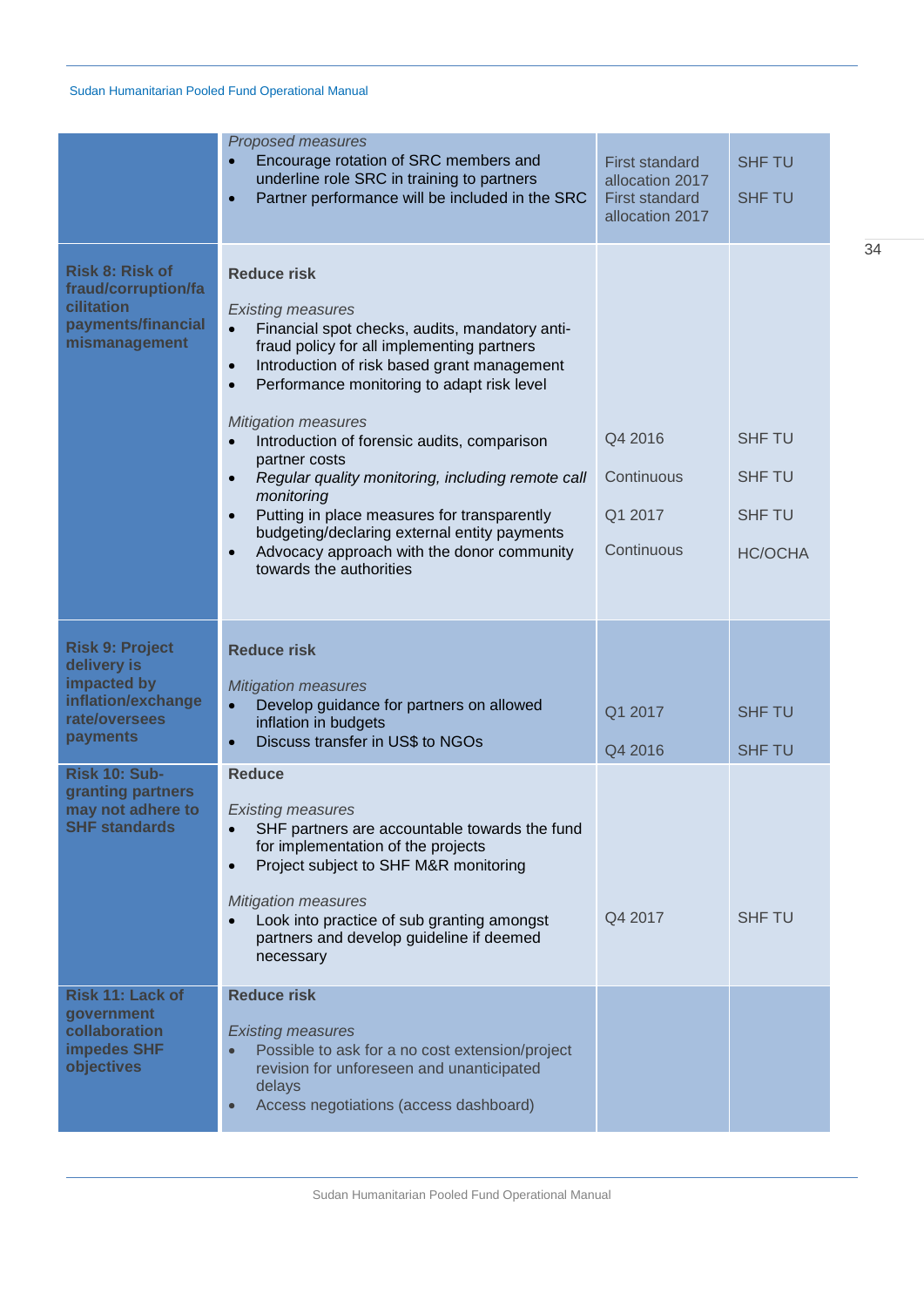|                                            | <b>Mitigation measures</b><br>Advocacy of donors and HC to improve<br>$\bullet$<br>humanitarian operating environment | <b>Continuous</b> | <b>HC/OCHA</b> |
|--------------------------------------------|-----------------------------------------------------------------------------------------------------------------------|-------------------|----------------|
| <b>Risk 12: Damage of</b><br>project goods | <b>Accept risk</b><br><b>Existing measures</b><br>Security protocols of SHF partners                                  | <b>NA</b>         | <b>NA</b>      |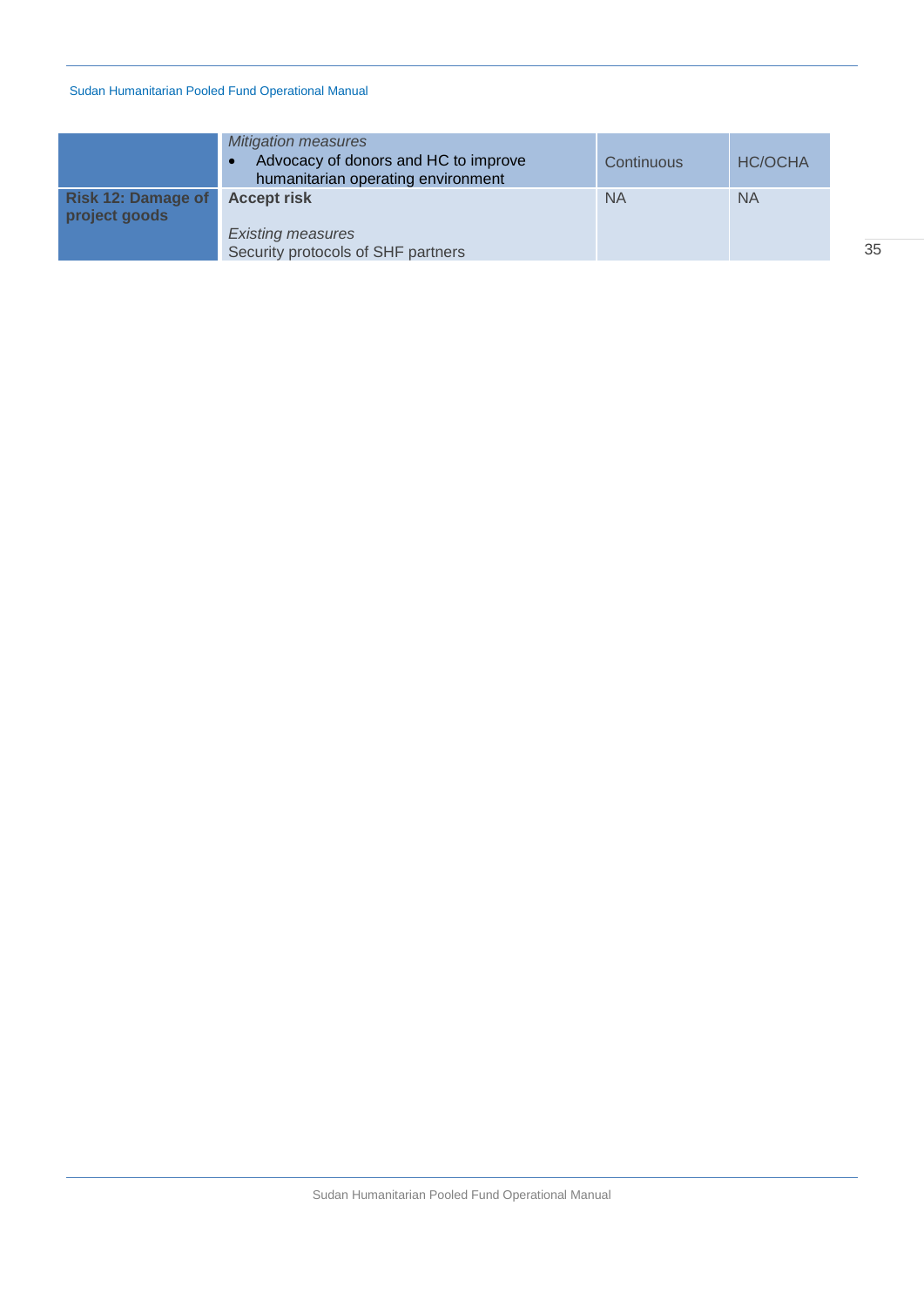#### <span id="page-35-1"></span><span id="page-35-0"></span>Annex 7.6 **Performance monitoring and risk outcomes**

| Start of Y1   During Y1 |  |  |
|-------------------------|--|--|

|                  | Poor performance:                 |              | Not Eligible* |
|------------------|-----------------------------------|--------------|---------------|
|                  | Performance needs<br>improvement: | $\mathbf{1}$ | Not Eligible* |
| <b>High risk</b> | Satisfactory<br>performance:      | 2            | High risk     |
|                  | Good performance:                 | 3            | High risk     |
|                  | Outstanding:                      | 4            | Medium risk   |
|                  | No performance**                  |              | High risk     |

|                       | Poor performance:                 |   | High risk   |
|-----------------------|-----------------------------------|---|-------------|
|                       | Performance needs<br>improvement: |   | Medium risk |
| <b>Medium</b><br>risk | Satisfactory<br>performance:      | 2 | Medium risk |
|                       | Good performance:                 | 3 | Medium risk |
|                       | Outstanding:                      | 4 | Low risk    |
|                       | No performance**                  |   | Medium risk |

|          | Poor performance:                 |   | Medium risk |
|----------|-----------------------------------|---|-------------|
|          | Performance needs<br>improvement: | 1 | Low risk    |
| Low risk | Satisfactory<br>performance:      |   | Low risk    |
|          | Good performance:                 | 3 | Low risk    |
|          | Outstanding:                      |   | Low risk    |
|          | No performance**                  |   | Medium risk |

*Not eligible\** - the partner is considered not eligible for the next allocation or 6-12 month period. To be considered eligible again, it will have to demonstrate improvements in the areas of weakness

*No performance\*\**- after 3 consecutive years of no performance partners will no longer be eligible and will have to undergo another capacity assessment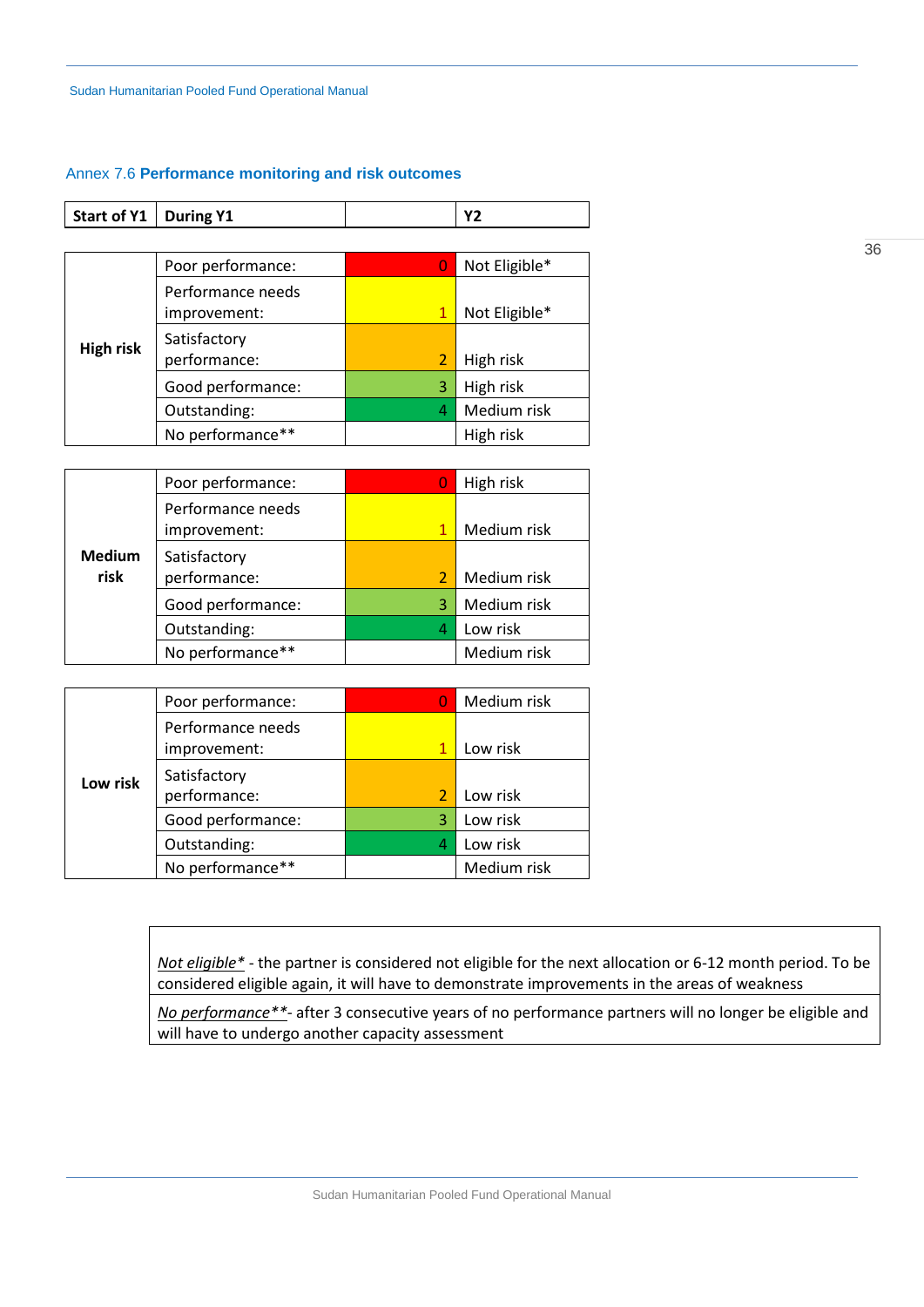# <span id="page-36-0"></span>Annex 7.7 Field monitoring template

## **1. Monitoring Details**

- **1.1.** Date of Monitoring: DD.MM.YYYY
- **1.2.** Monitoring members (OCHA only, Cluster only, MA only, Joint (specify) it will be a dropdown menu on GMS with option of other to specify
- **1.3.** Monitoring staff:

| Name:                     |  |
|---------------------------|--|
| Title:                    |  |
| Organization:             |  |
| Email:                    |  |
| <b>Cluster Rep (Y/N):</b> |  |
| <b>Phone:</b>             |  |

GMS will have an option to add more names

**1.4.** Project location visited and GPS data if available:

| <b>Location name</b> | <b>GPS data</b> |
|----------------------|-----------------|
|                      |                 |
|                      |                 |
|                      |                 |

**1.5.** Previous field visits not recorded in GMS

| <b>Visit description</b> | Date |
|--------------------------|------|
|                          |      |
|                          |      |
|                          |      |

- **2. Project Information** (pre-filled from GMS)
- **2.1.** Organization:
- **2.2.** Project number:
- **2.3.** Project title:
- **2.4.** Total Budget:
- **2.5.** Project Location(s):
- **2.6.** Allocation type
- **2.7.** Cluster/sector:
- **2.8.** Sub-Cluster: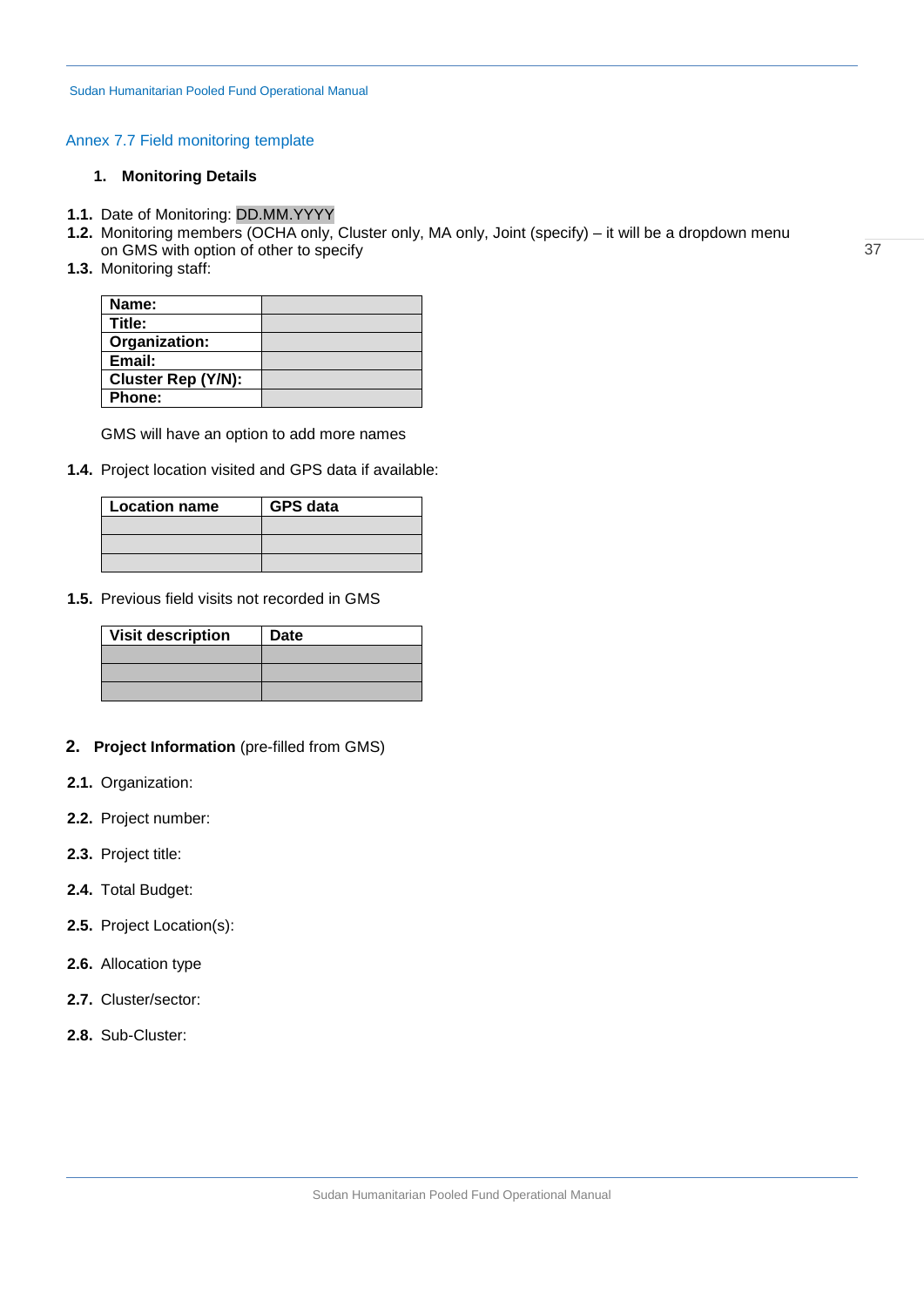| <b>2.9.</b> Risk Level <sup><math>4</math></sup> : | HIGH | <b>MEDIUM</b> | <b>LOW</b> |
|----------------------------------------------------|------|---------------|------------|
|----------------------------------------------------|------|---------------|------------|

- **2.10.** Performance Index
- **2.11.** Project monitoring conducted previously: DD.MM.YYYY
- **2.12.** Project Duration: XX months
- **2.13.** Start date: DD.MM.YYYY
- **2.14.** End date as per contract: DD.MM.YYYY
- **2.15.** Non-Cost extension If yes: xx months, new end date DD.MM.YYYY
- **2.16.** Budget revision If yes, why was the budget revised and which major revisions were undertaken?
- **2.17.** Disbursement to date: US\$ XXXXXX
- **2.18.** Reported expenditures: US\$ XXXXXX as of DD.MM.YYYY

# **2.19.** Sub-grantees

- **2.19.1.** Sub-grantee A XXXXX; budget amount: US\$ XXXXXX
- **2.19.2.** Sub-grantee B XXXXX; budget amount: US\$ XXXXXX

# **3. Timeliness of Project Implementation**

## **3.1. Is the implementation of the project on schedule compared to the work plan?**

| <b>Timeliness</b>                                             | <b>Score</b>   |  |
|---------------------------------------------------------------|----------------|--|
| On schedule or with minor delays currently being<br>addressed | 4              |  |
| Moderate delays which will require substantial<br>attention)  | $\overline{2}$ |  |
| Significant delays (implementation a concern)                 |                |  |

If delays are observed, please list specific reasons: drop down menu from GMS

- a) Unexpected problems with access
- b) Late transfer of funding
- c) Internal administrative issues
- d) Procurement or transportation issues
- e) Staffing/recruitment issues
- f) Delay in securing supplies from pipeline
- g) Other, please list:

 $\overline{a}$ 

**Comments**: (*:Please describe how project activities are progressing and if there are any specific concerns about key activities- be specific to actual activities contained in the project logical framework*)

## **3.2. Appropriateness/relevance of intervention**

<span id="page-37-0"></span><sup>4</sup> Risk levels as assigned after capacity assessments are completed. The risk level determines what type of monitoring and assurance activities are necessary.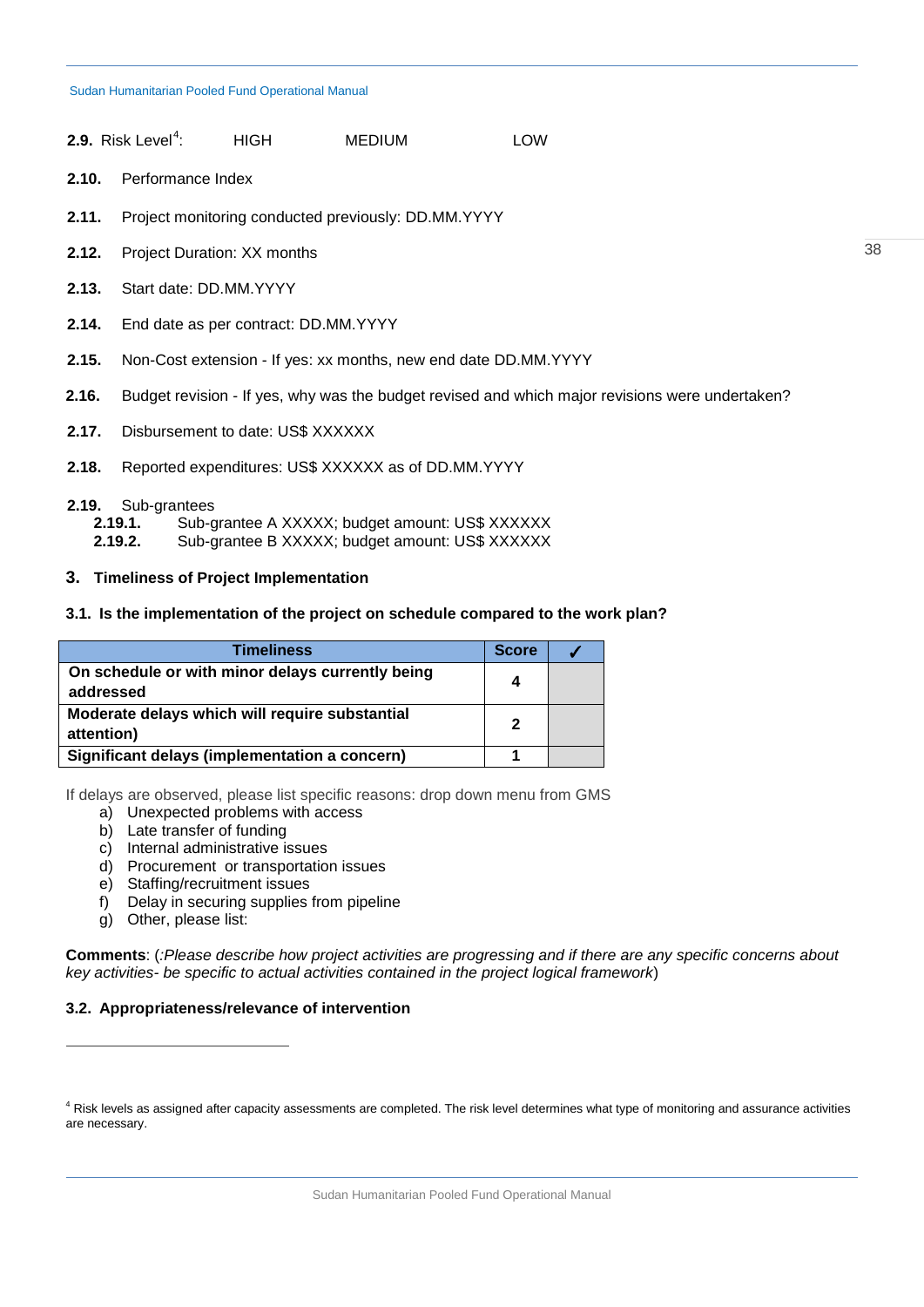**Comments**: *(Please explain if the project continues to remain relevant and necessary in view of continued humanitarian needs and other contextual factors at the time of monitoring in comparison with situation at the time of the allocation)*

# **4. Project Implementation**

# **4.1. Output verification (if feasible, please assess delivery of observable outputs at the time of the visit**

| <b>Outcome 1: (prefilled from GMS)</b>                    |                                          |                                                      |                 |                         |
|-----------------------------------------------------------|------------------------------------------|------------------------------------------------------|-----------------|-------------------------|
| <b>Description</b><br>(prefilled from GMS)                | <b>Target</b><br>(prefilled<br>from GMS) | <b>Reported</b><br>(prefilled from<br>latest report) | <b>Achieved</b> | <b>Comment</b> (if any) |
| Standard output indicator 1.1 :                           |                                          |                                                      |                 |                         |
| Standard output indicator 1.2 :                           |                                          |                                                      |                 |                         |
| Standard output indicator 1.3 :                           |                                          |                                                      |                 |                         |
| Additional output indicator(s):                           |                                          |                                                      |                 |                         |
| <b>Activities under outcome 1</b><br>(prefilled from GMS) | Status <sup>5</sup>                      | <b>Comments on the progress</b>                      |                 |                         |
| Activity 1.1 :                                            |                                          |                                                      |                 |                         |
| Activity 1.2 :                                            |                                          |                                                      |                 |                         |
| Activity 1.3 :                                            |                                          |                                                      |                 |                         |
| <b>Outcome 2: (prefilled from GMS)</b>                    |                                          |                                                      |                 |                         |
| <b>Description</b><br>(prefilled from GMS)                | <b>Target</b><br>(prefilled<br>from GMS) | <b>Reported</b><br>(prefilled from<br>latest report) | <b>Achieved</b> | <b>Comment</b> (if any) |
| Standard output indicator 2.1 :                           |                                          |                                                      |                 |                         |
| Standard output indicator 2.2 :                           |                                          |                                                      |                 |                         |

- *2 = initiated, but significantly delayed – 20%*
- *3 = partially completed, modest delays – 50%*
- *4 = near completion- 80%*

 $\overline{a}$ 

*5 = activity completed- 100%*

<span id="page-38-0"></span><sup>5</sup> *1 = not initiated / cancelled - 0%*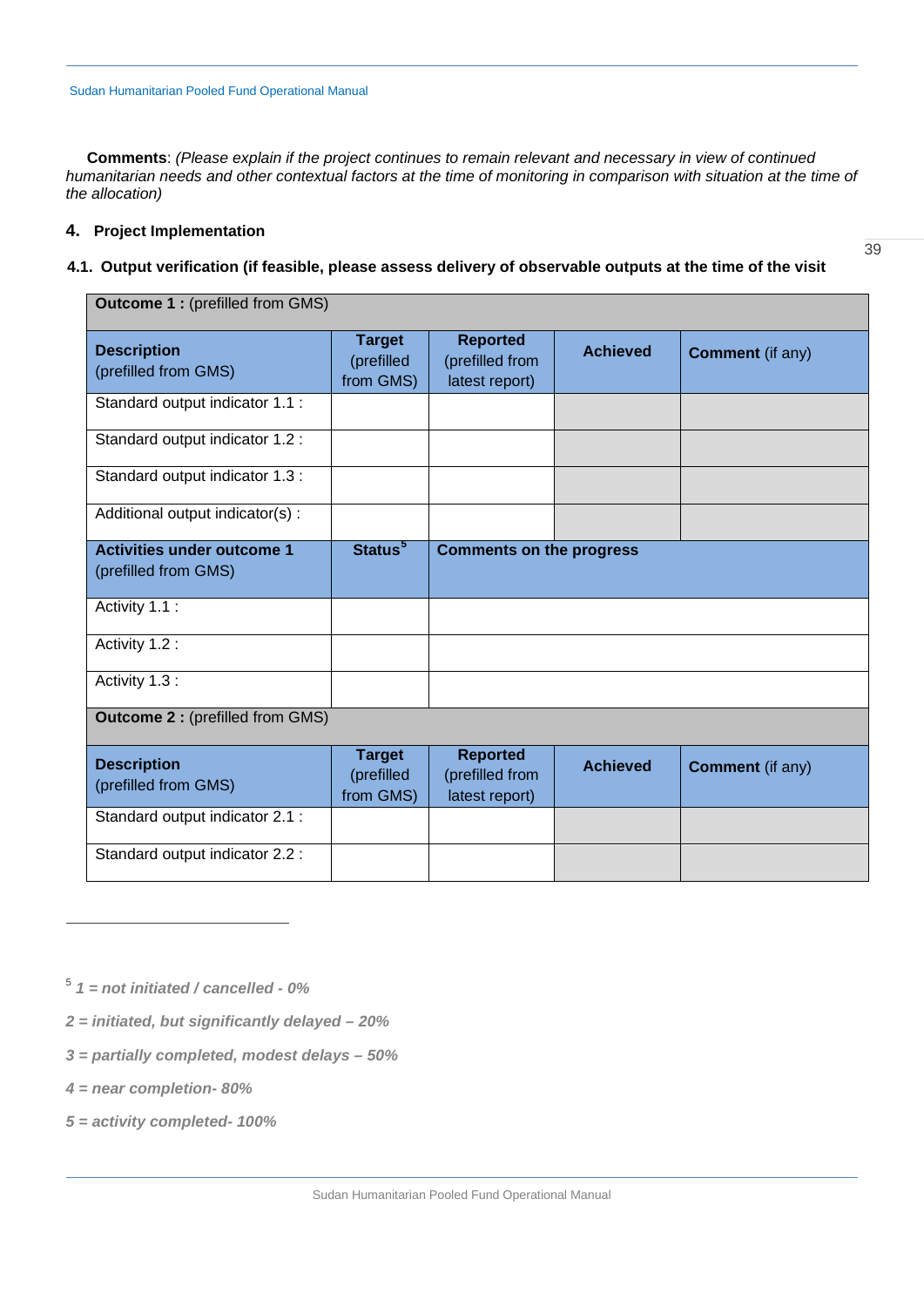| Standard output indicator 2.3 :   |               |                                 |  |    |
|-----------------------------------|---------------|---------------------------------|--|----|
| Additional output indicator(s):   |               |                                 |  |    |
| <b>Activities under outcome 2</b> | <b>Status</b> | <b>Comments on the progress</b> |  |    |
|                                   |               |                                 |  |    |
| (prefilled from GMS)              |               |                                 |  |    |
|                                   |               |                                 |  | ŀC |
| Activity 2.1 :                    |               |                                 |  |    |
|                                   |               |                                 |  |    |
| Activity 2.2 :                    |               |                                 |  |    |
|                                   |               |                                 |  |    |
| Activity 2.3 :                    |               |                                 |  |    |
|                                   |               |                                 |  |    |
|                                   |               |                                 |  |    |

Drop Down menu with comments option on GMS

## **Assessment of results**

| Outstanding: The project is on track/has achieved at         | 4 |  |
|--------------------------------------------------------------|---|--|
| least the overall objective/goals of the proposal            |   |  |
| Meets Expectations: The project is on track/has              | З |  |
| achieved the overall objectives/goals of the proposal        |   |  |
| <b>Below Expectations:</b> The project is partially on track |   |  |
| to achieve the overall objective of the proposal / or        |   |  |
| has achieved limited objectives                              |   |  |
| Alarming: The project will not/has not achieve(d) the        | O |  |
| overall objective of the proposal                            |   |  |

# **4.2. To what extent does the project adhere to international/national cluster/sector standards**

| International/national standard adhered to: |  |
|---------------------------------------------|--|
|                                             |  |

| <b>Fully meets standards</b>                | 4 |  |
|---------------------------------------------|---|--|
| Some improvements needed                    | 3 |  |
| Does not meet expected standards            | 2 |  |
| Not possible to make credible/valid         |   |  |
| assessment or not applicable (no standards) |   |  |

**Comments:** *(Please provide a brief analysis which substantiates the rating. Reference key indicators and complete with information about the project which shows whether the standard has been attained or not.)*

# **4.3. To what extent are project beneficiaries appreciative of the project?** *(please attach document with details about whom interviewed)*

| <b>Highly appreciative</b> |  |
|----------------------------|--|
| Somewhat appreciate        |  |
| Not at all appreciative    |  |
| Not aware of project       |  |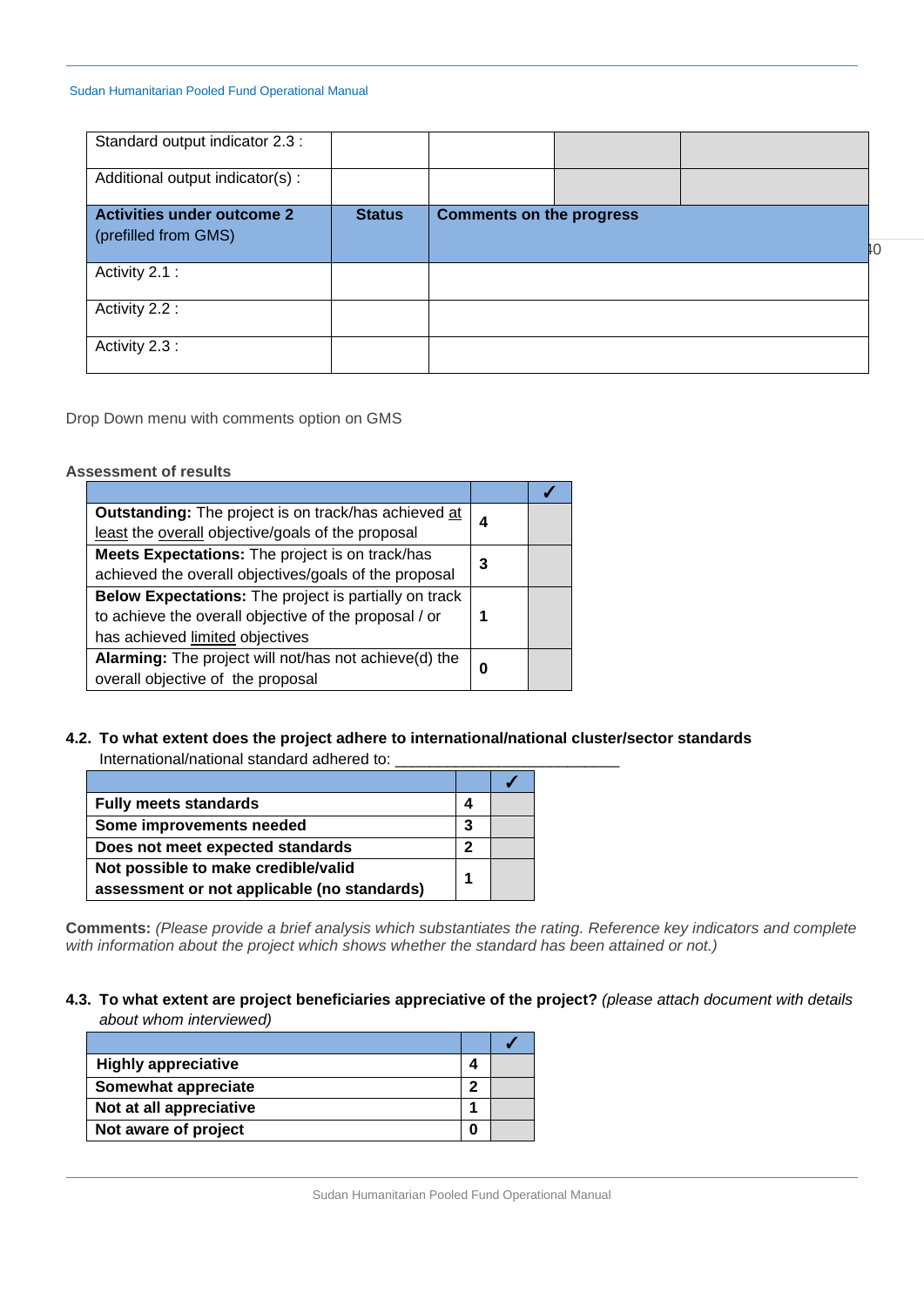Summary of key points made during interviews:

- •
- **4.4. To what extent is the project implemented in synergy and in coordination with other actors in the area?**

| Strong collaboration and information sharing      | 4 |  |
|---------------------------------------------------|---|--|
| Adequate collaboration and information<br>sharing | 3 |  |
| <b>Insufficient collaboration</b>                 | 2 |  |
| No collaboration                                  |   |  |

**Comments:** *(Please provide a brief analysis which substantiates the rating.)* 

# **4.5. Monitoring and Reporting**

- **4.5.1.** Did the project allocate specific funding to monitor activities and evaluate the project output? Yes  $No$
- **4.5.2.**Does the implementing partner conduct self and/or external monitoring of project implementation (reporting, field visit, survey, baseline, focus group etc.)? Yes\_\_\_\_ No\_\_\_\_\_

| If yes, please specify:          |   |                               |
|----------------------------------|---|-------------------------------|
| <b>Monitoring activities</b>     | × | <b>Availability of report</b> |
| Project reporting                |   |                               |
| Field visit/3rd party monitoring |   |                               |
| Survey (initial-final)           |   |                               |
| Assessment (initial-final)       |   |                               |
| Focus group discussion           |   |                               |
| Individual interview             |   |                               |
| Data collection/verification     |   |                               |
| Post monitoring distribution     |   |                               |
| SMS, call center activities      |   |                               |
| Satellite images                 |   |                               |
| Others (please specify)          |   |                               |

**4.5.3.**Is the M&E plan being applied according to the project proposal? Yes\_\_\_\_ No \_\_\_\_\_ Partially \_\_\_\_\_

If No or partially, please specify:

- **4.5.4.**Are standardized reporting tools/forms used for reporting on disaggregated numbers of beneficiaries reached and standard output indicators? Yes\_\_\_\_ No\_\_\_\_\_
- **4.5.5.**Are reporting forms used for aggregating or analysis available for auditing purposes at all levels which data is being reported? Yes\_\_\_\_ No\_\_\_\_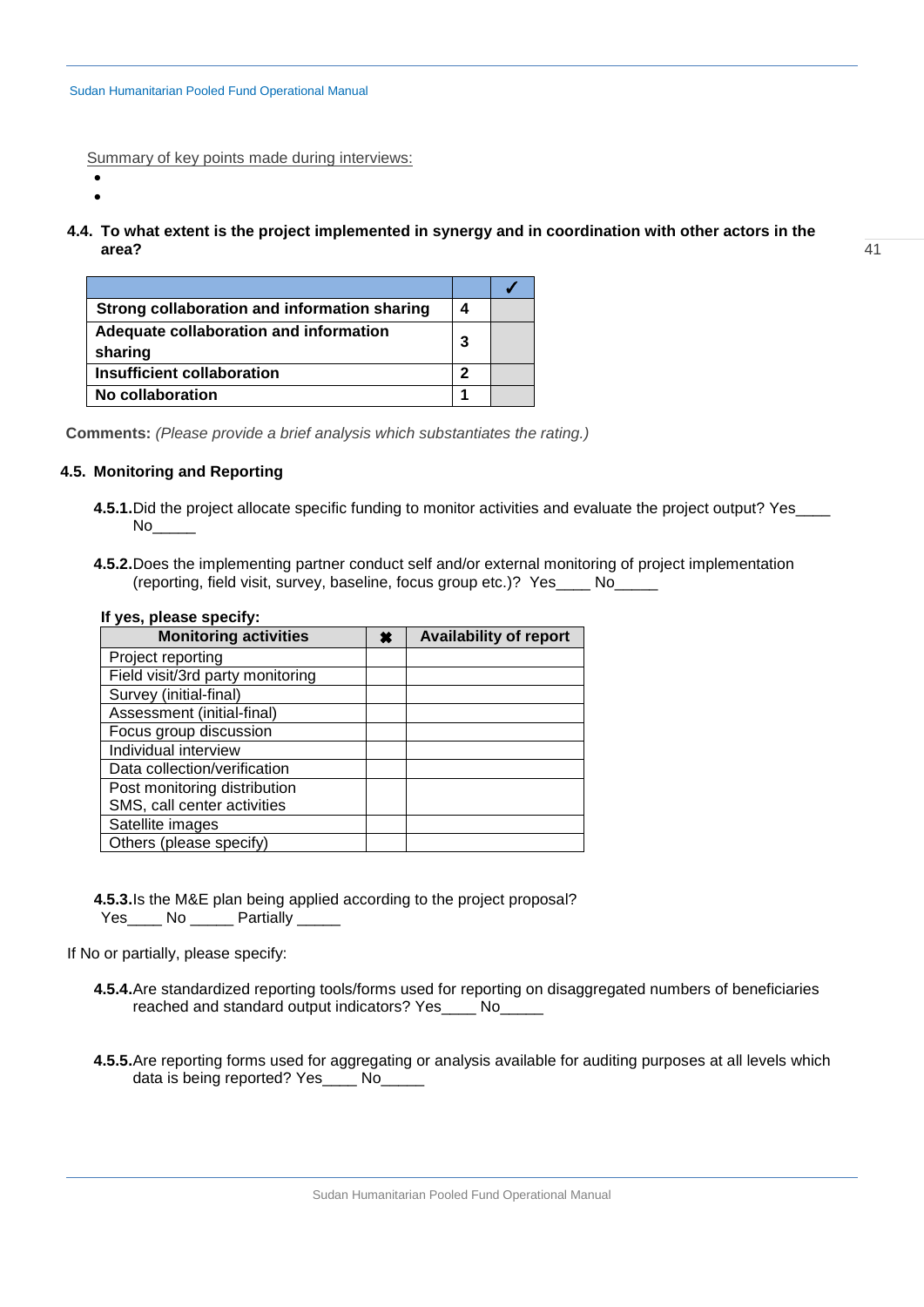| Assessment of the M&R set up                               |          |  |
|------------------------------------------------------------|----------|--|
| Satisfactory: The M&R setup allows results based project   |          |  |
| management and data collection                             |          |  |
| Fair: The M&R setup does not completely support results    | 2        |  |
| based project management and/or data collection            |          |  |
| Unsatisfactory: The M&R setup does not allow results based | $\bf{0}$ |  |
| project management and/or data collection                  |          |  |

**Comments:** *(Please provide a brief analysis which substantiates the rating.)*

## **5. Cross-cutting issues**

# **5.1. Gender**

2. The concerns of men and women or of girls and boys that were identified through needs analysis and project proposal were addressed through specific actions or activities.

| Yes       |  |
|-----------|--|
| Partially |  |
| No.       |  |

Comments:

3. Project output data, activities and information on beneficiaries are disaggregated by age and sex according to the targets in the project proposal.

| Yes       |  |
|-----------|--|
| Partially |  |
| <b>No</b> |  |

Comments:

## **5.2. Other relevant cross-cutting issues:**

Comments:

## **6. Financial performance**

# **To what extent do financial reports correctly reflect implemented project activities?**

| Reported expenditures fully match project activities implemented     |  |
|----------------------------------------------------------------------|--|
| Reported expenditures partially match project activities implemented |  |
| Reported expenditures do not match project activities implemented    |  |

# **7. Overall assessment of the project implementation**

| <b>Overall Assessment</b>      | <b>Score</b><br>(average of the above<br>scores = Performance<br><b>Index</b> |
|--------------------------------|-------------------------------------------------------------------------------|
| <b>OUTSTANDING PERFORMANCE</b> |                                                                               |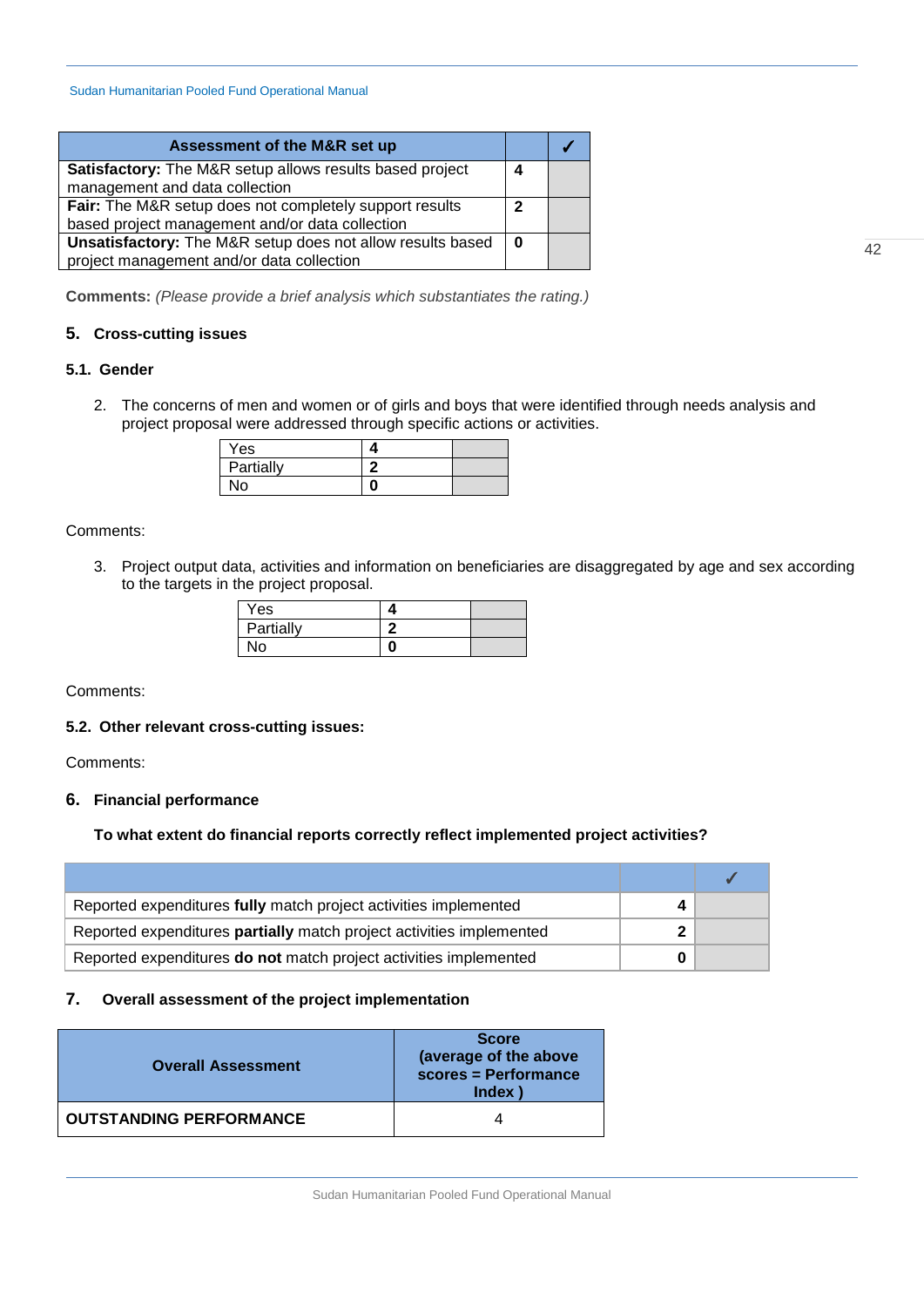| <b>GOOD PERFORMANCE</b>           |  |
|-----------------------------------|--|
| UNDERPERFORMING BUT JUSTIFIED     |  |
| UNDERPERFORMING AND NOT JUSTIFIED |  |
| <b>NO PERFORMANCE</b>             |  |

Comments on overall assessment:

# **8. Best practice/Lessons learned**

*Please highlight best practice/lessons learned if there are any:*

# **9. Recommendations**

| <b>Recommendations / Actions and feedback</b> | <b>Responsible actor</b><br>drop down menu from<br>GMS with option for other<br>to specify | <b>Timeline for</b><br>implementation |
|-----------------------------------------------|--------------------------------------------------------------------------------------------|---------------------------------------|
| Recommendation 1                              | <b>Implementing Partner</b>                                                                |                                       |
| Recommendation 2                              |                                                                                            |                                       |
| Recommendation 3                              | <b>OCHA/CBPF</b>                                                                           |                                       |
|                                               | management:                                                                                |                                       |
| Recommendation 4                              |                                                                                            |                                       |
| Feedback 1                                    | <b>Cluster Lead</b>                                                                        |                                       |
| Feedback 2                                    |                                                                                            |                                       |
| Feedback 1                                    | <b>Multiple Actors</b>                                                                     |                                       |

**Additional information** 

- List of persons met, function, and relation to the project and contact details
- Additional documentation attached (photos, anecdotes etc.)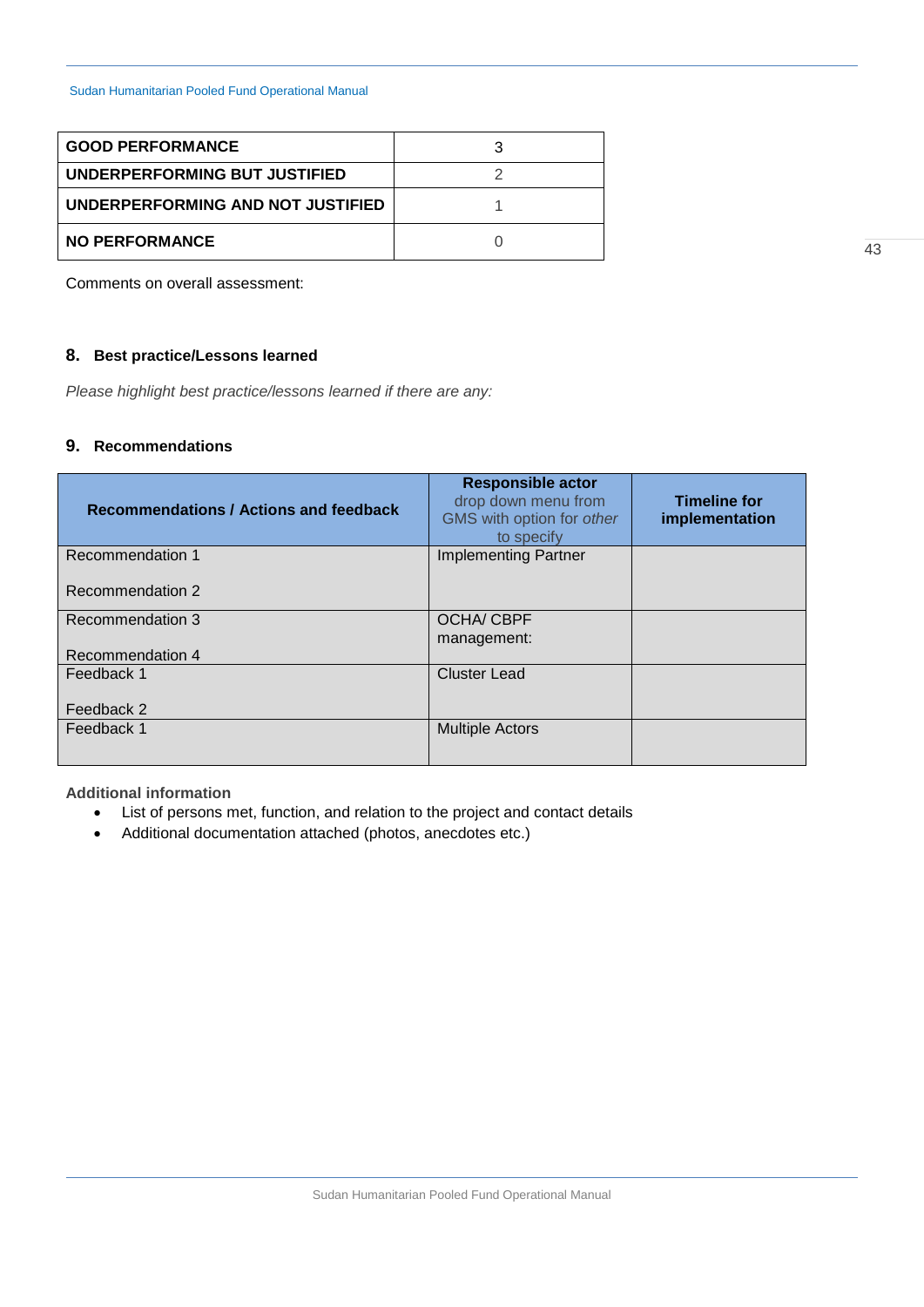# <span id="page-43-0"></span>Annex 7.8 Standard Operation Procedures for field monitoring

| Timeline                      | Information/Action                                                                                                                                                                                                                                                                                                                                                                                                                                                                                                                                                                                                                                                                                                                                                                                                                                                                                                                                                                                                                                                                                                                                                                                                                                                                                                                                                                                                                                                                                                                                                                                                                                                                                                                                                                                                                                           | Check |
|-------------------------------|--------------------------------------------------------------------------------------------------------------------------------------------------------------------------------------------------------------------------------------------------------------------------------------------------------------------------------------------------------------------------------------------------------------------------------------------------------------------------------------------------------------------------------------------------------------------------------------------------------------------------------------------------------------------------------------------------------------------------------------------------------------------------------------------------------------------------------------------------------------------------------------------------------------------------------------------------------------------------------------------------------------------------------------------------------------------------------------------------------------------------------------------------------------------------------------------------------------------------------------------------------------------------------------------------------------------------------------------------------------------------------------------------------------------------------------------------------------------------------------------------------------------------------------------------------------------------------------------------------------------------------------------------------------------------------------------------------------------------------------------------------------------------------------------------------------------------------------------------------------|-------|
| <b>Pre-departure</b>          |                                                                                                                                                                                                                                                                                                                                                                                                                                                                                                                                                                                                                                                                                                                                                                                                                                                                                                                                                                                                                                                                                                                                                                                                                                                                                                                                                                                                                                                                                                                                                                                                                                                                                                                                                                                                                                                              |       |
| 2 weeks prior<br>to departure | M&R officer (OCHA, UNDP, IASC sector) updates the joint M&R Plan if needed.<br>$\bullet$<br>M&R officer contacts other M&R officers to check their availability to participate in<br>the mission and determine roles and responsibilities for the mission planning<br>process.<br>The mission lead M&R Officer (or OCHA M&R team leader) drafts a joint monitoring<br>mission TOR which includes:<br>o team composition;<br>selection strategy & the list of prioritized projects;<br>O<br>schedules and locations (where possible selecting the locality with highest<br>$\circ$<br>percentage of activities as per the project document);<br>M&R officer sends monitoring ToR to OCHA head of sub-office and OCHA SHF field<br>٠<br>office focal point as well as to the sub-office of the mission lead agency and request<br>feedback on:<br>o Feasibility of the monitoring mission schedule, including distances, need for<br>armed escort, and security situation in the area;<br>Their capacity in providing logistical and administrative support in the<br>$\circ$<br>arrangement of transportation, accommodation, permits and security<br>arrangement for travel to field locations;<br>Need for informing and seeking clearance from any relevant state authorities;<br>$\circ$<br>To address any other relevant administrative issue;<br>$\circ$<br>o If sub-office has any relevant information regarding the targeted partners.<br>M&R officer informs partners (NGOs: Country Director, UN: Programme Manager)<br>$\bullet$<br>about the planned monitoring mission.<br>o Share the mission TOR and tentative schedule;<br>Share the SHF monitoring template and request update on progress;<br>O<br>Clarify exact locations of where the project is being implemented and request a<br>O<br>brief description of the implementation status. | 44    |
| 1 week prior<br>to departure  | M&R officer performs a desk review of the projects concerned including review of:<br>$\bullet$<br>Project document<br>$\circ$<br>o Previous reports (financial quarterly, narrative, sector output indicator)<br>o Status of previous recommendations' implementation<br>No Cost Extensions (NCEs), project revisions<br>Feedback on implementing partners from OCHA or sector lead sub-offices<br>O<br>M&R officer organizes a pre-mission joint team meeting to:<br>$\bullet$<br>Discuss the monitoring arrangements and substantive issues;<br>O<br>Address / follow-up on any pending administrative and logistic issues<br>O<br>M&R officer contacts OCHA / UNDP/lead agency sub-offices:<br>٠<br>To confirm the admin/logistic arrangements (above);<br>O<br>To consult about and ensure the escort arrangements;<br>O<br>To confirm availability of OCHA sub-office SHF focal point and/or agency lead<br>O<br>focal points to accompany the mission to the site visits<br>Contact partners to get an update on their planning for the visit.<br>٠                                                                                                                                                                                                                                                                                                                                                                                                                                                                                                                                                                                                                                                                                                                                                                                                    |       |
| <b>During the mission</b>     |                                                                                                                                                                                                                                                                                                                                                                                                                                                                                                                                                                                                                                                                                                                                                                                                                                                                                                                                                                                                                                                                                                                                                                                                                                                                                                                                                                                                                                                                                                                                                                                                                                                                                                                                                                                                                                                              |       |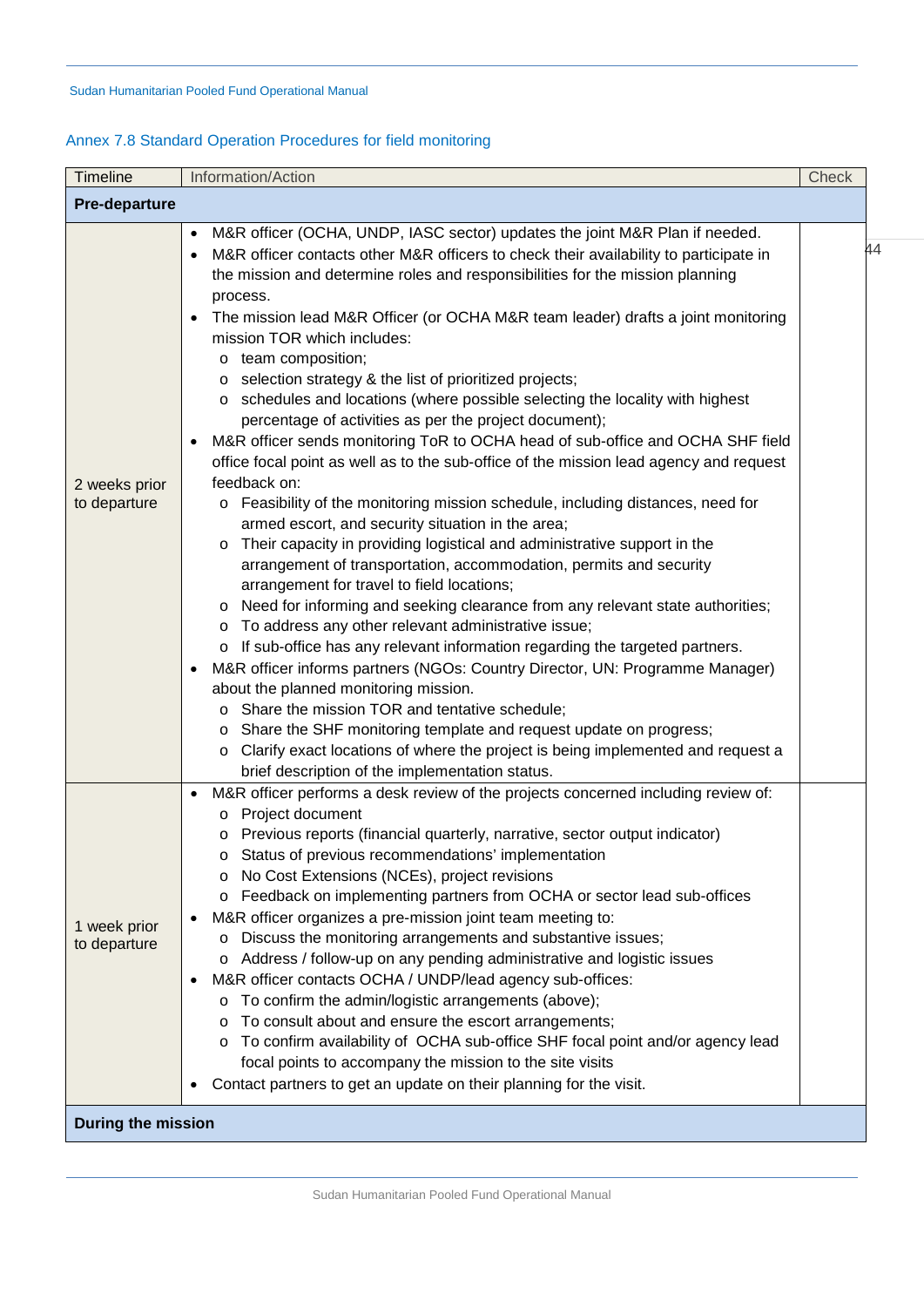| Upon arrival<br>During the<br>site visit | The monitoring team visits the local authorities (HAC) to inform them of the schedule<br>and purpose of the mission.<br>The M&R officer holds an introductory meeting (collective or individual) with the<br>partners:<br>o Objective of the mission;<br>Go through the monitoring form;<br>$\circ$<br>Confirmation of the schedule for the visit of project sites;<br>$\circ$<br>Basic project progress queries;<br>$\circ$<br>o Update on the security situation in the area to be visited.<br>M&R officer interacts with project staff regarding the project progress, best practices<br>and success stories, challenges, cross-cutting issues etc.<br>M&R officer interacts with beneficiaries and other relevant stakeholders.<br>M&R officer takes notes and collects visual materials (pictures, videos) during the<br>$\bullet$<br>site visits.<br>Possible tools include direct observation, (semi-structured) interviews, focus group<br>discussion and use of checklist e.g. on Accountability to Affected Population (AAP).<br>M&R officer holds a de-brief with each partner visited to discuss (and if possible with<br>$\bullet$<br>the sector coordinator in the concerned locality):<br>Major findings of the monitoring mission;<br>$\circ$<br>o How to improve financial or programmatic aspects of the project<br>(recommendations);<br>o What they can expect following the mission. | 45 |
|------------------------------------------|-----------------------------------------------------------------------------------------------------------------------------------------------------------------------------------------------------------------------------------------------------------------------------------------------------------------------------------------------------------------------------------------------------------------------------------------------------------------------------------------------------------------------------------------------------------------------------------------------------------------------------------------------------------------------------------------------------------------------------------------------------------------------------------------------------------------------------------------------------------------------------------------------------------------------------------------------------------------------------------------------------------------------------------------------------------------------------------------------------------------------------------------------------------------------------------------------------------------------------------------------------------------------------------------------------------------------------------------------------------------------------------------------------------|----|
| <b>Post-mission</b>                      |                                                                                                                                                                                                                                                                                                                                                                                                                                                                                                                                                                                                                                                                                                                                                                                                                                                                                                                                                                                                                                                                                                                                                                                                                                                                                                                                                                                                           |    |
| Within 2<br>weeks                        | Mission debrief meeting by the Monitoring team [can be done on the last mission<br>day] on:<br>o Report inputs (discussion, consolidation);<br>o Lessons learned.<br>M&R officer drafts and shares the monitoring report with the sector coordinator and<br>OCHA M&R team leader for review and clearance.                                                                                                                                                                                                                                                                                                                                                                                                                                                                                                                                                                                                                                                                                                                                                                                                                                                                                                                                                                                                                                                                                                |    |
| Within 4<br>weeks                        | Cleared joint monitoring report and recommendations, including follow-up actions,<br>٠<br>shared with the relevant sector coordinators (Khartoum and field) and partners for<br>action by the OCHA M&R team leader;<br>Cleared joint monitoring report uploaded in Grant Management System (GMS) by<br>the M&R officer;<br>Cleared monitoring report and pictures shared in OCHA M&R dropbox folder by the<br>$\bullet$<br>M&R officer;<br>Recommendations extracted from the monitoring report uploaded in the<br>Recommendations Log by the M&R officer;<br>The M&R officer updates the implementation performance of the partner as per the<br>$\bullet$<br>performance management tool (Outstanding performance=4; Good performance=3;<br>underperforming but justified=2; underperforming but not justified=1; No<br>performance=0)<br>Potential human interest stories and other communication material shared with the<br>$\bullet$<br>OCHA M&R team leader.                                                                                                                                                                                                                                                                                                                                                                                                                                       |    |
| Within 2<br>months                       | Progress on recommendations and required actions should be followed-up with<br>partners by M&R officers and/or SHF focal point in the OCHA sub-offices.<br>Appropriate and justified measures taken for non-compliance/failure to implement                                                                                                                                                                                                                                                                                                                                                                                                                                                                                                                                                                                                                                                                                                                                                                                                                                                                                                                                                                                                                                                                                                                                                               |    |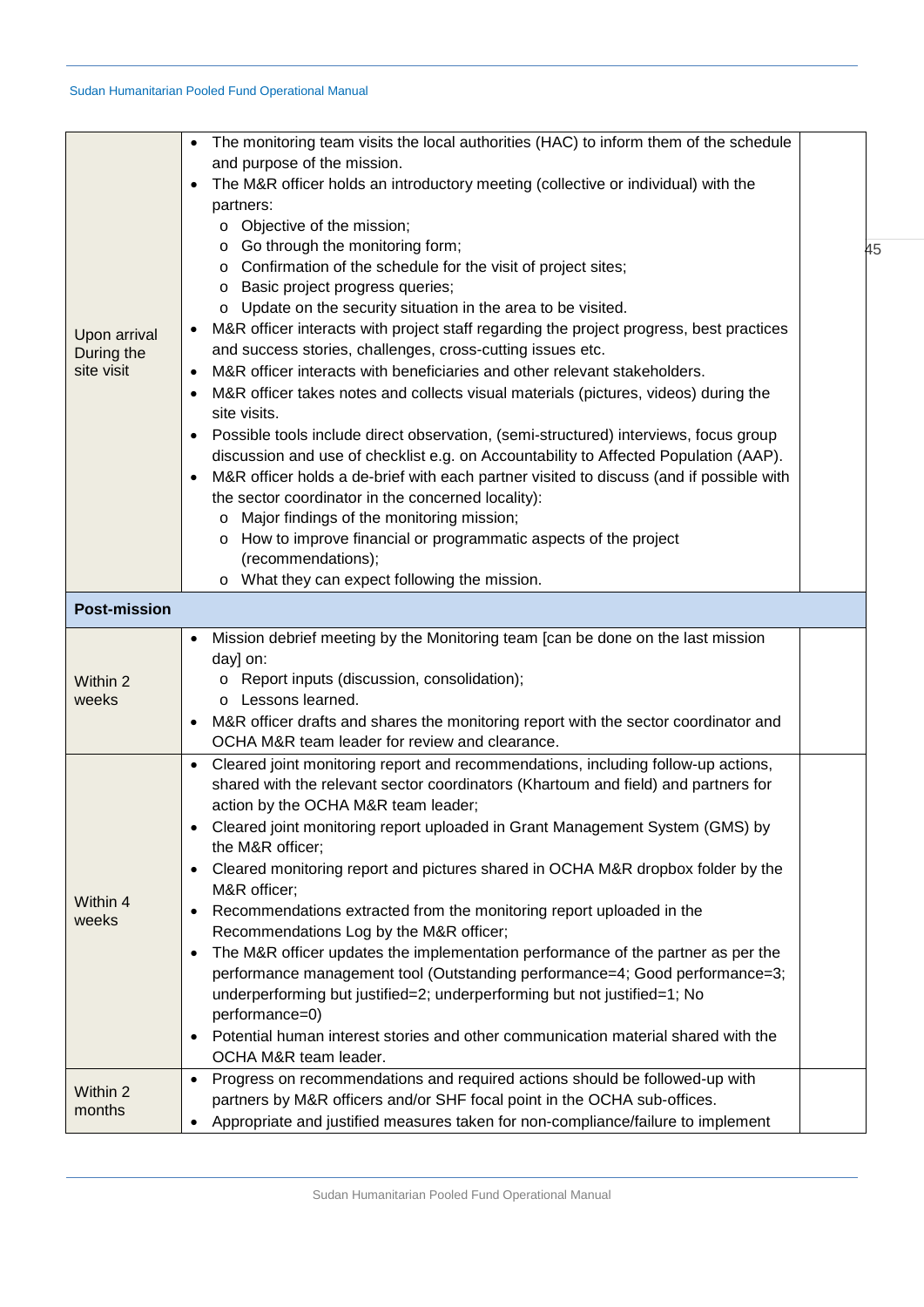|                      | recommendations i.e. suspension of next payment until corrective actions taken.                                                                                                                                                                                                                                           |  |
|----------------------|---------------------------------------------------------------------------------------------------------------------------------------------------------------------------------------------------------------------------------------------------------------------------------------------------------------------------|--|
| <b>Every Quarter</b> | • Lessons learned/policy recommendations from monitoring missions analysed,<br>consolidated and uploaded in lessons learned log by OCHA M&R team leader to be<br>shared with the Advisory Board during operational review meetings for review and<br>consideration for future policy decisions and allocation strategies. |  |

46

The monitoring recommendation and lessons learned logs have the following format:

# **Monitoring Recommendation Log**

| # | <b>Cluster</b> | Org | <b>Allocation</b><br>type | Date of<br>recommendation | <b>Recommendation/s</b> | Source | Implementation<br>timeline | Resp.<br>Party | <b>Follow</b><br>up by | Implem.<br><b>Status</b> | <b>Remarks</b> |
|---|----------------|-----|---------------------------|---------------------------|-------------------------|--------|----------------------------|----------------|------------------------|--------------------------|----------------|
|   |                |     |                           |                           |                         |        |                            |                |                        |                          |                |

# **M&R Lessons learned log**

<span id="page-45-0"></span>

| <b>Lessons learned</b> | <b>Recommended Policy Action</b> | $\textcolor{red}{\text{-}$ ogged in by |
|------------------------|----------------------------------|----------------------------------------|
|                        |                                  |                                        |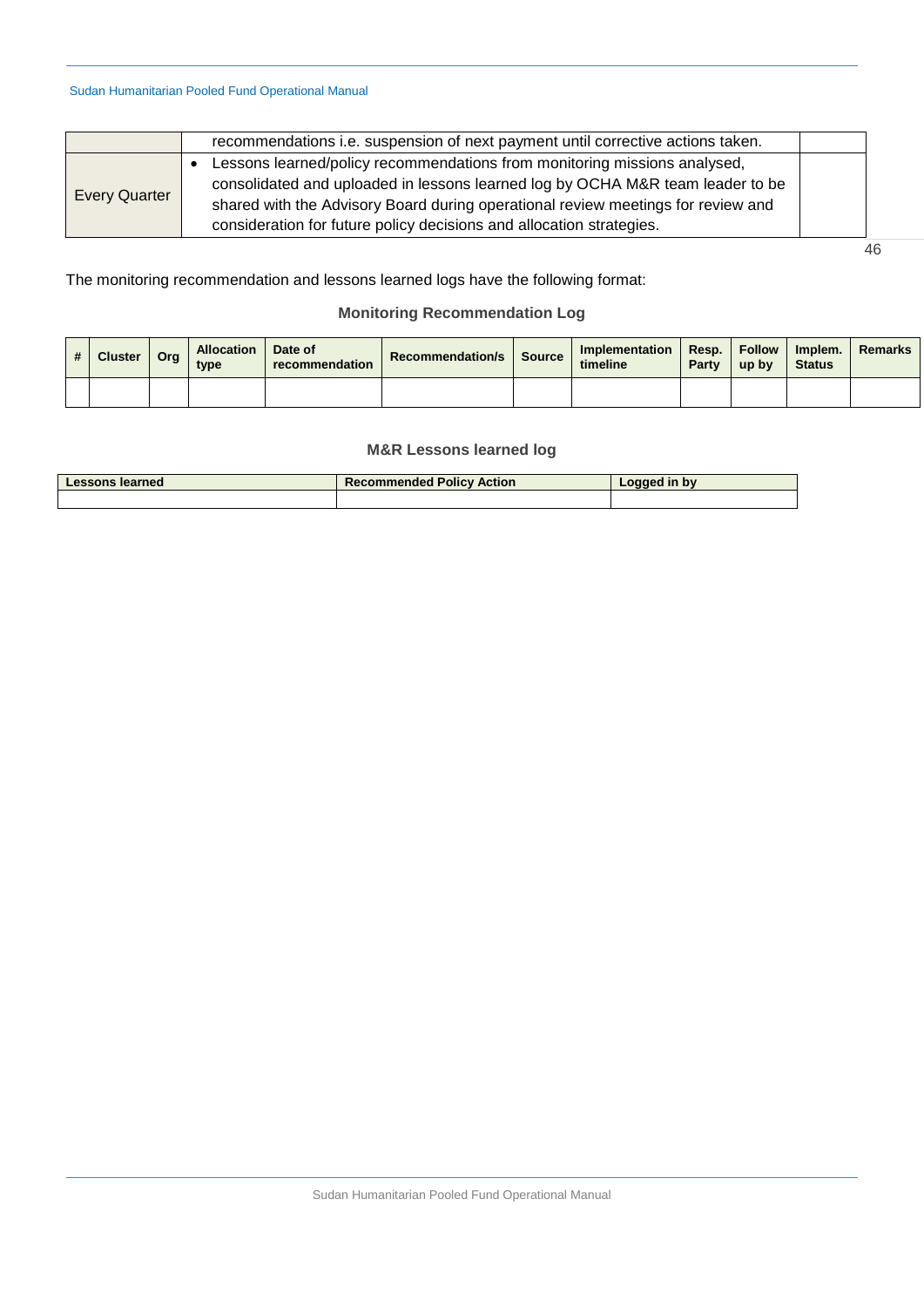# <span id="page-46-0"></span>Annex 7.10 Contact information for fraud reporting in Sudan

Elizabeth Whitehead, Head of Fund Management Unit, [Elizabeth.Whitehead@undp.org,](mailto:Elizabeth.Whitehead@undp.org) 249-18712-1205